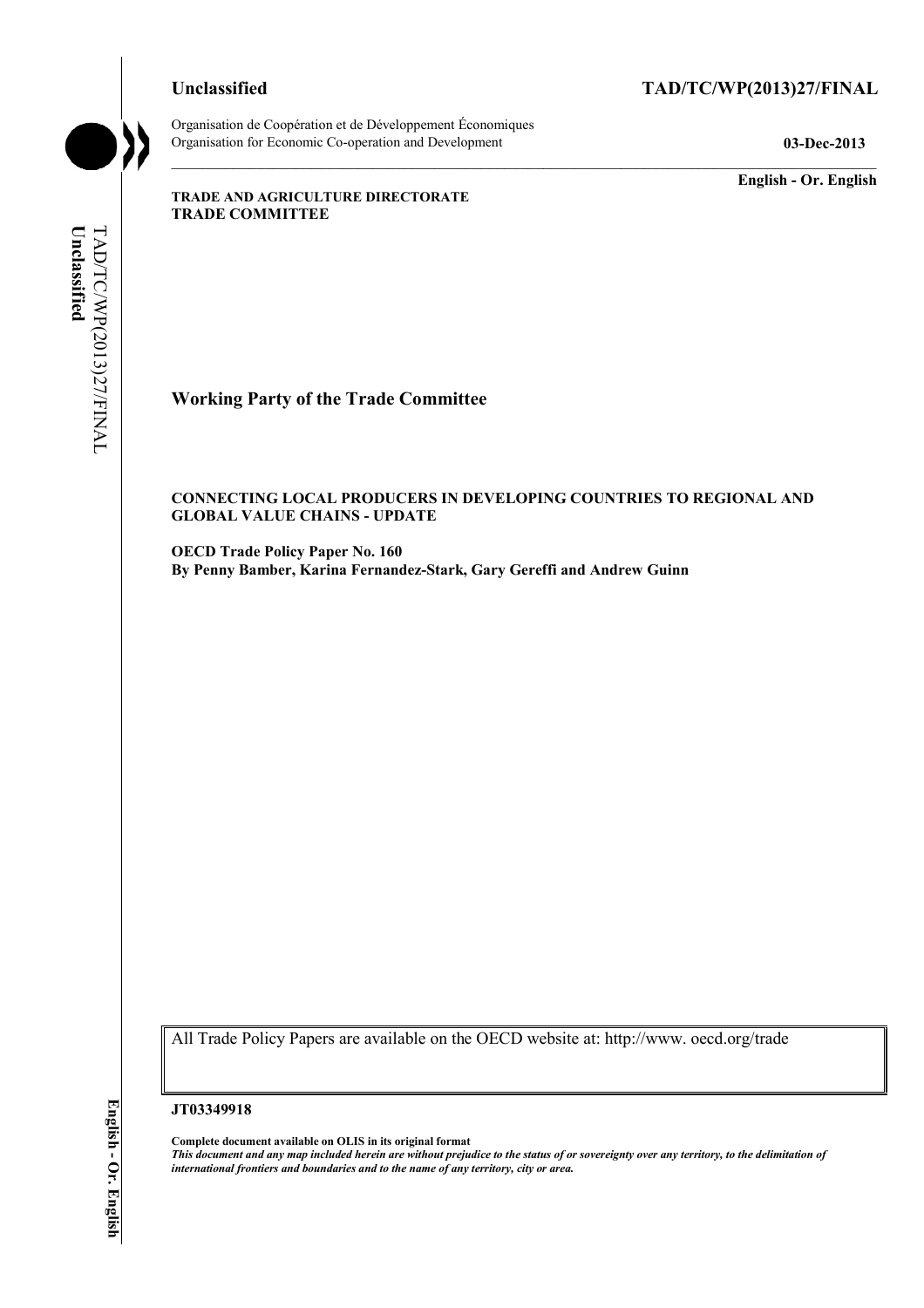#### **ABSTRACT**

This report analyzes the specific factors that affect the competitiveness of developing countries in global value chains (GVCs), and how these factors differ across four major economic sectors: agriculture, extractive industries, manufacturing and offshore services. Although integration into GVCs allows firms in developing countries to participate in international trade without developing the full range of capabilities required to produce a product or service, it will not automatically translate into positive development gains from trade without the appropriate policies to build productive capacity and ensure inclusive growth and upgrading capabilities. In order to inform these policies, it is necessary to identify the various local factors that affected the capacity of developing countries to meet GVC and RVC requirements, including their productive capacity, infrastructure and services, the business environment, trade and investment policies and industry institutionalization. The report identifies the need for further data and analysis in many areas, in particular the trade-related policy implications of TiVA-GVCs for developing countries, including emerging economies. This would provide a starting point for the discussion of the domestic policies and actions needed to promote and support developing countries' beneficial participation in value chains and inform aid for trade interventions promoting effective integration into markets via GVCs

*Keywords:* global and regional value chains, developing countries, competitiveness, productive capacity, inclusive growth, trade integration

*JEL classification:* F13, F15, F16, F21, F23, F35, F63

#### **ACKNOWLEDGEMENTS**

This paper was prepared by Penny Bamber and Karina Fernandez-Stark, Senior Research Analysts at the Duke University Center on Globalization, Governance and Competitiveness (Duke CGGC), Gary Gereffi, Director of Duke CGGC and Andrew Guinn, doctoral candidate in the Department of City and Regional Planning at the University of North Carolina-Chapel Hill, under the direction of Evdokia Moise and Trudy Witbreuk of the OECD Secretariat.

#### **©OECD 2013**

**Applications for permission to reproduce or translate all or part of this material should be made to: OECD publishing, rights@oecd.org or by fax +33 1 45 24 99 30.**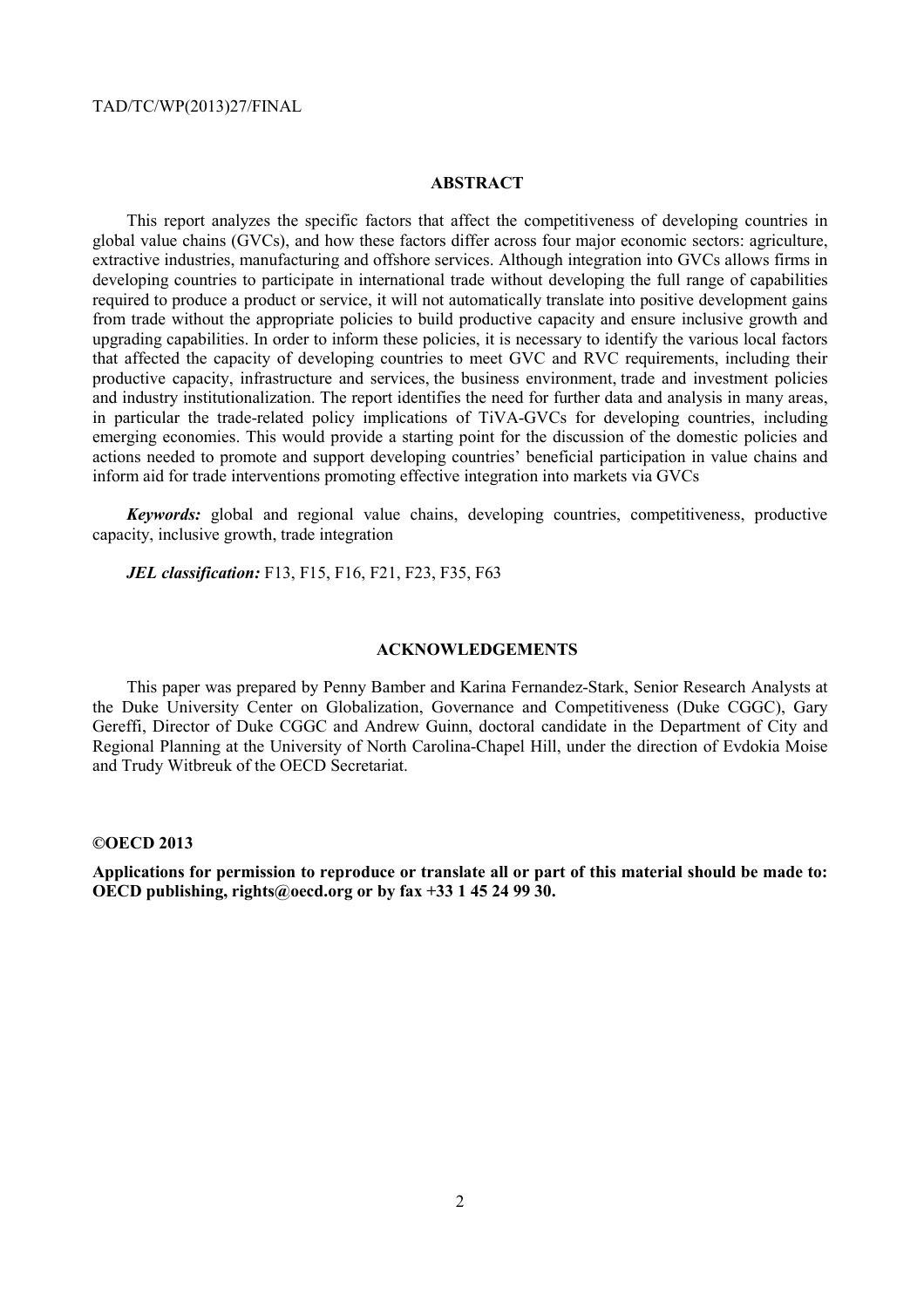# **TABLE OF CONTENTS**

| 3.1<br>3.2<br>3.3<br>3.4<br>3.5                                                                                                                                                                                                                                                                                                                                                                  |  |
|--------------------------------------------------------------------------------------------------------------------------------------------------------------------------------------------------------------------------------------------------------------------------------------------------------------------------------------------------------------------------------------------------|--|
|                                                                                                                                                                                                                                                                                                                                                                                                  |  |
| Binding constraints to domestic firm participation in GVCs, including SMEs  35<br>A.<br><b>B.</b><br>$\mathcal{C}$ .<br>D.<br>Changing lead firm characteristics and the potential for enhanced GVC participation in developing<br>Ε.                                                                                                                                                            |  |
|                                                                                                                                                                                                                                                                                                                                                                                                  |  |
|                                                                                                                                                                                                                                                                                                                                                                                                  |  |
| <b>Tables</b>                                                                                                                                                                                                                                                                                                                                                                                    |  |
| Table 3. Key Factors Affecting Developing Country Competitiveness in Agricultural GVCs 15<br>Table 4. Key Factors Affecting Developing Country Competitiveness in Extractive-Industries GVCs 18<br>Table 6. Key Factors Affecting Developing Country Competitiveness in Manufacturing GVCs 22<br>Table 8. Key Factors Affecting Developing Country Participation in the Offshore Services GVC 25 |  |
| $\alpha$                                                                                                                                                                                                                                                                                                                                                                                         |  |

Table 10. Data Sources for Measuring Developing Country Potential to Participate in GVCs ...................... 50 Table 11. Value-Added Trade Measurement Initiatives .................................................................................. 51

# **Boxes**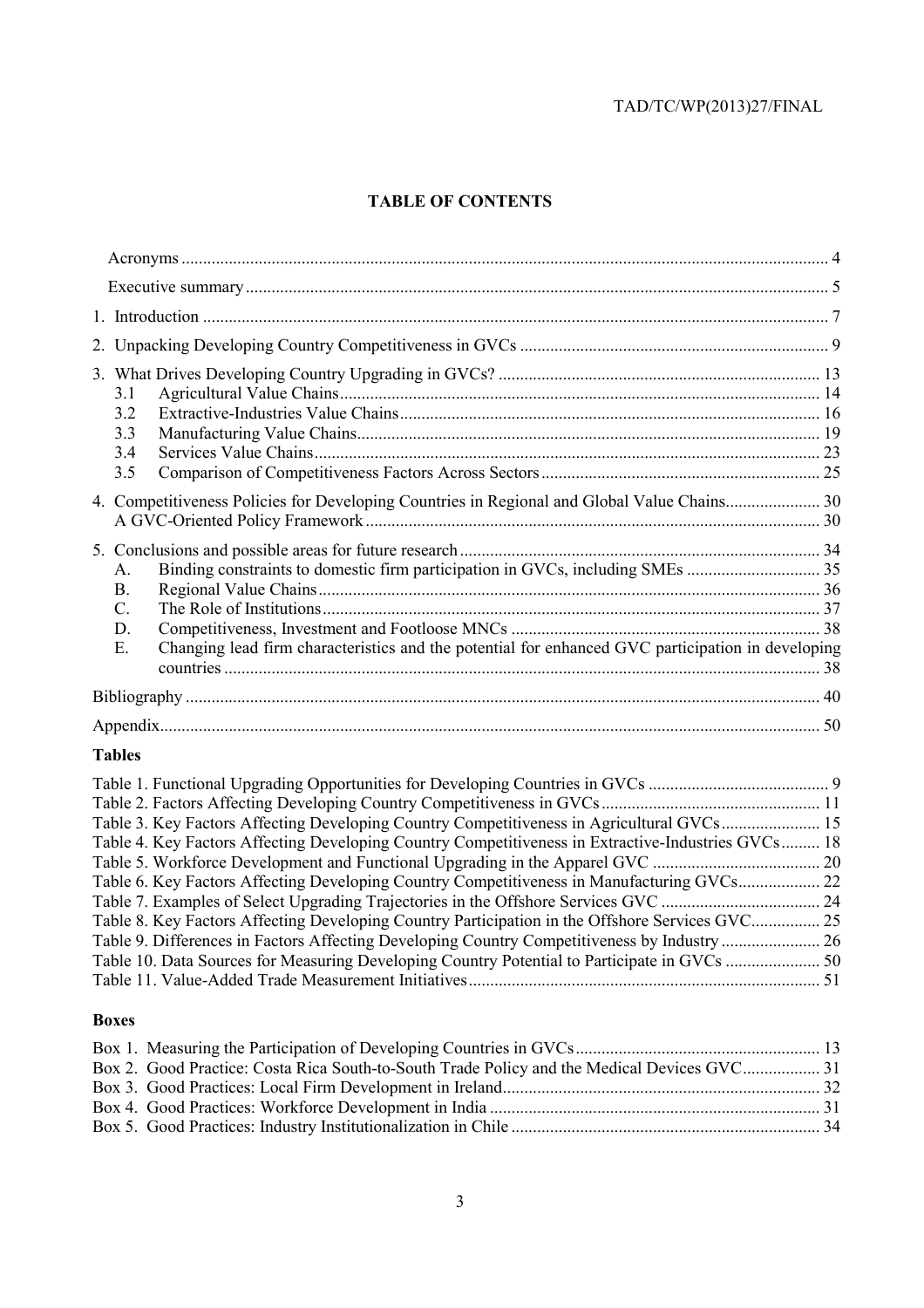## **ACRONYMS**

| <b>AGOA</b>      | Africa Growth and Opportunity Act                          |
|------------------|------------------------------------------------------------|
| <b>CAFTA-DR</b>  | Central American Free Trade Agreement - Dominican Republic |
| EI               | <b>Enterprise Ireland</b>                                  |
| EU               | European Union                                             |
| <b>FDI</b>       | Foreign Direct Investment                                  |
| <b>GATT</b>      | General Agreement on Tariffs and Trade                     |
| <b>GVC</b>       | Global Value Chain                                         |
| <b>HPSU</b>      | High Potential Start-up                                    |
| <b>ICT</b>       | Information and Telecommunications Technology              |
| <b>IDE-JETRO</b> | Institute of Developing Economies                          |
| <b>MFA</b>       | Multi-Fibre Arrangement                                    |
| <b>MNC</b>       | Multinational Corporation                                  |
| <b>NAFTA</b>     | North American Free Trade Agreement                        |
| <b>NSI</b>       | National Systems of Innovation                             |
| <b>ODM</b>       | Original Design Manufacturer                               |
| <b>OECD</b>      | Organisation for Economic Co-operation and Development     |
| <b>OEM</b>       | Original Equipment Manufacturer                            |
| R&D              | Research and Development                                   |
| <b>SEZ</b>       | Special Economic Zone                                      |
| <b>SME</b>       | Small and Medium-sized Enterprise                          |
| <b>SPS</b>       | Sanitary and Phytosanitary Standards                       |
| TPL              | <b>Tariff Preference Level</b>                             |
| <b>UN</b>        | <b>United Nations</b>                                      |
| <b>UNCTAD</b>    | United Nations Conference on Trade and Development         |
| <b>US</b>        | <b>United States</b>                                       |
| <b>WEF</b>       | World Economic Forum                                       |
| <b>WTO</b>       | World Trade Organization                                   |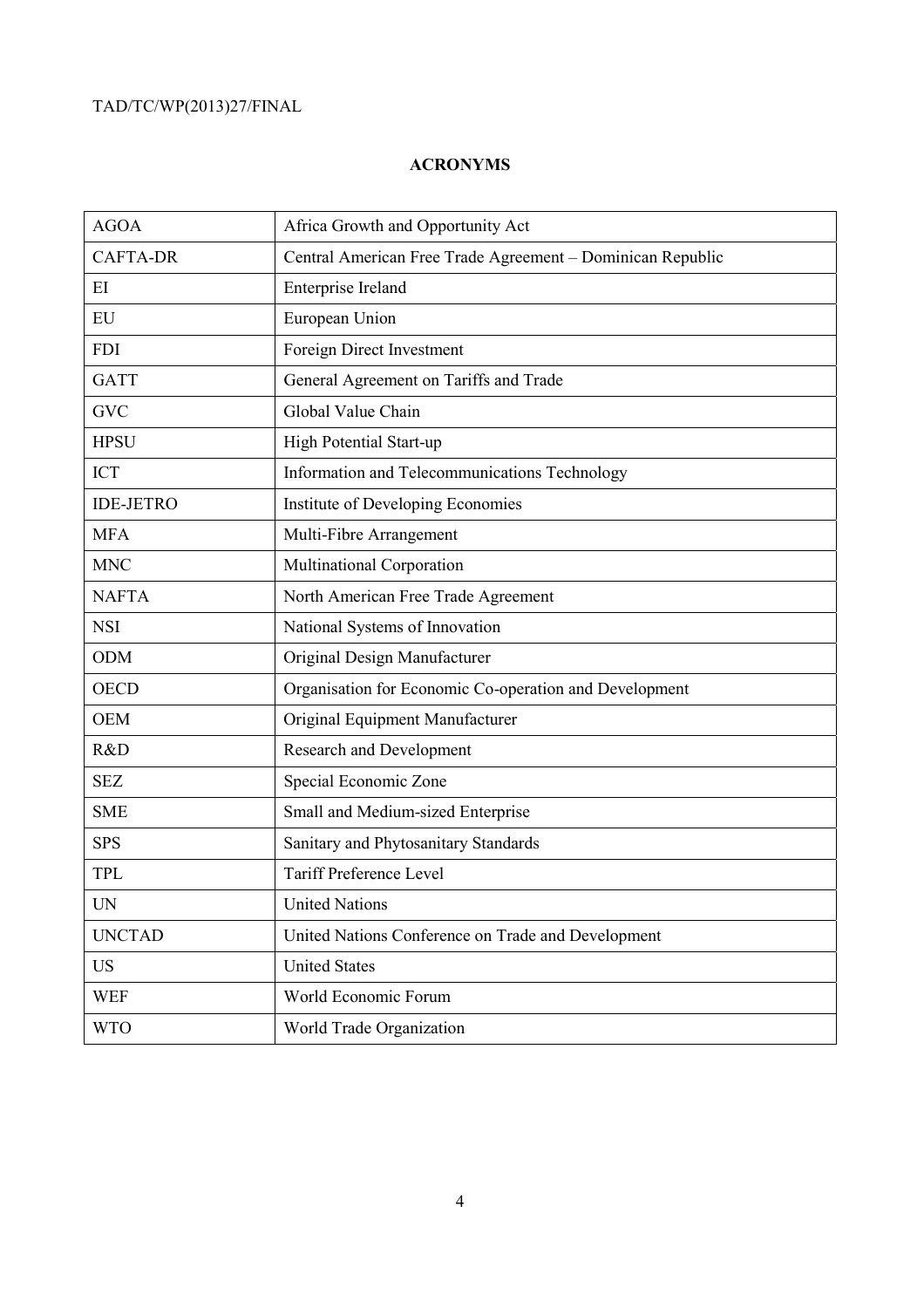#### **EXECUTIVE SUMMARY**

This report analyzes the specific factors that affect the competitiveness of developing countries in global value chains (GVCs), and how these factors differ across four major economic sectors: agriculture, extractive industries, manufacturing and offshore services. The fragmentation of production processes associated with the rise of GVCs allows firms in developing countries to participate in international trade without developing the full range of vertical capabilities across the value chain. By opening up access to new – and often higher value – markets, participation in GVCs offers emerging economies an opportunity to add more value within their local industries, expand employment and raise incomes. Yet, integration into GVCs does not automatically translate into positive development gains from trade without the appropriate policies to build productive capacity and ensure inclusive growth and upgrading capabilities. In order to more effectively harness GVCs to drive economic development, efforts must be extended in a number of areas to help developing countries to foster the ability to sustain and upgrade their participation in GVCs over time; mainstream GVC trade into their broader national economic development agenda; build internal capacity and generate linkages with the local economy; and create more and better jobs to reduce unemployment and improve working conditions. Towards this end, this report advances a "global-local" approach to understanding how governance and upgrading, two concepts central to GVC analysis, are relevant to promoting gainful participation in value chains.

The report shows that many developing countries have already identified the potential opportunities arising from the ability of their firms to participate in RVCs and GVCs and, at least to some extent, have put in place a number of trade and related domestic policies to facilitate this process. They also show that sustained participation in these value chains is challenging, requiring capacity to meet quality, cost and reliability requirements on an ongoing basis. This capacity is affected by various local factors.

Trade statistics only start to investigate the factors shaping the competitiveness of these countries and their participation in GVCs, so the report relied on an extensive review of case literature to uncover five key dimensions influencing the competitiveness of developing countries with respect to GVCs. These include: (1) productive capacity (including human capital, standards and certifications, and national systems of innovation); (2) infrastructure and services (transportation, energy, water, and ICT); (3) business environment (macroeconomic stability, ease of opening a business, and access to finance); (4) trade and investment policy (market access, import tariffs, export-import procedures, border transit times and industry-specific policies); and (5) industry institutionalization (industry maturity and publicprivate coordination). Though much has been written on these competitiveness factors, they take on new significance when viewed through the lens of GVCs and within specific industry contexts.

The relative importance of the factors listed above varies significantly across sectors, but four general points seem to stand out in the literature. First, human capital, national innovations systems, and standards and certifications systems – all related to the development of productive capabilities – are emphasized in the studies for all four industries. Second, the cost and quality of infrastructure seem to be important binding constraints on trade and economic growth, such as, for instance, land transportation, port infrastructure and energy for the manufacturing and extractive industries; transportation and water for agricultural chains; or telecommunications for offshore service exports. Third, the quality, availability and cost of border infrastructure and services appear essential for value chain activities which rely on rapid and inexpensive access to global trade flows, both for imports and exports. Fourth, policies to foster the development of local productive capacity in the form of a trade and investment friendly environment and the promotion of technology dissemination, skill building and upgrading, play central roles in determining how developing countries can access and upgrade in GVCs as well as the net benefits that are accrued domestically.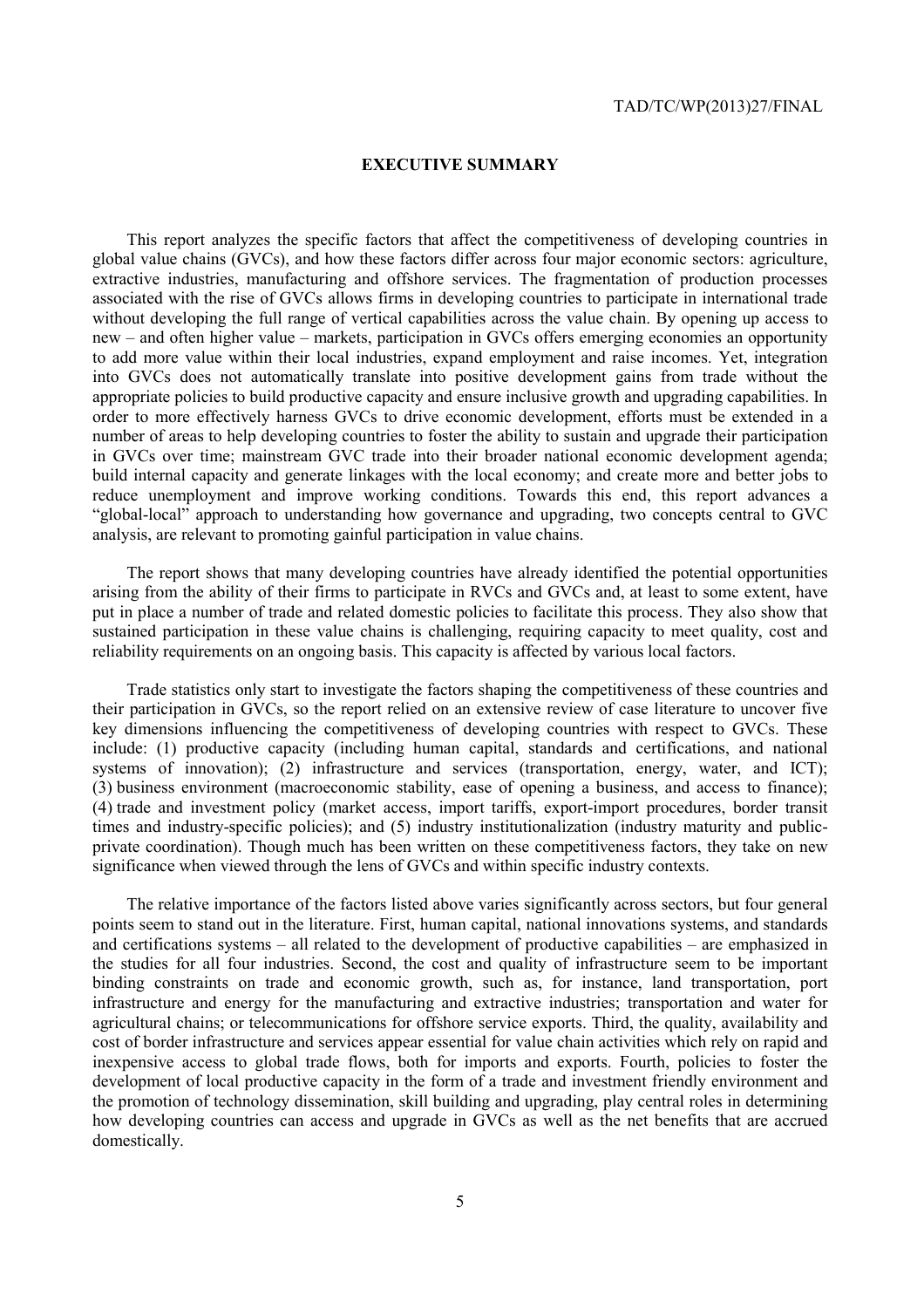A key insight of the work is that GVCs are constantly evolving and that further data and analysis are required in many areas, in particular the trade-related policy implications of TiVA-GVCs for developing countries, including emerging economies. Further research should seek to understand and measure the key factors which influence the ability of developing countries to participate in given GVC activities and under what conditions they retain significant returns or benefits. Moreover, metrics are required to understand why certain developing countries are able to participate more effectively in GVCs than others. Insights from this analysis would provide a starting point for the discussion of the domestic policies and actions needed to promote and support developing countries' beneficial participation in value chains. They would also inform aid for trade interventions promoting effective integration into markets via GVCs

In investigating the ability of developing country firms to be competitive in regional and global value chains, a number of important questions could also be answered regarding the most effective policy environment to support that outcome. Some issues are directly of interest to the OECD Trade Committee, others may be of interest more broadly, including to those committees with an interest in investment, competitiveness, development assistance, SME and governance issues. An action plan for future research could include one or several of the proposed research areas described in the report.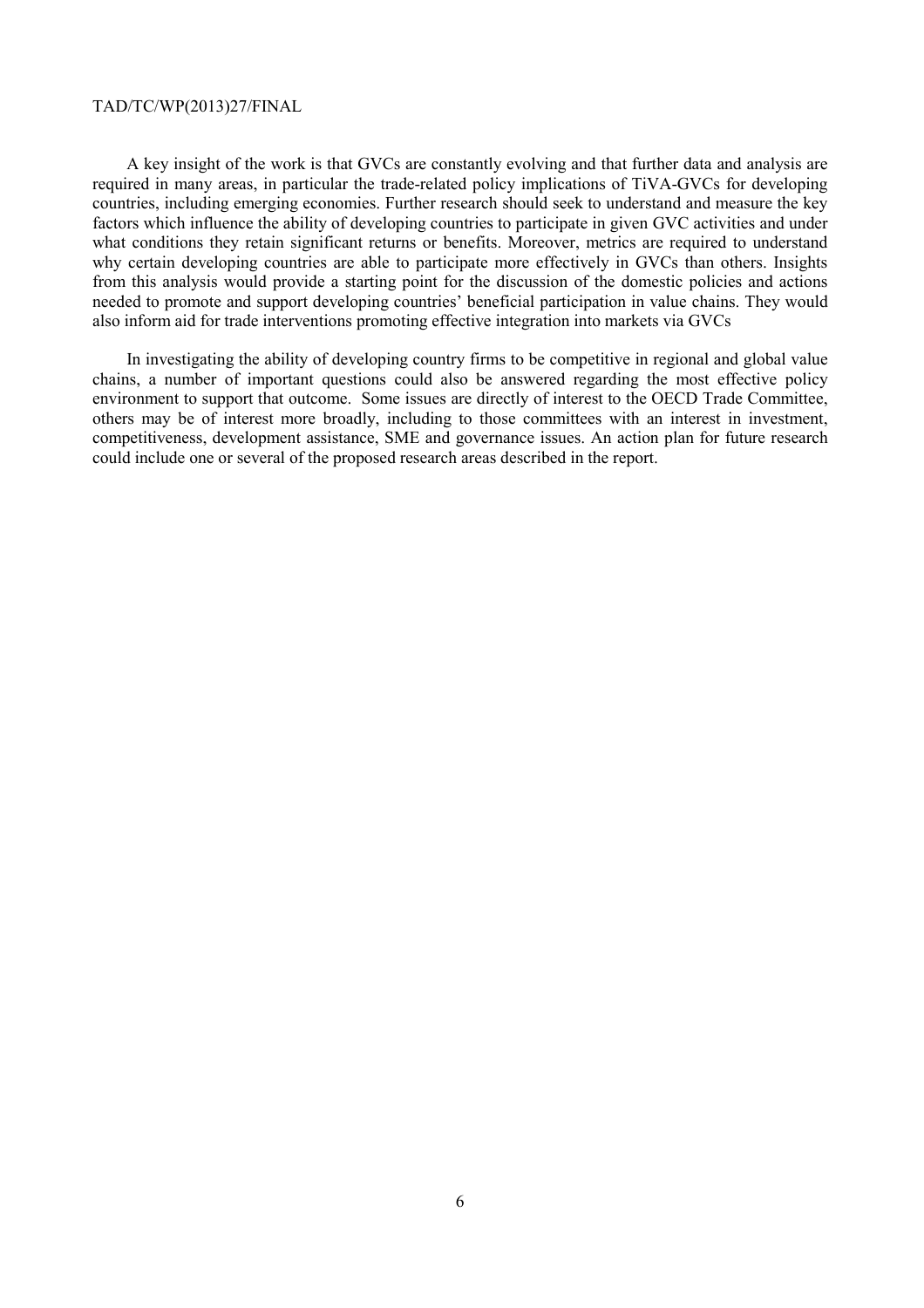## **CONNECTING LOCAL PRODUCERS IN DEVELOPING COUNTRIES TO REGIONAL AND GLOBAL VALUE CHAINS - UPDATE**

## 1. Introduction<sup>1,2</sup>

1. International trade is increasingly structured around global value chains (GVCs), facilitated by improvements in transportation, the information and telecommunications (ICT) revolution and widespread liberalization of trade and investment. This fragmentation of production processes and the associated increase in vertical specialization in specific stages of the chain means that firms in developing countries can now participate in international trade without having to develop the full range of capabilities across the value chain, essentially "compressing" the development experience and making non-linear catch up possible (Sturgeon & Memedovic, 2010). By opening up access to new, and often higher value, markets, participation in GVCs offers emerging economies an opportunity to add more value within their local industries, drive employment and raise incomes (OECD, 2012a). Numerous developing countries, even some of the least developed ones, have responded positively to these opportunities (UNCTAD, 2013) and growth rates of intermediate goods exports from developing countries entering different stages of GVCs have outpaced those from developed economies (IDE-JETRO/WTO, 2011).

2. Countries participate in these chains to the extent that firms located within their borders engage in GVCs. As GVC participation is increasingly becoming synonymous with economic development, many developing countries are trying to design policies to reinforce the emergence and local presence of firms linked to these chains, as well as to attract foreign firms and improve border procedures to facilitate trade flows. Pointing to the significance of imported value for the domestic productive process, there have been recent calls for reductions on import tariffs to lower costs and facilitate access to world-class inputs (Cattaneo et al., 2013; OECD, 2012b). Sustained participation in these competitive chains, however, is challenging; GVCs in today's world are highly dynamic, place high demands on participating firms, and are increasingly consolidated around a small number of strong global suppliers. Regardless of a firm's position in the value chain, minimum quality, cost, and reliability requirements must be consistently met in order to participate on an on-going basis, and buyers' sourcing strategies are constantly revised to improve these elements of their supply chains.

3. The capacity of firms in developing countries to consistently meet these requirements is affected by the local institutional context in which they operate. These local-level aspects of value chains include the skill level of the available human capital, the establishment of local standards systems, specific infrastructure policies and the degree of industry institutionalization, amongst others. While extensive research has been undertaken to identify what constrains the competitiveness of developing countries in international trade, less focus has been placed on understanding the parameters of these constraints within the value chain setting specifically. This paper seeks to contribute to the existing literature by 'unpacking' the specific factors that affect the competitiveness of developing countries in the context of value chains, and how these factors may differ across industries.

<sup>|&</sup>lt;br>|<br>| This paper was prepared by Penny Bamber and Karina Fernandez-Stark, Senior Research Analysts at the Duke University Center on Globalization, Governance and Competitiveness (Duke CGGC), Gary Gereffi, Director of Duke CGGC and Andrew Guinn, doctoral candidate in the Department of City and Regional Planning at the University of North Carolina-Chapel Hill.

<sup>2</sup> This document and any map included herein are without prejudice to the status of or sovereignty over any territory, to the delimitation of international frontiers and boundaries and to the name of any territory, city or area.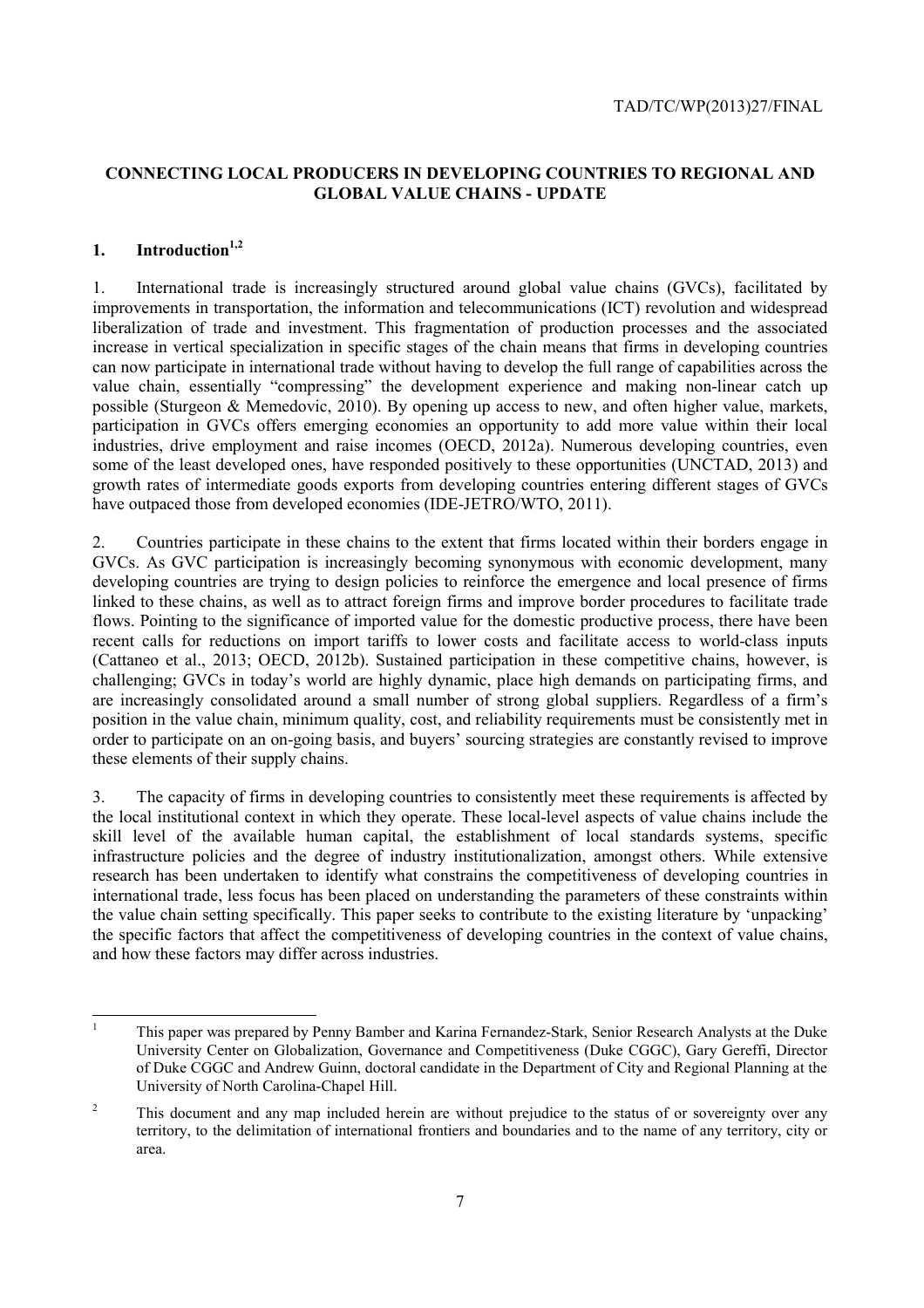4. Insertion into GVCs alone does not necessarily translate into positive development gains from trade, and in fact, can be adverse and exploitative for developing countries (Kaplinsky, 2005; Lee et al., 2011a). There is broad concern that polices to insert less developed nations into GVCs should include economic, social and environmental dimensions to reduce inequality and the potentially negative impacts of GVC participation (Barrientos et al., 2011; Gereffi & Lee, 2012; Gereffi & Sturgeon, 2013; OECD, 2012c). Focusing on trade and investment policy alone is not sufficient to connect developing countries to GVCs and simultaneously facilitate development gains for the domestic economy. In order to coherently support development goals, efforts must be broadened to help countries mainstream GVC trade into their broader national economic development agenda; build internal capacity and generate linkages with the local economy; and create more and better jobs to reduce unemployment and improve working conditions. Thus, it is not only a matter of how to link to these value chains, but how to do so in a manner that brings longterm sustainable welfare gains.

5. Two key approaches have dominated the practical application of GVC theory so far: (1) the first has focused on liberalizing the goods and services trade of developing countries and encouraging foreign direct investment (FDI) as a means to link with global industries (e.g. promoted by several multilateral organizations) (Neilsen, forthcoming); (2) the other has used the framework to examine how vulnerable and disadvantaged actors in developing countries can secure their entry into the chains (e.g. promoted by aid agencies). These two approaches have been considered mutually exclusive; both are limited in their scope and are easy targets for criticism. The first approach focused on trade and investment liberalization, for example, has been criticized as a thinly veiled attempt to help foreign direct investment (FDI) to take advantage of cheap resources and gain access to new markets without consideration about sustainability or the returns for local economic actors. On the other hand, by primarily focusing on poverty reduction, the 'developmentalist' approach often fails to fully appreciate the competitive global environment in which small, domestic actors must operate. As a result, sustaining actors' engagement with GVCs is often not successful once aid agencies withdraw.

6. To guide future Aid for Trade initiatives in facilitating gainful participation in this new context of international trade, while focusing principally on the economic dimension of GVC analysis, we introduce a more comprehensive 'global-local' approach based on the core concepts of value chain theory – governance and upgrading.<sup>3</sup> First, drawing on both global- and local-level analysis, we discuss the current role of developing countries in GVCs and identify factors that affect their ability to compete in these chains in a beneficial manner. This is followed by detailed sector analysis. The analysis covers four sector categories: agriculture, extractive industries, manufacturing and offshore services, accounting for all exports of goods and a large share of cross-border service exports.<sup>4</sup> We point out that these factors vary according to product, firm and country characteristics and emphasize that a 'one-size-fits-all' approach to GVC policies is inappropriate. Developing countries must adopt a policy framework that reflects the changing reality of global business and the fact that mercantilist assumptions are not relevant in the context of GVCs. Finally, we examine the policies required to support both trade and economic development objectives of linking developing countries with GVCs. This section also presents examples of good policies. We conclude with recommendations regarding future research.

 3 While a fully comprehensive GVC approach would consider the economic, social and environmental dimensions of engaging in GVCs (Barrientos et al., 2011; Jeppesen & Hansen, 2004; Riisgaard et al., 2010; Staritz & Reis, 2013), in this paper, we focus primarily on the economic dimension in order to fully unpack how developing countries can enter and upgrade within GVCs.

<sup>4</sup> These sectors also broadly coincide with the division of OECD/DAC Creditor Reporting system on aid disbursements (i.e. agriculture and fishing, industry, mining and tourism) (Cali & te Velde, 2011).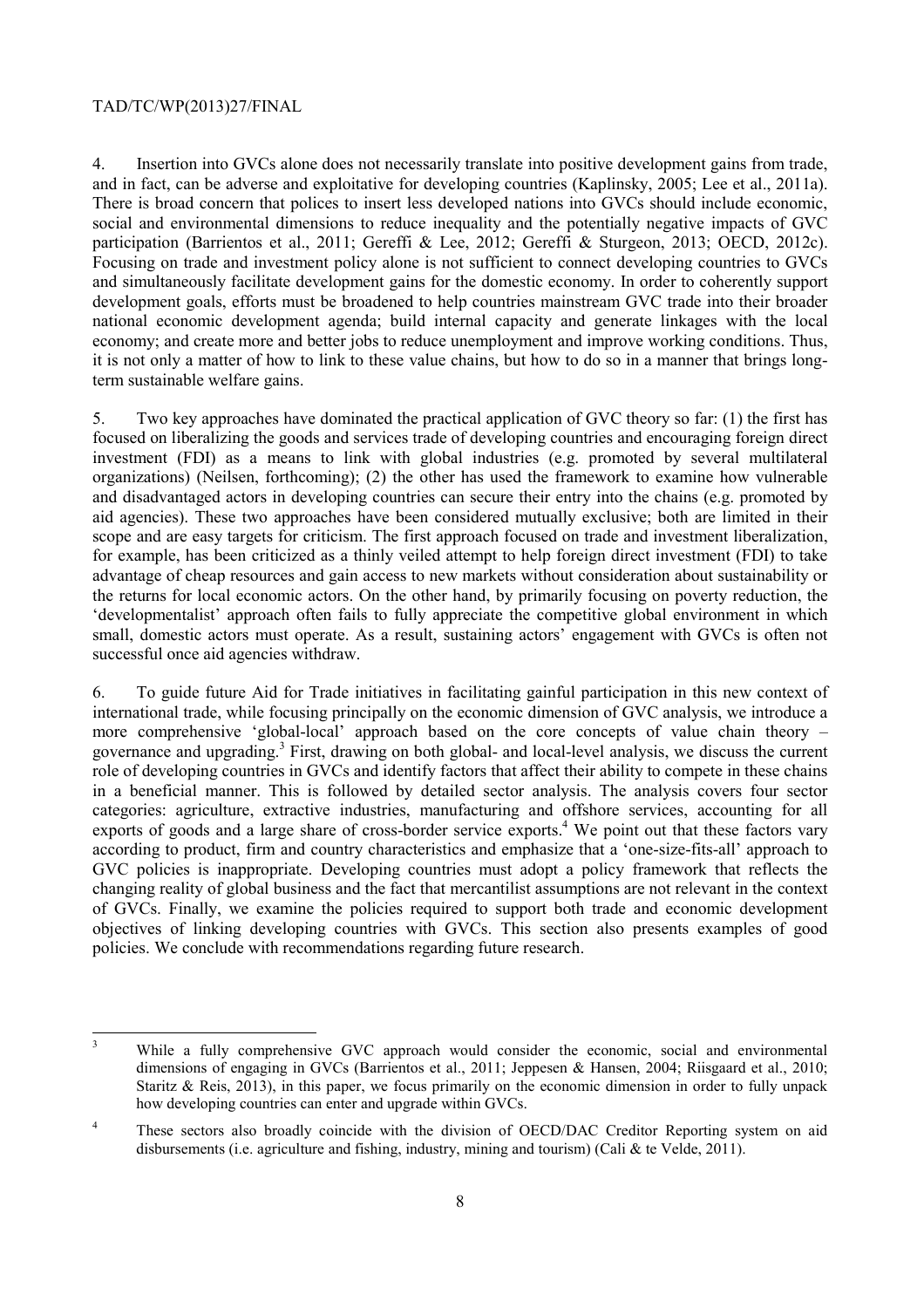# **2. Unpacking Developing Country Competitiveness in GVCs**

7. The constantly evolving geographic footprint of GVCs has created new opportunities for developing countries to participate in the global economy. The integration and sustained engagement of these countries with GVCs depends on how competitive their firms are, relative to others, in terms of delivering a product or service at the right price and time with the quality and consistency required by the chain. As cheaper locations vie to join value chains, those already participating on the basis of a price advantage seek to develop strategies to sustain their inclusion, specializing in higher value operations or niche sectors that are more insulated from competition (Humphrey  $\&$  Schmitz, 2002) – in other words, to upgrade.<sup>5</sup>

8. Developing countries often tend to be concentrated in low value segments of value chains.<sup>6</sup> In the agriculture and extractive industries, developing countries mostly export primary products with little processing. Similarly, in the case of manufacturing, many countries, in Africa and Latin America in particular, have languished in the lower-value segments, providing assembly activities with few substantive linkages to other processes. Upgrading experiences in emerging nations have more commonly consisted of process and product upgrading. However, this upgrading is typically associated with only marginal value increases (Hubert and Schmitz, 2002), and often consists of firms obtaining the necessary standards certification to remain within the chain.

| <b>Agriculture</b>                                                                                                                                                                                                                                    | <b>Extractive Industries</b>                                                                                                                             | <b>Offshore Services</b>                                                                                                                                                                                                                                          | <b>Manufacturing</b>                                                                                                                                                                                                                                                                                                                                        |
|-------------------------------------------------------------------------------------------------------------------------------------------------------------------------------------------------------------------------------------------------------|----------------------------------------------------------------------------------------------------------------------------------------------------------|-------------------------------------------------------------------------------------------------------------------------------------------------------------------------------------------------------------------------------------------------------------------|-------------------------------------------------------------------------------------------------------------------------------------------------------------------------------------------------------------------------------------------------------------------------------------------------------------------------------------------------------------|
| Mainly concentrated in<br>primary products.<br>Possibilities to upgrade,<br>especially in high value<br>agriculture.<br>Some countries are<br>exporting packaged and<br>processed goods.<br>$\cdot$ A few countries are in<br>marketing and branding. | • Concentrated in mineral<br>extraction without adding<br>extra value.<br>• Usually high value added<br>activities of the chain are<br>performed abroad. | • Entry achieved by<br>exporting routine services.<br>• Tendency to stagnate in<br>low-medium value added<br>services.<br>• BUT: a few have begun<br>exporting higher value<br>added services (R&D, legal,<br>business analytics &<br>engineering services, etc.) | • Frequently limited to assembly<br>and low-value components<br>production.<br>• Some upgrading into design and<br>branding, within less<br>concentrated chains, (e.g.<br>apparel).<br>• Limited functional upgrading in<br>Africa and Latin America.<br>• Asian countries have had more<br>success upgrading into design in<br>medium- and high-tech GVCs. |

|  |  | Table 1. Functional Upgrading Opportunities for Developing Countries in GVCs |
|--|--|------------------------------------------------------------------------------|
|  |  |                                                                              |

*Source*: Authors.

 5 Traditionally, economic upgrading included four distinct changes in the firm's participation in a production model: (1) product upgrading, describing the shift into the production of a higher value product; (2) process upgrading highlights improvements in efficiency in production systems; (3) functional upgrading refers to the movement to higher value activities in the chain; and finally (4) chain upgrading, which focuses on entry into a new value chain by leveraging the skills acquired in the current chain (Humphrey & Schmitz, 2004). Two further types of upgrading have since been identified: (1) entry into the chain, that is, when a new actor joins the value chain (Fernandez-Stark, Bamber, et al., 2011c); and, (2) end-market upgrading, which describes the incursion of firms into new end-market segments. This can include moving into more sophisticated markets that require compliance with new standards or to larger markets requiring scale and price accessibility (Fernandez-Stark et al., forthcoming).

<sup>6</sup> Some interesting exceptions include the Kenyan fruit and vegetables production and the Indian pharmaceutical research. In Kenya, agri-food producers upgraded into the provision of sophisticated packaged products (e.g. ready to eat: washed, and mixed) in the 1990s and today, some local exporters even control distributors in target markets (Fernandez-Stark et al, 2011). Although R&D is usually one of the last activities to be offshored, Indian operations already perform these activities for global pharmaceutical companies (Wadhwa et al., 2008).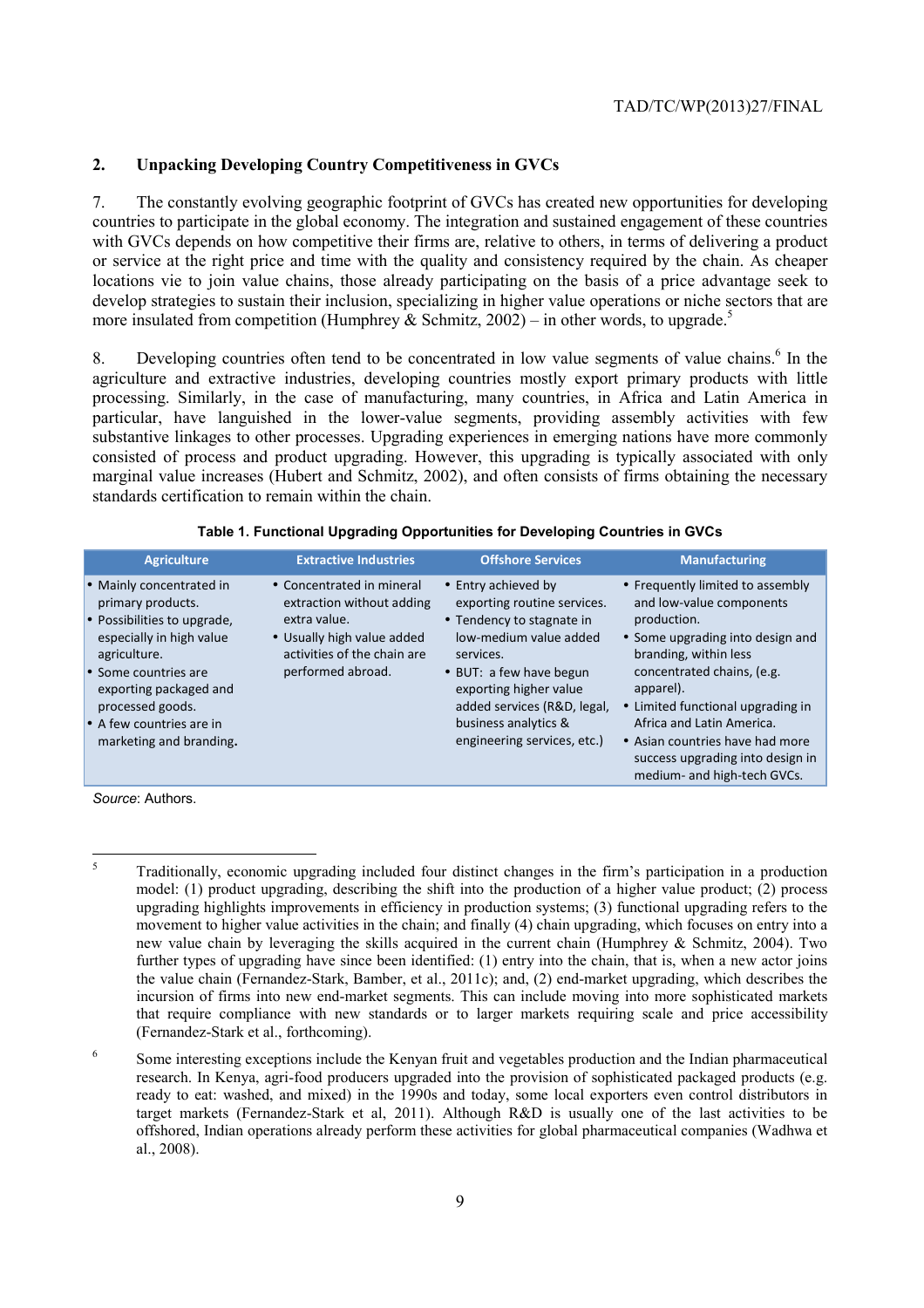9. Upgrading is affected, on one hand, by the changing global dynamics of the chains (e.g. consolidation by strategies to reduce the number of suppliers, incorporation of demanding quality and process standards, and geographic shifts in demand). On the other hand it is conditioned by limitations within developing countries, including the limited familiarity of firms accustomed to operating in traditional market environments with global value chain requirements (Gereffi & Kaplinsky, 2001; Henson & Humphrey, 2009; Kaplinsky, 2010; Kaplinsky et al., 2011; Lee, Gereffi, & Nathan, 2012).

10. Geographically, the emergence of 'southern' end-markets with rising south-to-south trade has become increasingly important for developing countries and offers them different opportunities (Cattaneo et al., 2010; Gereffi & Sturgeon, 2013; Kaplinsky & Farooki, 2010; Staritz et al., 2011). These new endmarkets place a greater emphasis on price competitiveness rather than standards, and they may also exhibit lower requirements with respect to quality and product sophistication (Kaplinsky et al., 2011). Lead firms and powerful global suppliers from developing countries have emerged, such as Foxconn (Chinese Taipei), Infosys (India), SAB Miller (South Africa) and Vale (Brazil). The elaboration of regional manufacturing chains by these firms in Asia (IDE-JETRO/WTO, 2011; Sturgeon & Kawakami, 2010) and the alternate global delivery and regional 'nearshoring' models of Indian service providers (Fernandez-Stark et al., 2013b) have facilitated the competitive participation of a host of developing country locations to the global market.

11. Within developing countries, upgrading trajectories are affected by the institutional context in which firms operate and the engagement and influence of relevant stakeholders in transforming that context (Fernandez-Stark et al., 2010a, 2013a; Gereffi & Fernandez-Stark, 2011). In order to link to GVCs and move into higher value segments of the chains, developing countries must continually improve their competitiveness along multiple dimensions. Based on an extensive review of the GVC literature, five dimensions affecting the competitiveness of developing countries with respect to GVCs can be identified: productive capacity, infrastructure & services, business environment, trade and investment policy, and industry institutionalization. These dimensions, detailed in Table 2, together encompass 14 factors for engaging competitively in GVCs. Many of these factors, such as promoting an effective business environment and developing adequate infrastructure, have been the target of a numerous aid programs in the past.

12. More interesting is that these factors take on a new significance when viewed through the lens of GVCs and that their relative importance differs by industry category (see Section 3). GVC-oriented trade policy, for example, must now consider the role of imports as importantly as exports, as well as the impact of border delays, since participation in geographically fragmented GVCs frequently requires quick and inexpensive movement of goods over borders; human capital development can and should be specifically tailored to meeting the needs of a particular segment of the value chain; and national systems of innovation are required not only for participation in R&D activities but also to sustain participation in assembly and intermediate production stages of the chain by driving process upgrading. Furthermore, a GVC focus brings new elements and actors to the fore: standards and certifications previously played marginal roles in international trade, but they are now front and center to competitiveness; educational institutions become core partners; and there is increased emphasis on directly engaging the private sector (both foreign and domestic), 'the engine that powers international trade', in creating a competitive environment (World Bank, 2011).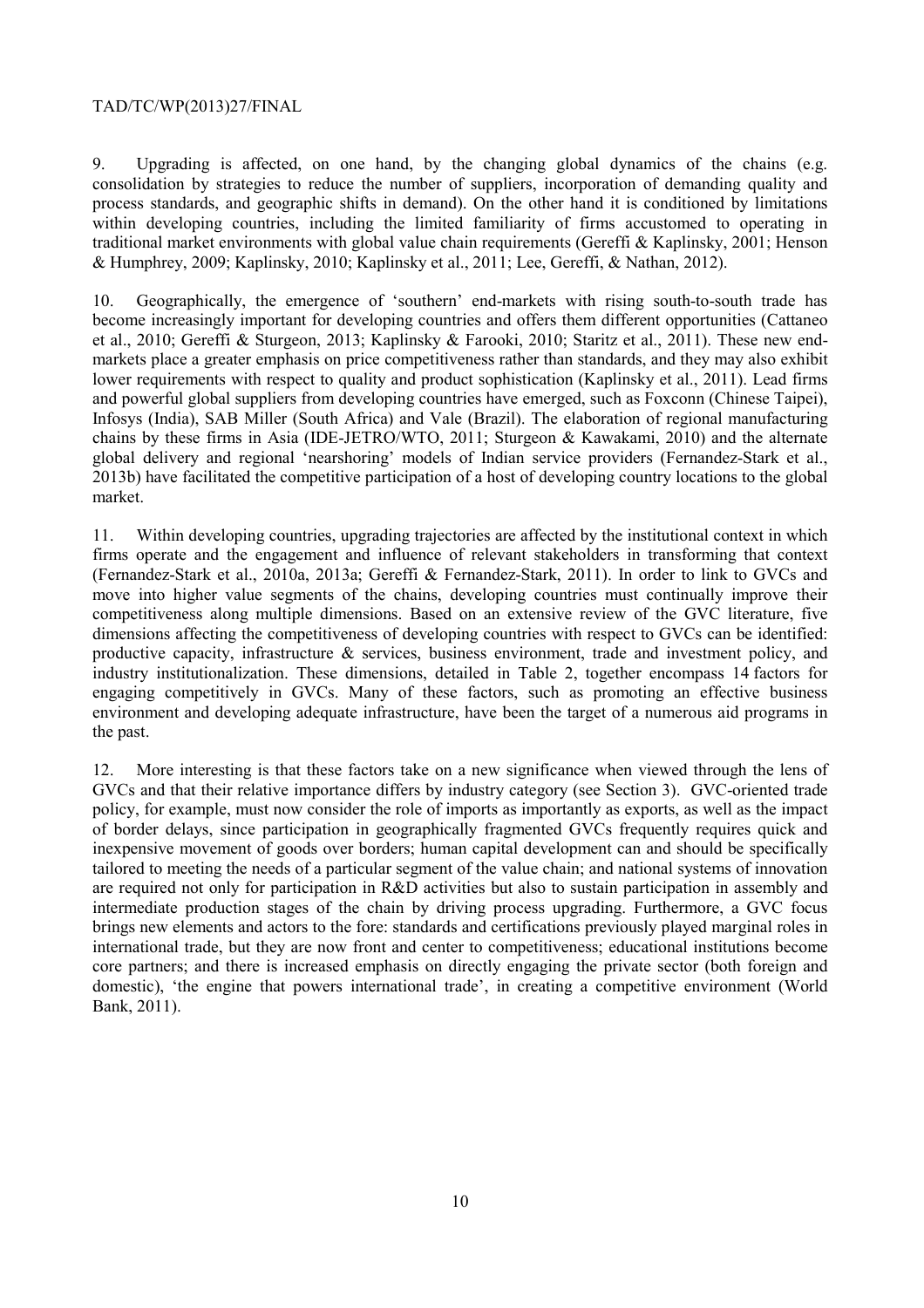## **Table 2. Factors Affecting Developing Country Competitiveness in GVCs**

| <b>Factor</b>                                      |                                                             | <b>Description</b>                                                                                                                                                                                                                                                                                                                                                                                                                                                                    |
|----------------------------------------------------|-------------------------------------------------------------|---------------------------------------------------------------------------------------------------------------------------------------------------------------------------------------------------------------------------------------------------------------------------------------------------------------------------------------------------------------------------------------------------------------------------------------------------------------------------------------|
| <b>Productive Capacity</b>                         | Human capital                                               | The cost and availability of labor is essential for lower-value labor-intensive functions. As<br>cheaper locations join value chains, those already participating must increase their<br>capabilities or specialize in particular market segments.<br>Upgrading worker skills becomes essential to remaining competitive (Gereffi et al., 2011).                                                                                                                                      |
|                                                    | Standards &<br>certification                                | Codified public and private product and process requirements used to standardize supply<br>across multiple suppliers (Kaplinsky, 2010).<br>Standards can drive upgrading by disseminating information on improving quality and<br>productivity (Diaz Rios & Jaffee, 2008); yet, developing country firms often lack the capital<br>and expertise to master multiple certification requirements (OECD, 2008).                                                                          |
|                                                    | National system of<br>innovation <sup>a</sup>               | Flows of technology and information among people, companies and institutions that<br>$\bullet$<br>contribute to innovation and technology development (OECD, 1997).<br>This is important for closing technological gap to support upgrading of domestic and foreign<br>firms (Farfan, 2005). Required at all stages of the value chain to drive efficiency and quality<br>improvements.                                                                                               |
| Infrastructure &<br>services                       | Transportation,<br>ICT, Energy &<br>Water                   | Impact of the cost and quality of these factors is compounded as fragmented production<br>means inputs and intermediate goods must be transported between multiple locations.<br>ICT facilitates the transmission of codified design specifications between actors in product-<br>based chains and is the main medium for participation in cross-border service exports.<br>Energy drives cost competitiveness in capital-intensive assembly and processing segments<br>of the chain. |
| <b>Business</b><br>environment                     | Macro-economic<br>stability & public<br>governance          | Macroeconomic stability exists when key economic relationships are in balance. Exchange<br>rate volatility affects costs paid for inputs and price netted for exports.<br>• Governance includes traditions and institutions by which authority is exercised (e.g. rule of<br>law, corruption, government effectiveness) (World Bank, 2013). Volatility can affect the timely<br>delivery of goods and raise risk of inventory theft (WEF et al., 2013).                               |
|                                                    | Ease of opening a<br>business<br>& Permitting/<br>Licensing | The procedures, time and cost for a new business to start up and operate formally and the<br>process to obtain construction permits, water and mineral extraction permits, etc.<br>Comparatively lengthy procedures can deter FDI due to other potential country alternatives,<br>while undermining the development of domestic firms.                                                                                                                                                |
|                                                    | Access to finance                                           | • The possibility individuals or enterprises can access financial resources based on use and<br>accuracy of credit registries and effectiveness of collateral and bankruptcy laws.<br>Essential for investments required to meet standards and other demands of GVCs. Lack of<br>capital undermines potential of small and medium enterprises (SMEs) to engage in GVCs.                                                                                                               |
| <b>Trade and</b><br>investment policy <sup>b</sup> | Market access                                               | Extent of tariffs and import restrictions in potential target markets affect potential to engage<br>with different end-markets.                                                                                                                                                                                                                                                                                                                                                       |
|                                                    | Import tariffs                                              | • Tariffs charged on imported components, services and capital equipment required for the<br>production or provision of exports become taxes on exports in GVCs.                                                                                                                                                                                                                                                                                                                      |
|                                                    | Export-import<br>procedures                                 | Complexity of and time taken to complete customs procedures managing imports and<br>exports of products and services reduces reliability and timeliness of delivery.                                                                                                                                                                                                                                                                                                                  |
|                                                    | Border transit<br>times                                     | • Time taken to move products and services through border crossings. Inefficient border<br>crossings affect timeliness of product delivery to next stage of GVC or end-market.                                                                                                                                                                                                                                                                                                        |
|                                                    | Industry-specific<br>policies                               | Investment & export promotion policies designed to support specific industry participation<br>and upgrading in specific segments of different value chains (Gereffi & Sturgeon, 2013).                                                                                                                                                                                                                                                                                                |
| Industry<br>Institutionalization                   | Industry maturity<br>& coordination                         | Experience of firms in participating in GVCs, presence of key chain actors such as input and<br>service providers and the establishment, influence and representativeness of an industry<br>association to reduce transaction costs for meeting requirements.                                                                                                                                                                                                                         |
|                                                    | Public-private<br>coordination                              | • Linkages and cooperation among private sector, government, educational institutions and<br>others industry stakeholders.<br>Essential to rapidly identify and overcome challenges to chain participation.                                                                                                                                                                                                                                                                           |

Notes:<sup>a</sup> GVC scholars have mostly identified individual components of these innovation systems, such as technological development, innovation and R&D spending. We group these factors together under the broad label "national innovation systems".

**b MOISE et al. (2013) identify 16 different indicators related to trade policy and facilitation. For simplicity sake, we focus** on the key trade variables highlighted in the GVC literature.

*Source*: Authors, based on literature review.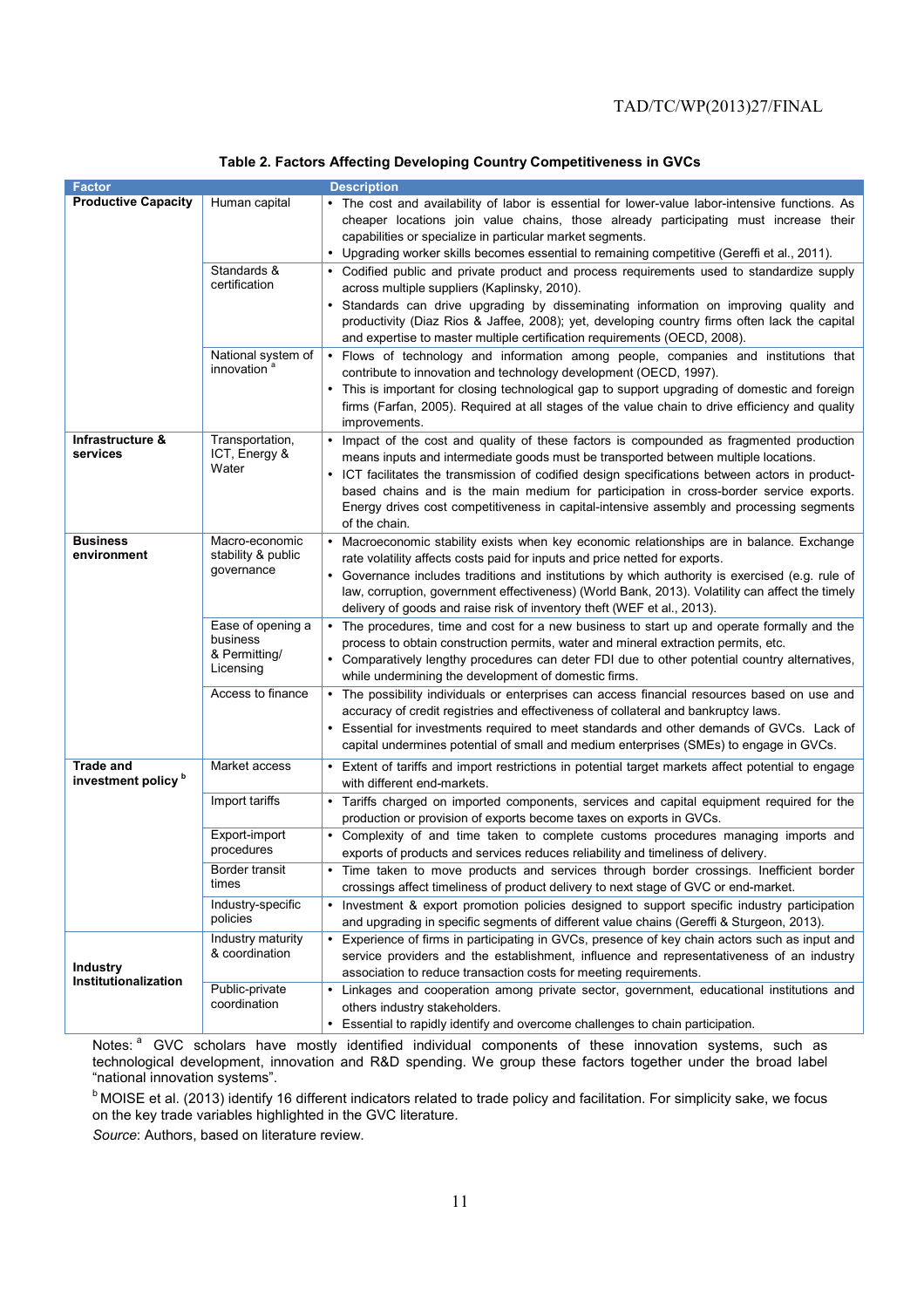$\overline{a}$ 

13. Identifying these factors and using them for comprehensive value chain analysis of how developing countries participate in GVCs is not as straightforward as it may seem. Indeed, to date, what is known about how developing countries engage in GVCs – and their potential constraints to doing so – has primarily been drawn from a series of qualitative industry and country case studies. These studies are based on interviews with individual firms, industry associations, relevant ministry representatives, and educational institutions, and industry experts among others and supported by extensive analysis of the United Nations COMTRADE Database (comtrade.un.org). This type of research is costly, researchers use disparate interview approaches and most databases are not disaggregated at the industry level, making it difficult to provide useful or precise assessments of value chain participation. These limits undermine the potential for accurate and comparative cross-country analysis. GVC researchers and policy makers alike are aware of the limitations of this approach and the challenges of drawing generalizations from these types of studies.

14. Yet, the empirical databases available, even newly released ones with a focus on GVCs, are currently insufficient to the task at hand. Understanding how developing countries participate in GVCs and crafting effective policies to support sustainable engagement requires an understanding of a large number of different variables: which functions developing countries perform, products they manufacture, their trading partners by product, and how the range of factors listed in Table 2 impact those outcomes in each country and industry. Databases covering GVC-specific trade are still in their infancy, and lack detail regarding important variables related to intangible activities, intermediate versus final goods, and firm ownership (See Box 1).<sup>7</sup> Databases covering competitiveness factors (see Appendix, Table 10) reflect earlier 'hands off' trade paradigms and have mostly focused on the general socio-economic conditions of different countries without disaggregating information to the industry level. Furthermore, certain key value chain competitiveness factors are not reflected in any of these databases and indices. These include specific characteristics of the human capital stock and the national innovation system, standards and certifications, characteristics of sector policies, industry maturity and coordination, and the quality of public-private coordination. Additional data collection and the development of indicators are still necessary to provide a dynamic understanding of the position of countries – especially developing countries – within GVCs. GVC analysis inevitably still relies on a mix of quantitative and qualitative analysis.

<sup>7</sup> For a detailed analysis of gaps in existing datasets and how these may be overcome, see Sturgeon (forthcoming).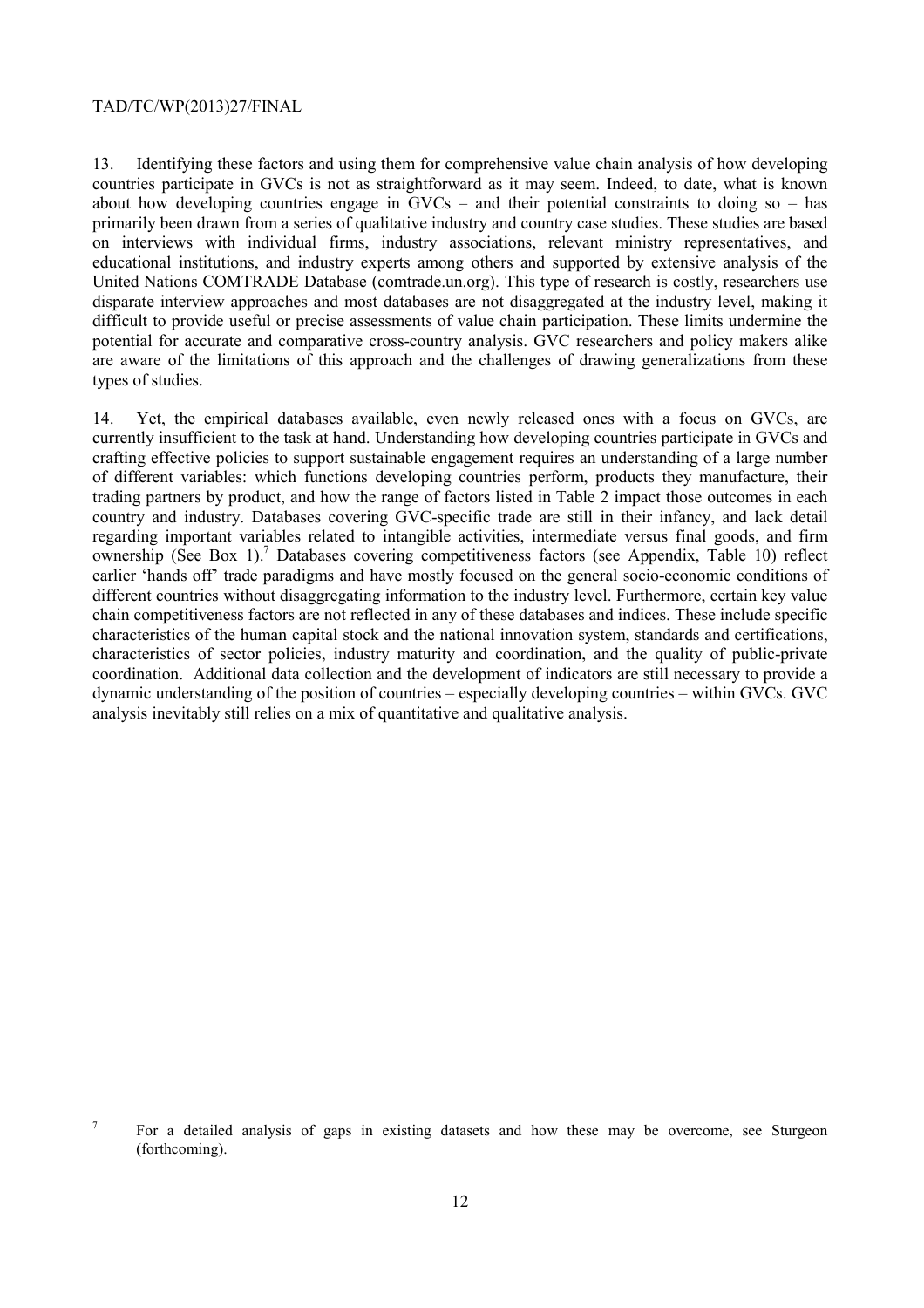#### **Box 1. Measuring the Participation of Developing Countries in GVCs**

As GVCs gain prominence in international trade, with significant implications for the global distribution of employment and profits, there is an urgent need for better information to allow policy makers to make the necessary decisions in order to facilitate gainful participation in GVCs. Three important challenges for measuring how developing countries participate in regional and global chains must be overcome.

- Data regarding both tangible and intangible activities in value chains is required to understand which upgrading trajectories developing countries can and should pursue. National accounts and trade statistics record to some extent the value of services produced and traded but certain intangible activities such as internal R&D or marketing activities, however, are more elusive and GVC researchers rely principally on business surveys (Sturgeon, forthcoming) and engineering "tear-down reports" to impute the value of these services (Xing & Detert, 2010). In general, measuring the contribution of value-added from services to trade in goods is a difficult undertaking (Grover Goswami et al., 2010; Sturgeon & Gereffi, 2009) but value-added trade statistics such as the ones produced by the OECD and WTO cover services activities as reported in national accounts. International sourcing surveys can complement this work to have more disaggregated information at the firm level.
- Similarly, existing trade statistics do not adequately differentiate between trade in intermediate goods versus in final goods, such that it is impossible to disaggregate between the domestic and foreign shares of value-added embedded within exports (Gereffi & Lee, 2012). This has resulted in gross misinterpretations of countries' technological capabilities and the position within GVCs, with important implications for trade policy and multilateral trade negotiations (IDE-JETRO/WTO, 2011; Sturgeon & Gereffi, 2009).
- Identifying the actors that capture the value generated from GVC participation is important for understanding the contribution of GVC engagement to development goals (Escaith & Timmer, 2012; Linden et al., 2009). Even if high-tech or high-value inputs are produced locally, and even if final assembly processes are truly technologyintensive, these activities may be carried out by firms with few meaningful linkages to the domestic economy (Gereffi & Sturgeon, 2013). A number of foreign-owned exporters make use of transfer pricing (Azemar & Corcos, 2009) and advantageous tax treatment and organizational arrangements to repatriate most profits to home countries, leaving few gains beyond labor compensation, limited raw material use and tax income.

There are several initiatives underway attempting to resolve these challenges including linking trade statistics to enterprise-level statistics contained in business registers, developing international input-output (I/O) and trade in value added (TiVA) databases, and formulating and collecting entirely new GVC-oriented economic statistics (Sturgeon & Memedovic, 2010; United Nations Statistical Division, 2011). These I/O and TiVA databases measure the trade in value-added by tracking the input-output dimensions of the value chain. These include regional Input-Output tables (IDE-JETRO), the Global Trade Analysis Project (Purdue University) as well as the OECD/WTO TiVA database. These analyses are primarily focused on determining the value of domestic versus foreign content embedded within a country's net trade.

While such databases are important advances for understanding new international trade patterns, these initiatives are still in their infancy. Some improvements will be needed to better cover trade in services and intangible activities, or to provide information about the ownership characteristics of domestic value creation. Moreover, relying on value-added trade statistics to interpret the participation of developing countries in value chains only partially meets existing measurement needs. For example, the measurement of domestic value added, covers only "parts of exports created domestically"; breaking this category down further into labor, capital, profits and taxes according to firm origin and analyzing the domestic treatment of foreign firms' profits will be an essential next step to measuring the degree to which domestic value added translates to substantial gains for the national economy. These new tools allow researchers to address some analytical challenges, but it is safe to say that the available quantitative data still falls short of enabling rigorous evaluations of the impact of GVCs and the role that firms and industries play within them.

#### **3. What Drives Developing Country Upgrading in GVCs?**

15. This section examines the existing GVC literature to identify how these different factors influence a country's potential to participate in GVCs and how these may differ according to industry type. As GVC studies track the changing way global businesses are structured, they generally focus on specific products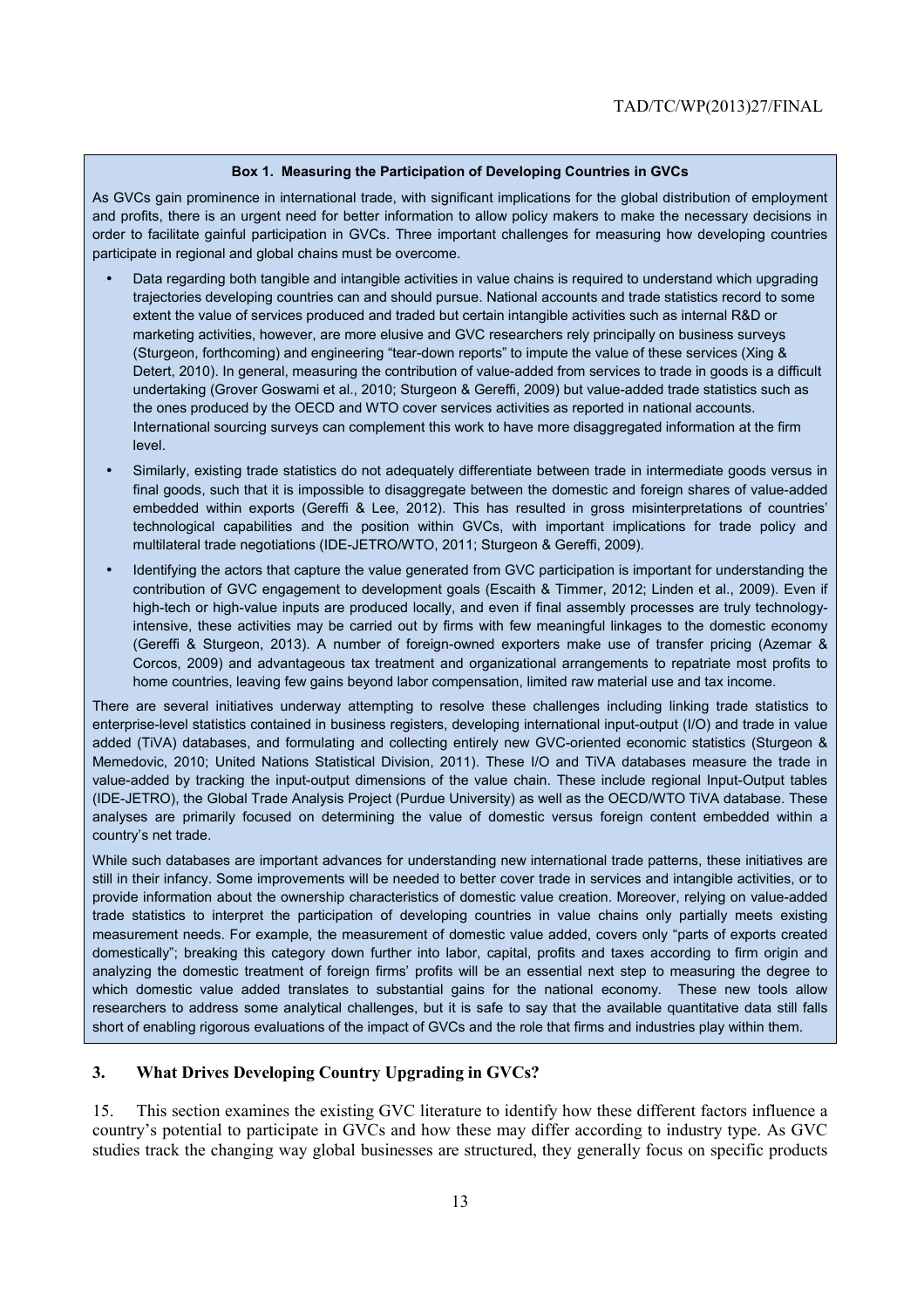or product groups rather than analyzing country-level detail. Although this degree of specificity is an essential aspect of precise GVC analysis, to identify useful generalizations for developing country policies it is necessary to group product-level GVC analyses across multiple developing country contexts. We do so under the categories of agriculture, extractive industries, manufacturing and services. For each sector, a brief overview of the GVC in the context of developing countries is presented, including opportunities, industry trends and main barriers to entry and upgrading in these chains. These analyses are followed by an explanation of the most important factors affecting GVC participation at the national level.

#### *3.1 Agricultural Value Chains*

16. Rising global demand, driven by urbanization, population growth and an expanding global middle class, has created an important opportunity for developing countries to leverage their comparative advantages in land and labor to enter and upgrade in agricultural GVCs. The international trade of fruit and vegetables alone reached USD 139.6 billion in 2008 (UNComtrade). Motivated by this growing global demand as well as the potential to contribute to poverty alleviation through enhanced incomes and additional rural jobs, developing countries have actively sought to increase production and exports within high-value agricultural subsectors (Weinberger & Lumpkin, 2007). The importance of this sector to developing and developed countries alike is highlighted by the fact that aid agencies, already heavily engaged in agricultural projects, are allocating a growing percentage of their funds to this sector.

17. Participation in the global agricultural industry, particularly for high-value agricultural products, has changed substantially over the past two decades.<sup>8</sup> Traditionally, agro-food sectors included producers of all sizes that participated in spot markets, where the forces of demand and supply prevailed and the highest bidder purchased the available product. Individual farmers determined the crop varieties grown, their desired quality levels and the production processes used. Today, this simple arrangement has been replaced by a highly complex agro-foods system. Traditional markets organized around local sourcing have been exchanged in both developed and developing countries for vertically coordinated, buyer-driven chains led by large supermarket brands operating in national, regional or international markets. Furthermore, in an effort to meet increasingly discerning consumers, abide by strict food safety standards, and at the same time reduce transaction costs, buyers have tended towards a consolidation of their supply chains, reducing their overall number of preferred suppliers. Preferred suppliers now must demonstrate a strong capacity to consistently supply high quality products, based on established product and process specifications, on schedule and at a competitive cost. Competition is fierce for these limited positions, and suppliers must consistently meet these requirements to retain their position within the chains.<sup>9</sup>

 8 See Reardon et al. (2009) for an overview of changes in international agricultural trade and the emergence of agro-food GVCs.

<sup>9</sup> These barriers to entry differ with regional and south-to-south markets. First, a growing number of regional trade blocks provide tariff free movement of goods into regional markets, although developing countries tend to have higher tariff barriers for agricultural products than other sectors (IDE-JETRO/WTO, 2011). Second, regional markets tend to have less rigorous standards, and thus represent lower barriers to entry for developing countries (Diaz Rios & Jaffee, 2008; Kaplinsky et al., 2011). Third, regional chains tend to be less consolidated than global chains, allowing for a larger number of suppliers to participate. Nonetheless, this is beginning to change with a growing number of supermarkets in emerging markets (Reardon et al., 2003).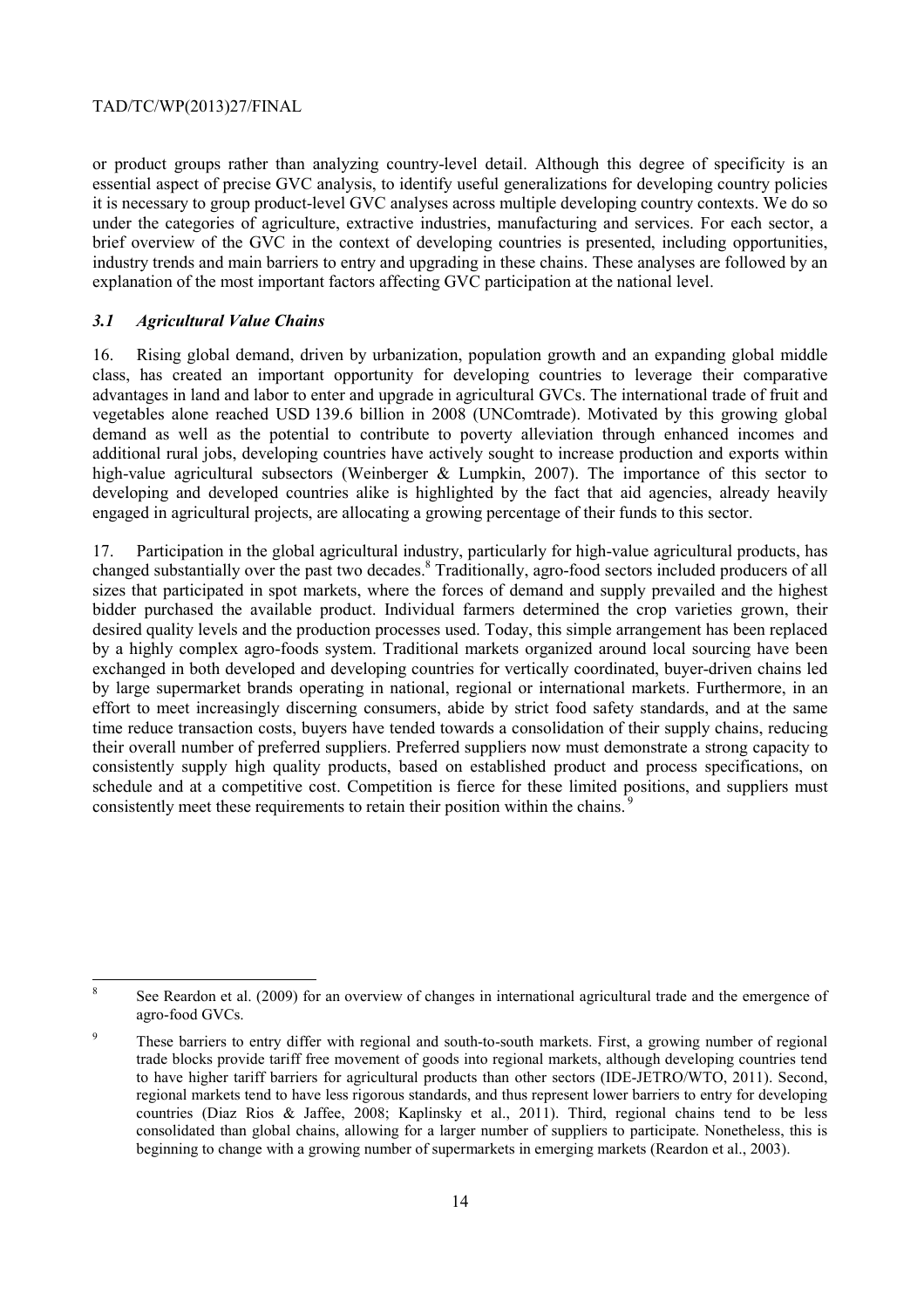| <b>Factor</b>                                                              | <b>Description</b>                                                                                                                                                                                                                                                                                                                                                                                                                                                                                                                                                                                                                                                                                                                                                                                                                                                                                                                                                              |
|----------------------------------------------------------------------------|---------------------------------------------------------------------------------------------------------------------------------------------------------------------------------------------------------------------------------------------------------------------------------------------------------------------------------------------------------------------------------------------------------------------------------------------------------------------------------------------------------------------------------------------------------------------------------------------------------------------------------------------------------------------------------------------------------------------------------------------------------------------------------------------------------------------------------------------------------------------------------------------------------------------------------------------------------------------------------|
| <b>Productive</b><br>Capacity:<br>Human capital                            | • Participation in high-value agriculture GVCs requires large amounts of available, low-cost<br>labor.<br>• SPS regulations and supply chain planning require training for producers. Government                                                                                                                                                                                                                                                                                                                                                                                                                                                                                                                                                                                                                                                                                                                                                                                |
|                                                                            | extension programs are often inadequate due to understaffing and a bias towards<br>production techniques rather than management tools (Fernandez-Stark et al., 2012a).<br>Upgrading into higher-value segments of the chain, such as packaging and processing,<br>requires a supply of well-trained management staff, agronomists, quality assurance<br>technicians and biologists (Fernandez-Stark, Bamber, et al., 2011a).                                                                                                                                                                                                                                                                                                                                                                                                                                                                                                                                                    |
| <b>Productive</b><br>Capacity:<br><b>Standards &amp;</b><br>certifications | • Access to end-markets is premised on the establishment and enforcement of strict SPS<br>standards. A recent survey of agri-food importers revealed that 60% of firms cite quality<br>and safety standards compliance as the main factor influencing sourcing and investment<br>decisions (Cattaneo et al., 2013).<br>• Functional upgrading requires the simultaneous upgrading of inspection procedures and<br>regulatory capacity. Some researchers argue that the process of learning to comply with<br>standards drives upgrading by fostering capability development (Diaz Rios & Jaffee,<br>2008).                                                                                                                                                                                                                                                                                                                                                                      |
| Infrastructure:<br><b>Transportation</b><br>infrastructure &<br>services   | • Poor infrastructure and slow border crossing procedures increase the cost of moving the<br>product from the farm to the pack house to the port/border and finally on to the final<br>destination.<br>• Extended transit time reduces the rate at which trucks can transport goods to ports.<br>Poor road conditions reduce truck life and increase maintenance costs.<br>Long and unpredictable customs delays for processing exports can lead to the<br>deterioration of product quality or even the loss of perishable products (WEF et al., 2013).<br>• Specific infrastructure requirements depend on value-to-weight ratio. Some products can<br>easily be shipped by sea while others require air transportation.                                                                                                                                                                                                                                                       |
| Institutionalization:<br><b>Industry Maturity</b>                          | • The ability to meet exacting quality and safety standards requires R&D investments and<br>the presence of advanced input suppliers and certified testing laboratories. These are<br>frequently lacking in developing country industries.<br>• R&D investments are necessary to maintain and expand a country's presence in global<br>markets, even for agricultural commodities such as pineapples (Suzuki et al., 2011).<br>• The presence of a local supply base, including as pesticide manufacturers and seedling<br>suppliers, contributes to the ability of exporting firms to secure uninterrupted access to<br>critical inputs (Fernandez-Stark & Bamber, 2013; Fernandez-Stark, Bamber, et al., 2011a).<br>• When certified testing laboratories are not available locally, products must be sent to a<br>third country for testing before they are finally shipped to the end-market. This adds to<br>higher costs and transport delays (Diaz Rios & Jaffee, 2008). |
| <b>Business</b><br>environment:<br><b>Access to finance</b>                | • Investment in irrigation systems, greenhouses, and cold storage, is necessary to achieve<br>productivity improvements, quality requirements and satisfy foreign SPS standards<br>(Fernandez-Stark et al., 2012a). In general, however, access to capital continues to be<br>more restricted for agriculture than for other sectors due to a high perception of risk,<br>asymmetrical information problems, lack of guarantees, dispersion in rural areas, and<br>unfavorable economic policies (World Bank, 2008).                                                                                                                                                                                                                                                                                                                                                                                                                                                            |

**Table 3. Key Factors Affecting Developing Country Competitiveness in Agricultural GVCs** 

*Source*: Authors.

18. Despite strong demand, the increased consolidation of agricultural GVCs makes it difficult for many developing country firms – especially small producers - to participate and upgrade in these industries. The most important barrier to GVC participation, which has gained the attention of both researchers and policy makers, is the strict set of public and private standards that must be met to gain and sustain access to these chains (Henson & Humphrey, 2009, 2010; Humphrey, 2006; Jaffee et al., 2011; Lee, Gereffi, & Beauvais, 2012; Maertens & Swinnen, 2009; Reardon et al., 2009; van der Meer, 2006). Upgrading into packing and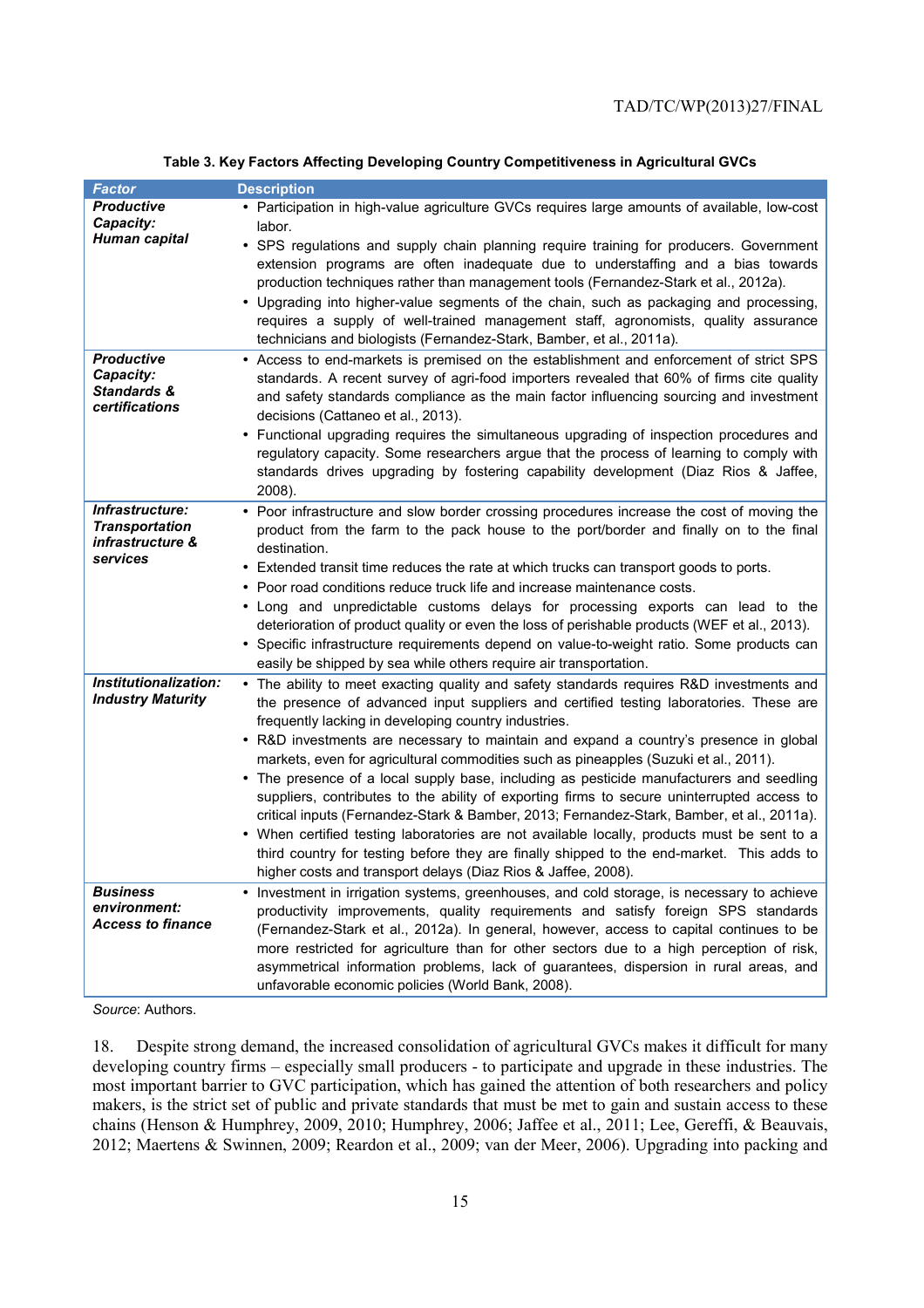processing is governed by numerous quality and food safety standards, which makes it challenging for developing countries to increase the value earned from their products. Nonetheless, there are several examples of significant upgrading by developing country firms into these areas, such as in the coffee and cocoa sectors (Fernandez-Stark et al., 2012a).

19. The rich literature on agricultural GVCs, trade, international business and development covers a wide range of national- and firm-level factors that affect the chain participation of developing countries. Five factors stand out as most relevant: labor costs, availability and skill level; local sanitary and phytosanitary (SPS) standards and their implementation; transportation cost, quality and regulation, industry maturity including the presence of upstream and downstream chain actors; and access to finance. These factors are discussed in detail in Table 3. Other factors that are cited, although less prominently include macro-economic stability (e.g. exchange rate fluctuations (Huchet-Bourdon & Korinek, 2011); business environment (e.g. registration, permits and licensing) (Diaz Rios & Jaffee, 2008); import and export restrictions, such as those that require processing of products prior to export (Henriksen et al., 2010); trade policy (Aksoy & Beghin 2005; Diop et al., 2005; Wilkinson & Rochanson, 2008); and vulnerability to climate, disease and natural disasters (Angelucci & Conforti, 2010; Diaz Rios & Jaffee, 2008; Fernandez-Stark et al., 2012a).

## *3.2 Extractive-Industries Value Chains*

20. Extractive-industries have been regarded as a "resource curse" for developing countries for much of the past half century (Morris et al., 2012). Rather than being associated with strong economic growth, important mineral and oil reserves have, in many cases, undermined sustainable development, contributing little beyond fiscal and consumption linkages and giving rise to the widely adopted 'enclave' theory (Farfan, 2005; Morris et al., 2012). Today, high global demand for oil and gas and a strong demand for commodities, to a large degree led by China, offer important opportunities for resource-rich developing countries to enter and upgrade in these GVCs.<sup>10</sup> High commodity prices mean that even those reserves characterized by costly extraction are being seriously considered, and production firms are competing to access these reserves around the world. This high demand has given developing country economies the opportunity to reduce their dependence on primary products exports and increase the value they capture from participating in extractive GVCs by fostering linkages between local suppliers and large foreign extraction firms, improving training of local technicians and management and increasing the potential for knowledge and technology transfer (Morris et al., 2012).

21. The global mining and oil and gas industry has been a late-comer to the specialization and outsourcing trend (Morris et al., 2012). These have emerged as producer-driven chains; lead firms are those with either ownership or extraction rights to the reserves. The sector was previously characterized by three firm types: small, informal miners; mid-size, formal mining companies; and large, well-capitalized, vertically integrated operations with globally recognized brands such as Anglo American, BHP Billiton and Xstrata. However, it has undergone significant changes in the past decade, driven by the need to reduce costs and focus on core activities. Lead firms have developed lean supply chain management operations and have tended towards contracting fewer, bigger suppliers with highly detailed and demanding standards. The 2008-9 crisis further accelerated these changes. Today, numerous functions are outsourced in production, including engineering, design and project management and drilling operations (Urzúa, 2012). The oil and gas industry has followed a similar trajectory, catalyzed by low oil prices in the 1990s (Bridge, 2008), and today, even highly specialized exploration activities have been spun-off into independent firms (Bridge, 2008). Similar key production functions are being outsourced to global firms

 $10$ 10 The demand for copper in China, for example, grew on average 14.2 % per annum between 1990 and 2010 (Fessehaie, 2012).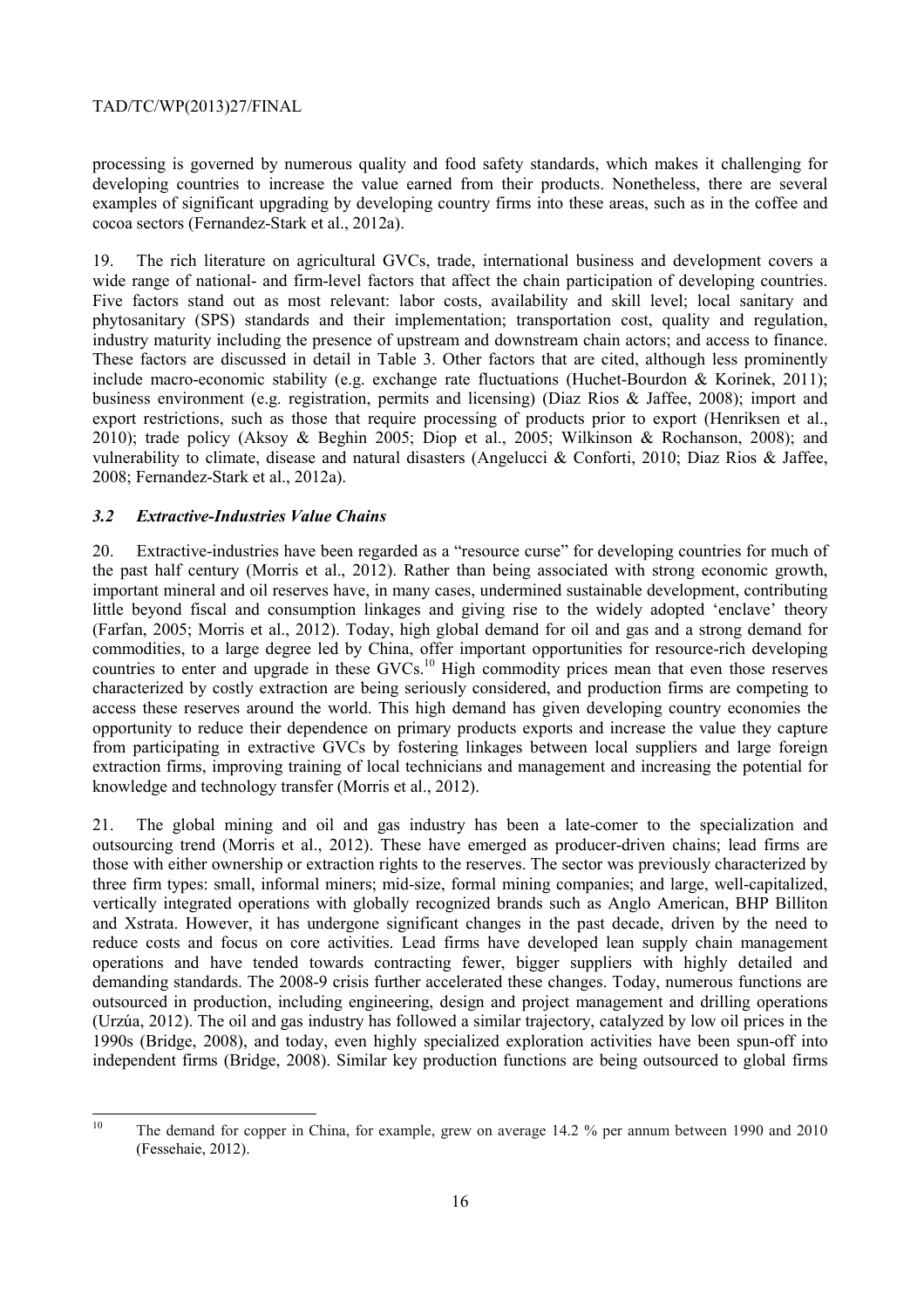with the capacity to operate in multiple regions simultaneously, allowing these firms to secure dominant positions within the chain (Bridge, 2008; Farfan, 2005; Fessehaie, 2012).

22. The capital, knowledge and technology intensity of these sectors has put firms from emerging economies at a disadvantage and led to the emergence of extractive "enclaves" lacking linkages with the rest of the domestic economy. Domestic firms are mostly hired for lower value, site-specific operations such as construction, support services and non-productive functions (Morris et al., 2012). This is often done to meet local content requirements rather than leveraging comparative advantages. Though there are notable exceptions, such as South African equipment and services suppliers (Morris et al., 2012),  $^{11}$ developing country domestic firms have achieved little substantial upgrading in this sector.

23. The key factors affecting the sustainable inclusion of developing countries in extractive-industries GVCs can be identified as follows: human capital availability; national systems of innovation; energy infrastructure and services; public governance; and access to finance (see Table 4). The last three are particularly important for smaller, domestic firms. These firms often have limited resources to compete for scarce, qualified human capital in developing countries or to invest in developing new technologies. In addition to these factors, the lack of a national development policy is offered as an important reason why developing countries have not been able to adequately leverage their natural resources to upgrade in these chains (Farfan, 2005; Morris et al., 2012; Sigman & Garcia, 2012).

 $11$ 11 Bell Equipment is a frequently cited example (Morris, Kaplinsky, et al., 2011). This firm developed its capabilities serving the domestic sector and is now a global supplier in a number of markets, including the construction, sugar and forestry sectors.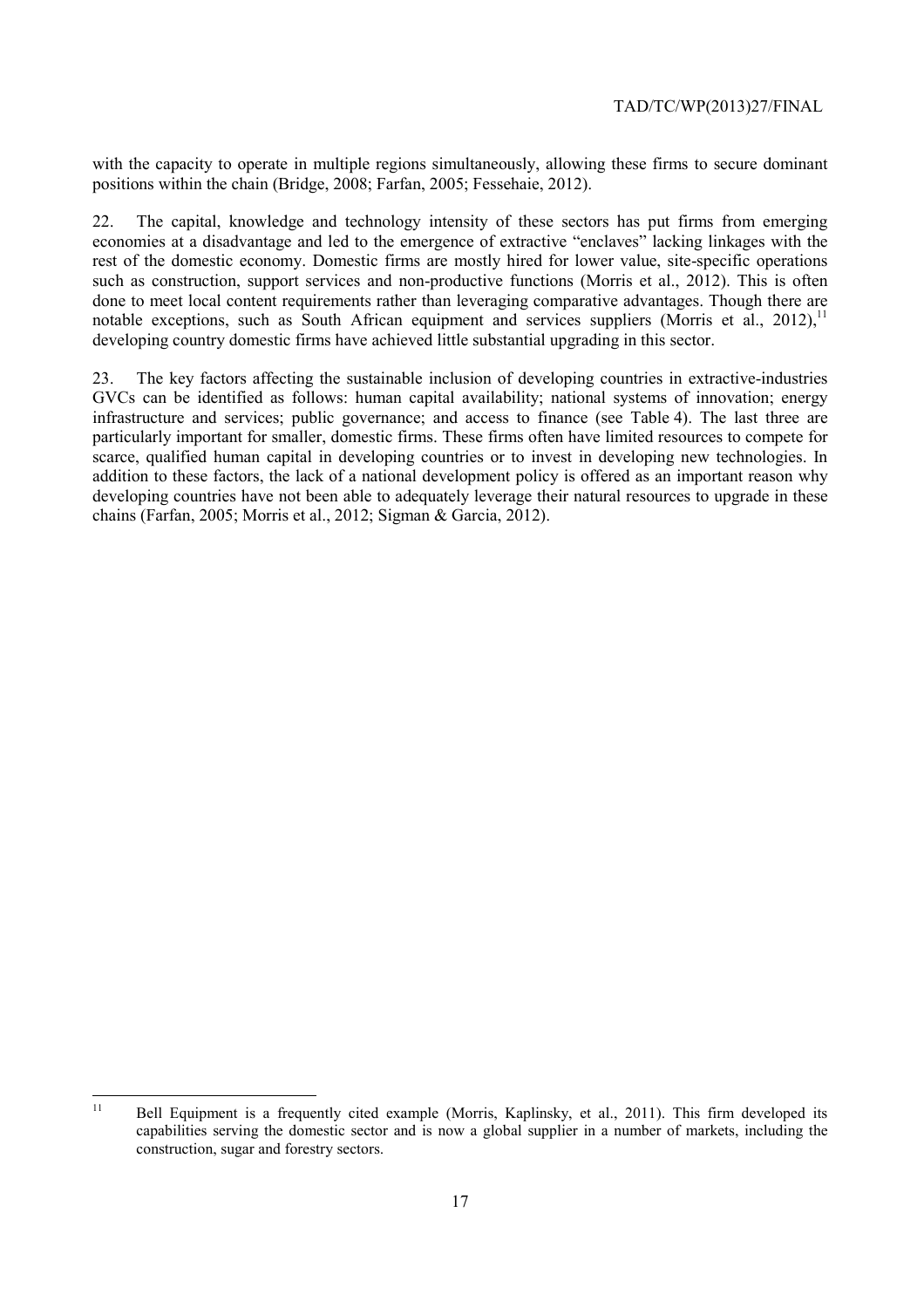| <b>Factor</b>                                                              | <b>Description</b>                                                                                                                                                                                                                                                                                                                                                                                                                                                                                                                                                                                                                                                                                                                                                                                                                                                                                                                                                                                                                                                                                                                                                     |
|----------------------------------------------------------------------------|------------------------------------------------------------------------------------------------------------------------------------------------------------------------------------------------------------------------------------------------------------------------------------------------------------------------------------------------------------------------------------------------------------------------------------------------------------------------------------------------------------------------------------------------------------------------------------------------------------------------------------------------------------------------------------------------------------------------------------------------------------------------------------------------------------------------------------------------------------------------------------------------------------------------------------------------------------------------------------------------------------------------------------------------------------------------------------------------------------------------------------------------------------------------|
| <b>Productive</b><br>capacity:<br><b>Human capital</b>                     | • The sector requires specialized and highly qualified workers at both the technical and<br>professional levels. Strong education and workforce development programs are necessary<br>for countries that wish to include local labor and management in extractive activities<br>(Fernandez-Stark et al., 2012b).<br>Low-income countries experience difficulties in supplying adequate numbers of local<br>workers in this sector and local training programs do not cover cutting-edge techniques<br>required (Fessehaie, 2012) so these positions are usually filled by expatriates (Sigman &<br>Garcia, 2012).<br>• Upgrading skills and thus incorporating more local personnel in MNC activities presents an<br>important opportunity to add depth to the domestic labor pool. This can contribute to future<br>upgrading, as demonstrated by the case of Chilean engineering services firms (Fernandez-<br>Stark et al., forthcoming).                                                                                                                                                                                                                           |
| <b>Productive</b><br>capacity:<br><b>National</b><br>innovation<br>systems | Extraction technologies have changed rapidly during the last two decades, making the<br>٠<br>capacity for innovation critical for sustained GVC-participation and upgrading. The high<br>technological intensity presents significant barriers to domestic firms (Farfan, 2005).<br>Oftentimes, lead firms must turn to foreign suppliers to meet technology specifications<br>(Bloch & Owusu, 2012; Morris et al., 2012).<br>The technology gap is heightened by a tendency among domestic firms to underinvest in<br>٠<br>R&D (Farfan, 2005).                                                                                                                                                                                                                                                                                                                                                                                                                                                                                                                                                                                                                        |
| Infrastructure:<br><b>Energy</b><br>infrastructure &<br>services           | Infrastructure needs differ according to the commodity. In general, however, electricity and<br>$\bullet$<br>transportation infrastructure and services are particularly important across the sector.<br>Extraction often occurs in remote areas beyond established electrical grids. Thus, new<br>$\bullet$<br>infrastructure is often required to support entry and upgrading in extractive GVCs. Given<br>large sunk costs, this is often beyond the fiscal capacity of developing country<br>governments (Hallaert & Kang, 2011).<br>• Transportation infrastructure, on the other hand, is typically financed by firms and thus is<br>not considered a binding constraint for participation in extractive GVCs (Farfan, 2005).<br>Infrastructure for extractive activities is typically built with only two goals in mind: to<br>maximize the efficiency of extraction and to directly connect extraction points to key ports.<br>Other infrastructure uses are rarely considered. This tendency limits the potential for<br>infrastructure spillovers that might boost intraregional trade or create connections with<br>domestic firms (Sigman & Garcia, 2012). |
| <b>Business</b><br>environment:<br><b>Public</b><br>qovernance             | Developing countries' ability to attract and benefit from FDI is contingent upon strong<br>contract enforcement, licensing regulations, utilities pricing mechanisms and institutions for<br>dispute resolution (Sigman & Garcia, 2012). However, bureaucrats in resource-rich<br>countries are notoriously prone to rent seeking, which often results in weakly<br>institutionalized legal and regulatory regimes (Sigman & Garcia, 2012).<br>Corruption affects permit and licensing processes and can result in significant delays for<br>both production and export activities. The capital intensity of the sector amplifies the cost of<br>these delays. The launch of the Extractive Industries Transparency Initiative in 2002 is<br>meant to address this important problem (Sigman & Garcia, 2012).                                                                                                                                                                                                                                                                                                                                                          |
| <b>Business</b><br>environment:<br><b>Access to</b><br>finance             | The capital, knowledge and technology intensity as well as massive economies of scale<br>require enormous financial commitments (Sigman & Garcia, 2012). Where developing<br>countries do not have fully developed capital markets to finance these investments,<br>opportunities for backward and forward linkages with the host economy are weakened<br>(Bridge, 2008; Fessehaie, 2012).                                                                                                                                                                                                                                                                                                                                                                                                                                                                                                                                                                                                                                                                                                                                                                             |

# **Table 4. Key Factors Affecting Developing Country Competitiveness in Extractive-Industries GVCs**

*Source*: Authors.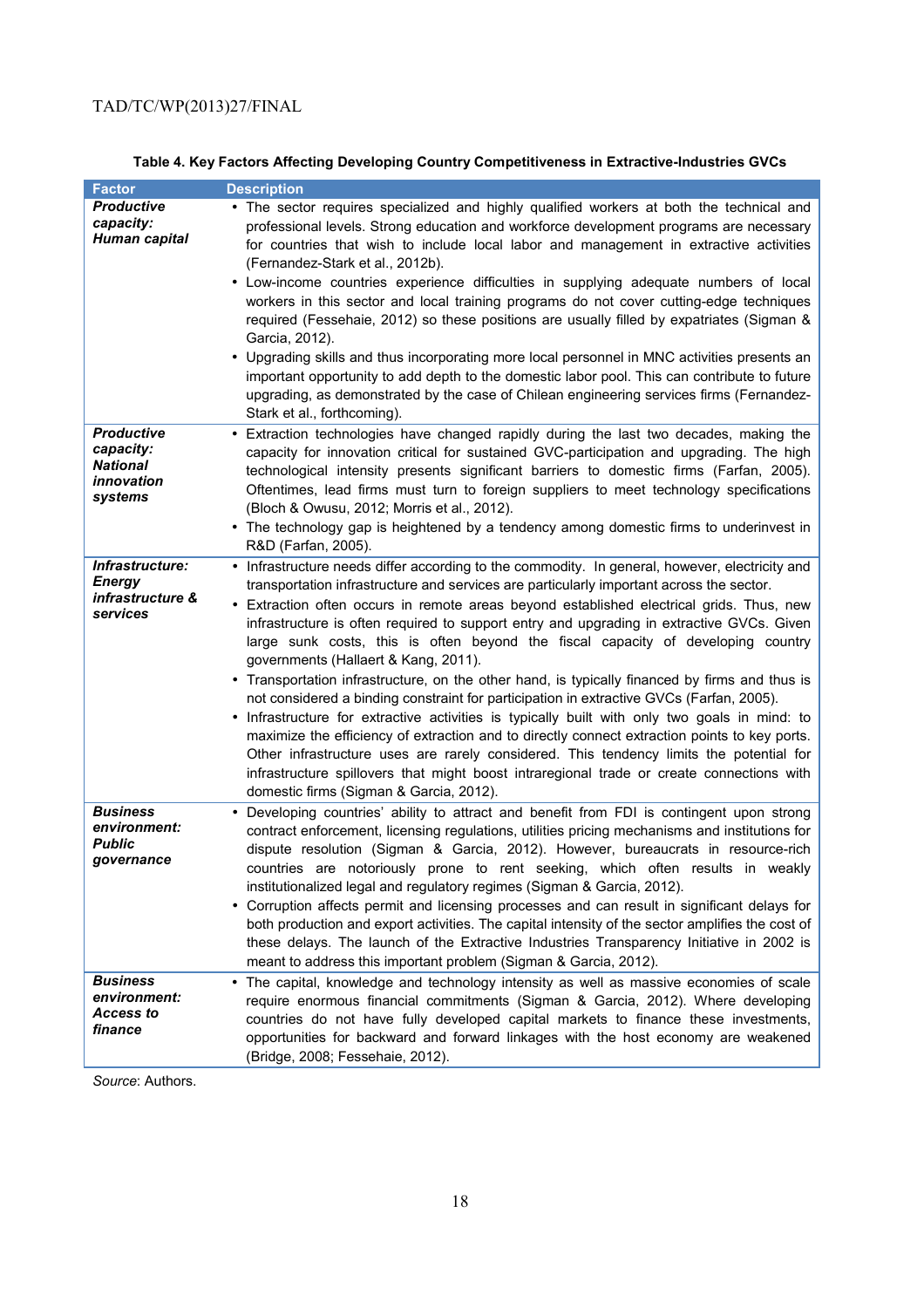## *3.3 Manufacturing Value Chains*

24. Since the late 1980s, a number of trends in manufacturing industries have created new opportunities for developing countries to participate in GVCs and upgrade their capabilities over time. First, manufacturing industries have experienced rapid growth in FDI, global production and cross-border trade (Sturgeon et al., 2009). In addition, large firms have become comfortable outsourcing a growing number of "non-core" activities, particularly production and assembly, to suppliers (Gereffi & Sturgeon, 2013). As a result, more and more developing countries are finding opportunities to insert themselves within manufacturing GVCs and, in some cases, develop capabilities for upgrading. Manufacturing GVCs encompass a broad range of governance types (including producer-driven, buyer-driven and modular), geographic scales (global and regional) and production technologies (broadly, labor- versus capitalintensive). Due to such variation, useful analysis requires further disaggregation at the industry-level to understand opportunities and obstacles for developing countries wishing to upgrade (Giuliani et al., 2005; Lee, Gereffi, & Nathan, 2012). Furthermore, it should be kept in mind that manufacturing GVCs embody significant services content (around 42% for G20 economies in 2009), which is difficult to isolate within the chains. In this section, we will briefly highlight important characteristics in three different manufacturing GVCs: apparel, automotive and mobile handsets. These industries conceptually correspond with low-, medium-, and high-tech manufacturing, respectively.

## *3.3.1 The Apparel Industry*

25. Apparel production is considered an important catalyst for national development, and has been a typical starter industry for countries engaging in export-oriented industrialization since the 1970's due to its low fixed costs and emphasis on labor-intensive manufacturing (Fernandez-Stark, Frederick, et al., 2011). Since the Multi-Fiber Arrangement (MFA) was phased out in 2005, new factors such as labor cost, productivity and firm capabilities, have been brought to the fore for countries wishing to participate in apparel GVCs. The apparel industry is global in scope and is the prototypical example of a buyer-driven GVC (Gereffi, 1994, 1999) meaning that GVCs are shaped by the strategies of retailers and branding firms in developed countries who set the terms by which developing country producers throughout the world participate in production.

26. Upgrading in apparel chains entails the movement from simple assembly (cutting and sewing) of imported textiles to sourcing fabrics and distributing finished products<sup>12</sup> to the design and branding of garments (Fernandez-Stark, Frederick, et al., 2011; Frederick & Gereffi, 2011). Those countries that have been most successful in upgrading efforts have managed to develop strong backward linkages into textile production and diversified forward linkages into multiple end-markets (Frederick & Gereffi, 2011; Goto et al., 2011; Staritz & Morris, 2013; Tokatli & Kizilgun, 2009). Upgrading generally requires a strong public and private commitment to developing the necessary human capital, as illustrated in Table 5.

<sup>12</sup> 12 In the GVC literature, this is referred to as full package supply or original equipment manufacturing (OEM).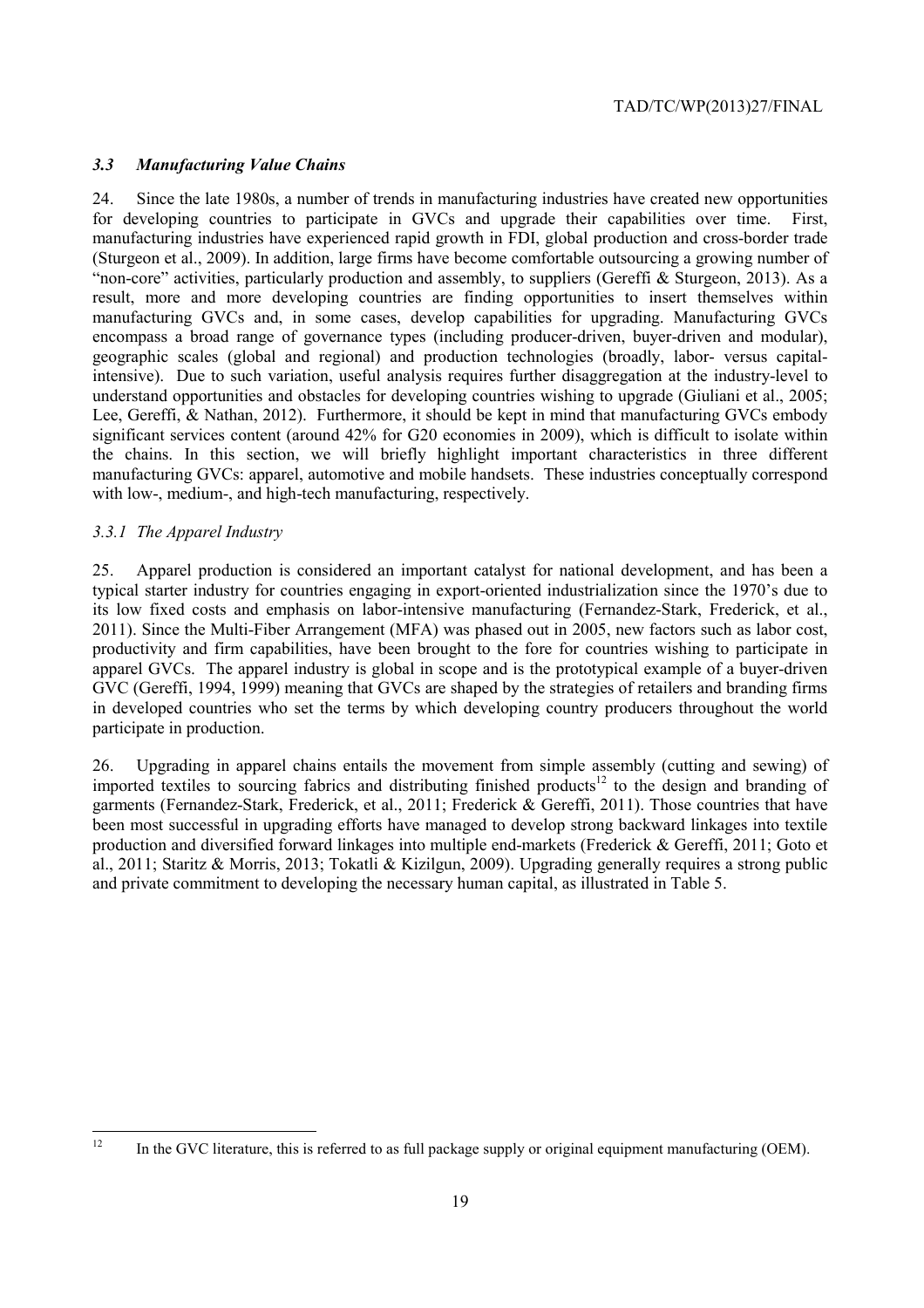|                                                    | <b>Upgrading Trajectory</b>                                                               | <b>Workforce Development Implications</b>                                                                                                                                   |                                                                                                                                                                                                                                                     |
|----------------------------------------------------|-------------------------------------------------------------------------------------------|-----------------------------------------------------------------------------------------------------------------------------------------------------------------------------|-----------------------------------------------------------------------------------------------------------------------------------------------------------------------------------------------------------------------------------------------------|
| chain)                                             | 1. Production                                                                             | additional external training programs.                                                                                                                                      | Reliance on in-house training provided by supervisors to ramp up new machine<br>operators. Technical staff, such as mechanics and engineers, may benefit from                                                                                       |
| (Entry in the<br>Assembly<br>value                 | (assembly/CMT)                                                                            | <b>Skills Preparation</b><br>On-the-job<br>machines.<br>cutting<br>and<br>pressing<br>equipment.                                                                            | <b>Institutions</b><br>training in operation of Private sector/ Industry associations<br>Donor agencies                                                                                                                                             |
|                                                    | 2. OEMFOB<br>2. OEMFOB                                                                    | financial and logistics functions.                                                                                                                                          | Firms learn buyer preferences, build relationships with textile suppliers and retail<br>outlets. Recruit experienced employees from the textile industry. New staff hired for                                                                       |
| (Functional Upgrading)<br>OEM/Full Package         | Purchasing<br><b>Distribution</b><br>1. Assembly/CMT<br>Production                        | <b>Skills Preparation</b><br>On the job training in textiles, sourcing,<br>supply chain coordination, logistics & cost<br>optimization.<br>Secondary and tertiary education | <b>Institutions</b><br>Private sector<br><b>Educational institution</b>                                                                                                                                                                             |
| Product Design<br><b>(Functional</b><br>(ODM)      | 3. ODM<br>Design<br>2. OEMFOB<br>2. OEMFOB                                                | technology.                                                                                                                                                                 | In-house designers work in tandem with buyers' designers to gain deeper<br>understanding of preferences. Design functions require innovative skills related to new<br>product development, knowledge of global standards, processes and information |
|                                                    | Purchasing<br><b>Distribution</b><br>Assembly/CMT<br>Production                           | <b>Skills Preparation</b><br>Technical training in design.<br>Tertiary education                                                                                            | <b>Institutions</b><br>Private sector/ industry association<br><b>Educational institutions</b><br>Government                                                                                                                                        |
|                                                    | 3. ODM<br><b>4. OBM</b><br>Design<br>Marketing                                            | country consultants can provide important training for the firm.                                                                                                            | The supplier develops know-how related to brand promotion from lead buyers. Firms<br>hire employees with skills related to marketing and consumer research. Developed                                                                               |
| <b>Product Brand</b><br><b>Functional</b><br>(OBM) | 2. OEMFOB<br>2. OEMFOB<br>Purchasing<br><b>Distribution</b><br>Assembly/CMT<br>Production | <b>Skills Preparation</b><br>Soft skills and managerial skills training<br>Tertiary education                                                                               | <b>Institutions</b><br>Private sector (in-house and external<br>trainers)<br>Educational institutions (universities)                                                                                                                                |

#### **Table 5. Workforce Development and Functional Upgrading in the Apparel GVC**

27. For instance, one of the main impediments to upgrading among Latin American producers vis-à-vis Asian producers has been the lack of diversification among end-markets, which has limited the potential for economies of scale and left producers vulnerable to shocks in demand (Frederick & Gereffi, 2011; Staritz & Morris, 2013). Historically, government support has been a critical catalyst to developing firm capabilities and shaping access to end-markets, as in the recent example of Chinese "supply chain cities" (Gereffi, 2009).

#### *3.3.2 The Automotive Industry*

28. Global automotive production has more than doubled since 1975, from 33 to nearly 73 million vehicles in 2007 (Sturgeon et al., 2009), a trend that has been facilitated by growing middle classes in large, emerging economies such as China, India and Brazil. Automobile manufacturing – a typical producer-driven GVC (Gereffi & Korzeniewicz, 1994)– exhibits many characteristics which set it apart from apparel manufacturing and is thus associated with different upgrading trajectories. Whereas the globalization of production networks characterizes the apparel industry, regional production is the norm in automotive manufacturing; both final assembly and component-production take place close to end-markets (Miroudot & De Backer, 2012; Sturgeon & Biesebroeck, 2011; Sturgeon et al., 2010). This is due to several factors: components and final goods are heavy and difficult to ship; product markets are country-specific; assembly is highly concentrated within a handful of lead firms; and product development

*Source*: (Fernandez-Stark, Frederick, et al., 2011).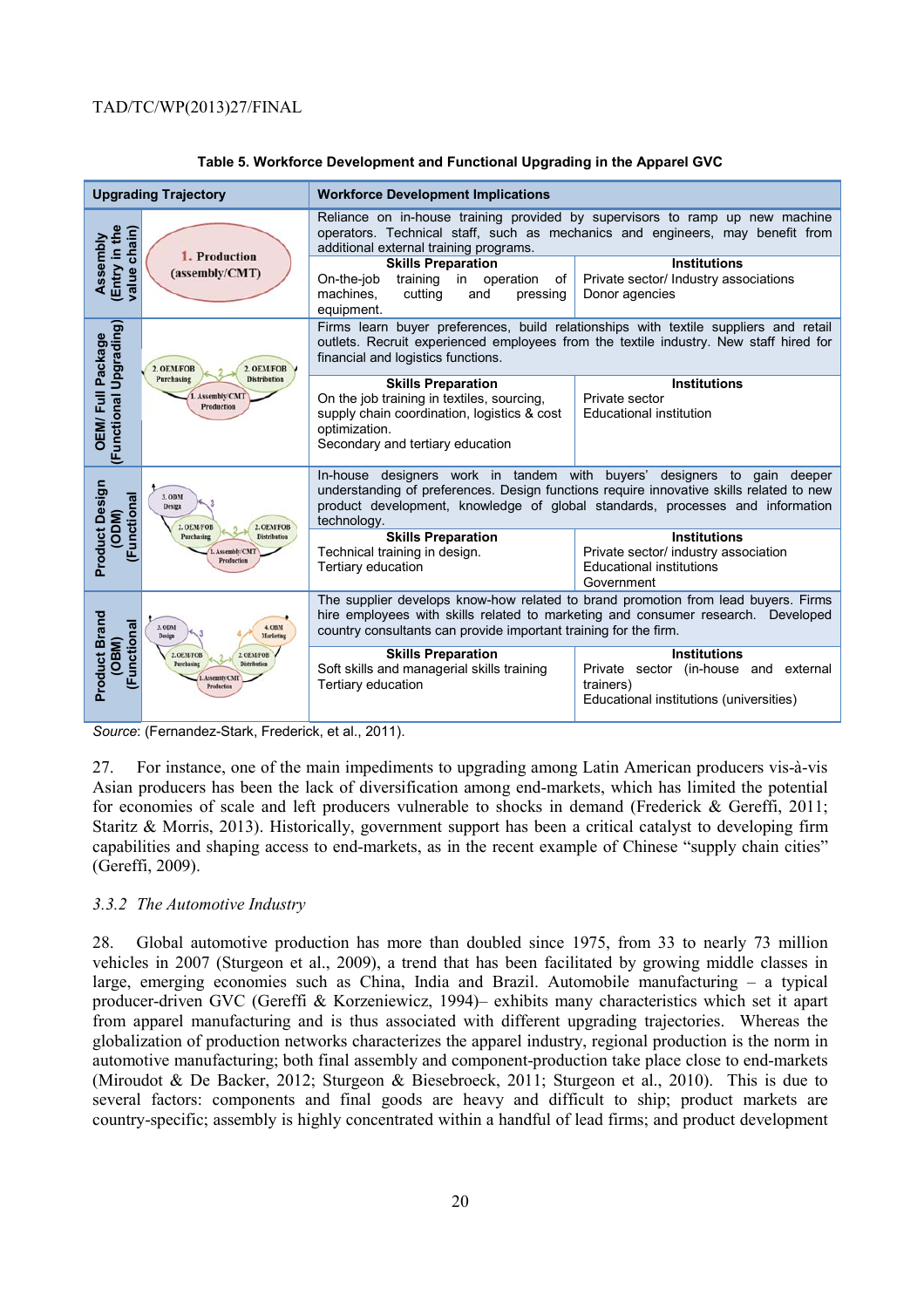requires close collaboration between suppliers and lead firms (Contreras & Carillo, 2010; Sturgeon et al., 2010).

29. These unique technology and governance characteristics imply that upgrading opportunities within the automotive industry will be very different from those for apparel. Case evidence from Asia and Africa suggests that careful attention to standards and certifications as well as the development of joint ventures between local firms and global suppliers has been tied with growth in exports and technology upgrading (Barnes & Morris, 2008; Black, 2009; Wad, 2009). The cost and availability of skilled human capital is another important factor for upgrading, placing the development of engineering and design skills at the fore (Contreras & Carillo, 2010). In addition, upgrading in the automotive industry is tied to public commitments to policies that both promote FDI and facilitate innovation among firms (Barnes & Morris, 2008; Ozatagan, 2011; Sturgeon & Biesebroeck, 2011; Wad, 2009).

## *3.3.3 The Mobile Phone Industry*

30. The rise of well-organized GVCs combined with declines in transportation costs have also contributed to the offshoring of high-tech manufacturing from developed to developing countries (Xing  $\&$ Detert, 2010). Understanding trends in global trade and country upgrading in electronics GVCs is extremely difficult, however, as currently available trade statistics do a poor job of capturing two important characteristics of electronics GVCs: the pervasiveness of re-exports and the embedding of IT services within manufactured electronics products (Sturgeon & Gereffi, 2009; Sturgeon & Kawakami, 2010). This brief section uses the example from the mobile handset industry in order to outline opportunities and challenges for upgrading among developing countries in electronics manufacturing.

31. In spite of globalized production, quantitative studies of mobile handset GVCs reveal that most value-added in this industry remains in developed countries, suggesting that upgrading among developing countries remains fairly limited, as production activities remain limited to assembly and the supply of low-value, commoditized inputs (Ali-Yrkko et al.; Dedrick et al., 2010; Xing & Detert, 2010). Moving into higher-value activities such as design and product development is difficult; the quick pace of innovation in the mobile handset industry (and within other product categories in the electronics industry) places enormous pressure on developing countries to keep up with rapidly changing technology frontiers and presents a substantial barrier to upgrading in countries with low R&D expenditures (T. Sturgeon & Kawakami, 2011(Sturgeon & Lester, 2004). For example, in the early 2000's, Brazil played the role of a major regional producer of mobile feature phones, exporting 10 million units and importing only 1.3 million units. By 2010, the industry shift to smart phone technology left Brazilian manufacturers in an uncompetitive position; as imports skyrocketed to 15.7 million units, exports declined to 7.4 million units (Gereffi & Sturgeon, 2013).

32. Five central factors affecting developing country participation in manufacturing GVCs are described in Table 6. These include the cost, quality and availability of human capital; the ability to meet public and private standards and certifications; the national innovation system; cost and quality of transportation infrastructure and utilities; and trade policy and facilitation. These factors are relevant to upgrading within low-, medium- and high-tech manufacturing GVCs, yet the requirements within each category tend to be product- and industry-specific (e.g. engaging with automotive GVCs requires a different infrastructure and skills profile relative to apparel manufacturing).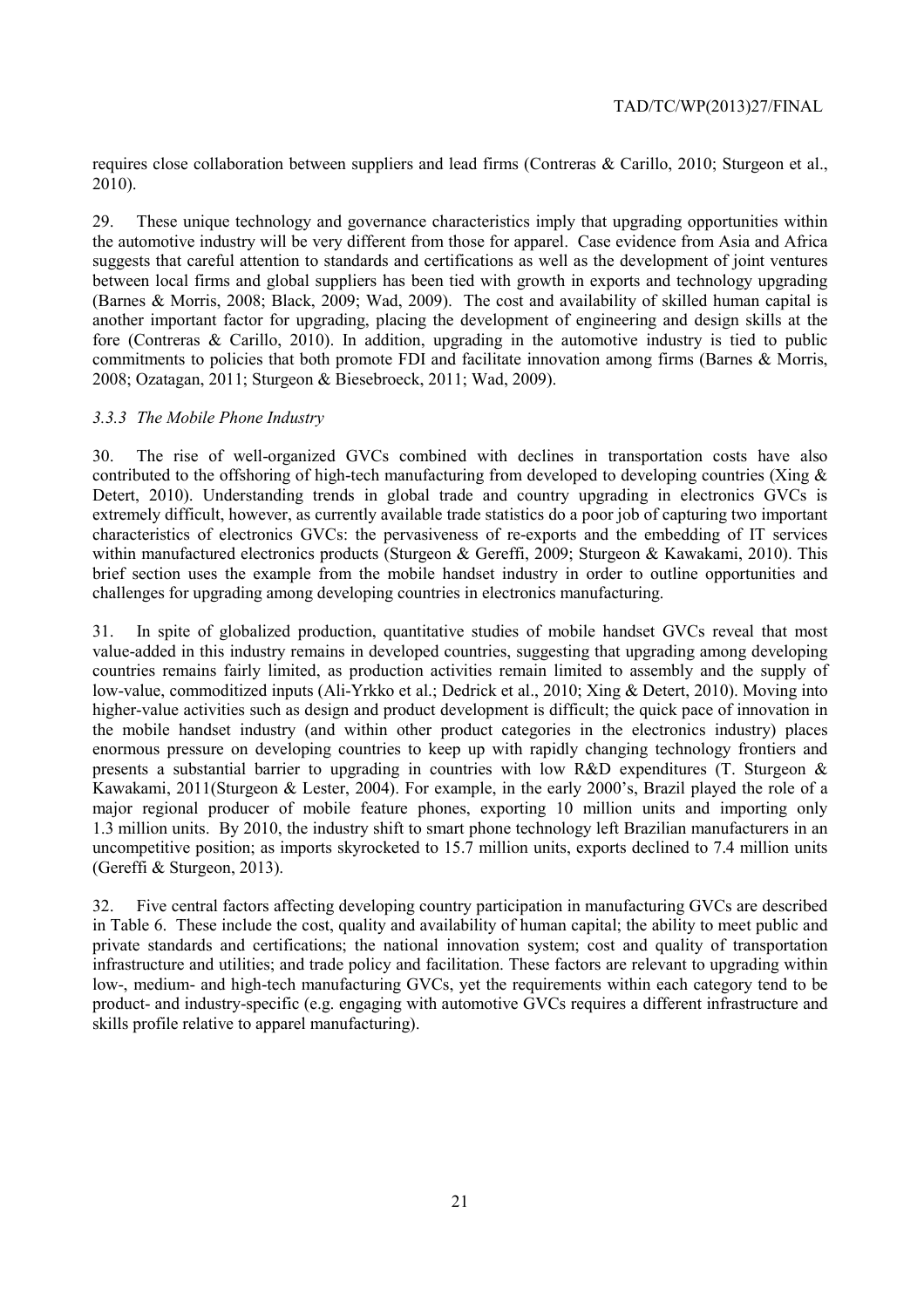| <b>Factor</b>                                                                          | <b>Description</b>                                                                                                                                                                                                                                                                                                                                                                                                                                                                                                                                                                                                                                                                                                                                                                                                                                                                                                                                                                                                                                                                         |
|----------------------------------------------------------------------------------------|--------------------------------------------------------------------------------------------------------------------------------------------------------------------------------------------------------------------------------------------------------------------------------------------------------------------------------------------------------------------------------------------------------------------------------------------------------------------------------------------------------------------------------------------------------------------------------------------------------------------------------------------------------------------------------------------------------------------------------------------------------------------------------------------------------------------------------------------------------------------------------------------------------------------------------------------------------------------------------------------------------------------------------------------------------------------------------------------|
| <b>Productive</b><br>capacity: Human<br>capital                                        | • Labor cost is an important factor to participate in labor-intensive GVC processes.<br>• Skilled workers are necessary to comply with standards and lead firms' quality requirements.<br>The capacity of workforce development institutions, from vocational training centers through<br>universities, to identify and quickly fill labor market gaps shapes prospects for upgrading<br>(Fernandez-Stark, Frederick, et al., 2011).<br>• The ability of East Asian countries to mobilize large numbers of low-cost workers has been<br>critical to the success of the region's apparel and electronics industries (Frederick & Gereffi,<br>2011; Gereffi & Sturgeon, 2013). Nonetheless, participation in these GVCs requires high<br>levels of workforce skills in order to ensure firms' ability to comply with the technical<br>requirements of lead firms.                                                                                                                                                                                                                            |
| <b>Productive</b><br>capacity:<br>Standards &<br>certifications                        | • Compliance with international standards is a pre-requisite for participating in manufacturing<br>GVCs (Nadvi, 2008). Such standards include corporate codes of conduct issued by specific<br>lead firms to their suppliers, as well as various types of more general process standards, such<br>as ISO standards.<br>• Some manufacturing chains, such as aerospace or medical devices requires strict adherence<br>to product standards set by government agencies.<br>• Multilateral public standards, such as the ILO's Better Work program, as well as hybrid public-<br>private efforts, such as the Ethical Trade Initiative, offer new models of regulating<br>manufacturing GVCs (Fernandez-Stark, Frederick, et al., 2011).                                                                                                                                                                                                                                                                                                                                                     |
| <b>Productive</b><br>capacity: National<br>systems of<br>innovation                    | · Strong linkages between firms, universities, and public and private research organizations<br>contribute to upgrading within manufacturing GVCs.<br>• Public and private initiatives focusing on innovation systems have proven to be important<br>facilitators of upgrading in the automotive industries in Turkey, Thailand and Mexico (Natsuda<br>& Thoburn, 2011; Sturgeon et al., 2010; Tokatli & Kizilgun, 2009).<br>• Likewise, emerging economies looking to participate in electronics manufacturing have found<br>it necessary to develop (and maintain) the capacity for research, design and product<br>innovation (Gereffi & Sturgeon, 2013; Sturgeon & Kawakami, 2010).<br>• Even in lower-tech industries like apparel, firms' ability to move into design activities depends<br>on institutional supports for innovation (Tokatli & Kizilgun, 2009).                                                                                                                                                                                                                     |
| Infrastructure:<br>Transportation,<br>energy and water<br>infrastructure &<br>services | • Transportation infrastructure, including roads, ports and airports, determine the cost and<br>speed with which goods can be brought to manufacturing firms for processing and shipped<br>out for further value-addition or delivery to end-markets.<br>• The cost and reliability of water and electricity infrastructure contributes to the attractiveness<br>of a location for manufacturing and shapes FDI inflows (Barnes & Morris, 2008; Tokatli &<br>Kizilgun, 2009). IT infrastructure facilitates the transmission of codified design specifications<br>and has come to play an unprecedented role in shaping the ability of firms to participate in<br>GVCs across the technology spectrum (Barnes & Morris, 2008; Frederick & Gereffi, 2011;<br>Lee, Gereffi, & Nathan, 2012; Miroudot & De Backer, 2012).                                                                                                                                                                                                                                                                     |
| Trade &<br>investment policy<br>& facilitation                                         | • As manufacturing GVCs have grown more globally fragmented, the cost and time associated<br>with importing intermediate goods from abroad greatly impacts countries' attractiveness for<br>specific GVC activities.<br>• The rise of the regional trading blocs especially has implications for the development of<br>manufacturing GVCs. Preferential market access through regional trade agreements has<br>contributed to the consolidation of regional GVCs in manufacturing industries including<br>automobiles and apparel (Frederick & Gereffi, 2011; Sturgeon et al., 2010).<br>• Even the perceived threat of trade protectionism can profoundly influence the attractiveness of<br>countries for FDI. For example, lead firms in the auto industry implement "voluntary" import<br>limits in order to diffuse political pressure for protectionism (Sturgeon et al., 2010).<br>• Beyond tariffs, "soft" aspects of trade policy, including onerous import-export procedures and<br>long border transit times, can prove barriers to GVC insertion (Gereffi and Sturgeon, 2013). |

# **Table 6. Key Factors Affecting Developing Country Competitiveness in Manufacturing GVCs**

*Source*: Authors.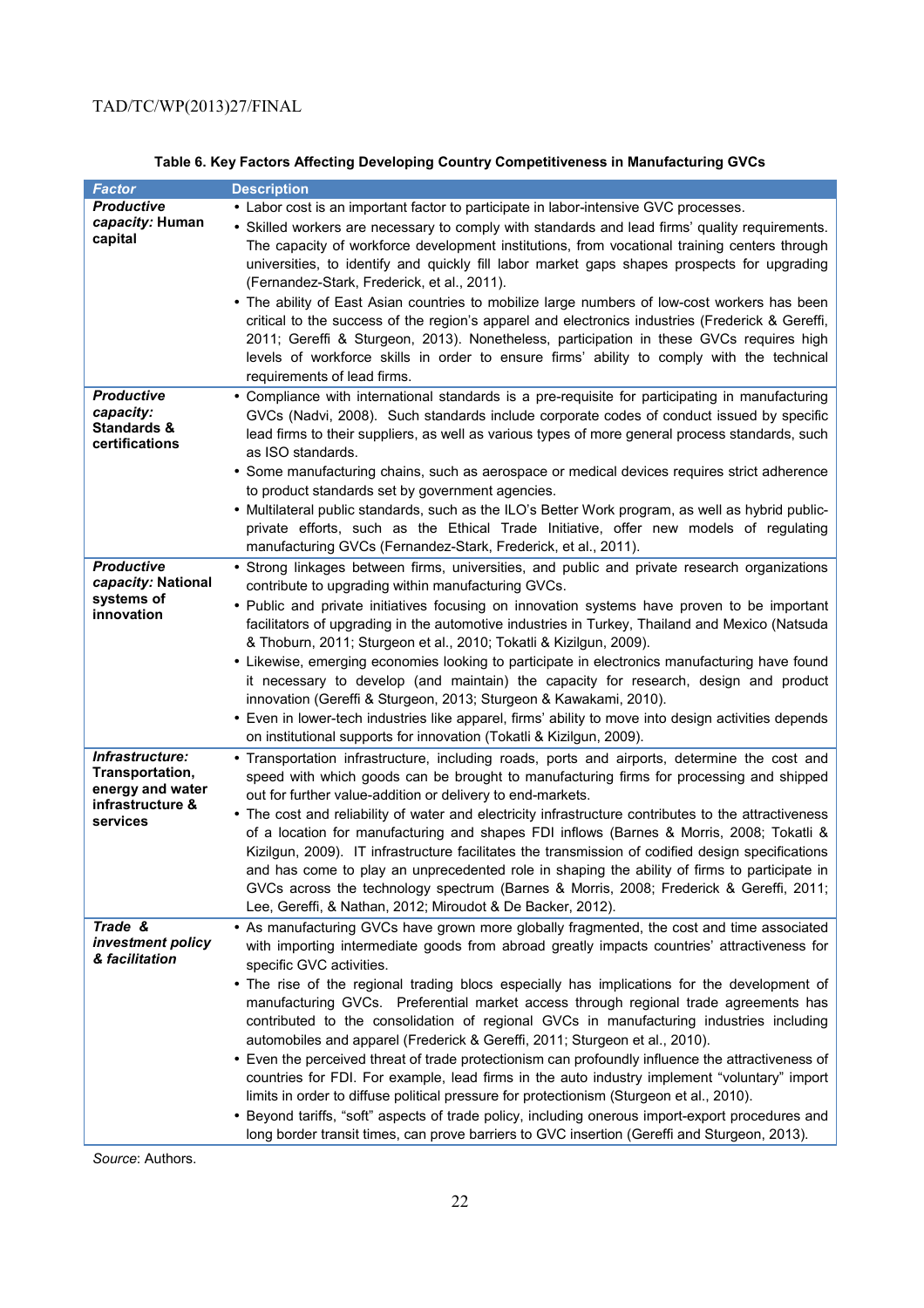## *3.4 Services Value Chains*

33. Understanding the role of developing countries in service sectors presents several difficulties. First, measuring services trade is difficult (Sturgeon & Gereffi, 2009); today, many services are "delivered" to the client over the internet, and the reporting of these transactions is imperfect. While strides have been made to improve services trade measurements (Sturgeon, forthcoming), data remains incomplete and sometimes unreliable. The second problem in studying services is the difficulty of exactly defining the field of these economic activities (Tejada et al., 2011). Services are often intangible and multi-sectoral in nature, and consumption and production can take place simultaneously. This challenge is exemplified in the different way services are discussed in the international trade and GVC literatures. The growing literature on international trade in services broadly considers services exports to include cross-border trade, consumption abroad, commercial presence abroad and the movement of natural persons, encompassing transportation, telecommunications, retail logistics, as well as professional services, and various forms of tourism (Bochert et al., 2012; Grover Goswami et al., 2010).

34. The GVC literature to date, on the other hand, has mostly treated transportation, telecommunications and other utilities and logistics as services that facilitate the production and movement of goods (IDE-JETRO/WTO, 2011). Few attempts have been made to study the value chains of these services.<sup>13</sup> The two key areas which have received attention from GVC researchers are offshore services and tourism (Christian, 2010, 2012, 2013; Fernandez-Stark, Bamber, et al., 2011b, 2011c; Fernandez-Stark et al., 2013b; Tejada et al., 2011). In this paper, due to its similarities with cross-border trade in the other sectors discussed, we will concentrate on offshore services.

#### *3.4.1 The Offshore Services Industry*

35. The offshore services industry has been identified as a major opportunity to engage developing countries in the global knowledge economy. The separation of the provision and consumption of services has been facilitated by the ICT revolution. Offshore services have grown exponentially in the past two decades, offering high quality jobs and career development alternatives with plentiful opportunities for workforce development (Fernandez-Stark, Bamber, et al., 2011b). Drawn by these potential benefits, developing countries offer attractive incentive packages to companies to use their territory as a services export platform (Fernandez-Stark et al., 2013b; Gereffi et al., 2009). While the industry initially expanded based on low-cost, yet educated labour forces around the world, more sophisticated, knowledge-intensive work is now being performed abroad. This has increased the importance of the supply of scientific, engineering and analytical talent offered by developing countries (Couto et al., 2007). Table 7 illustrates how developing countries have upgraded in this sector.

 $13$ The trade literature, which has primarily used gravity models and the GVC literature based on company and country analysis coincide in their findings on the factors that affect competitiveness in service exports.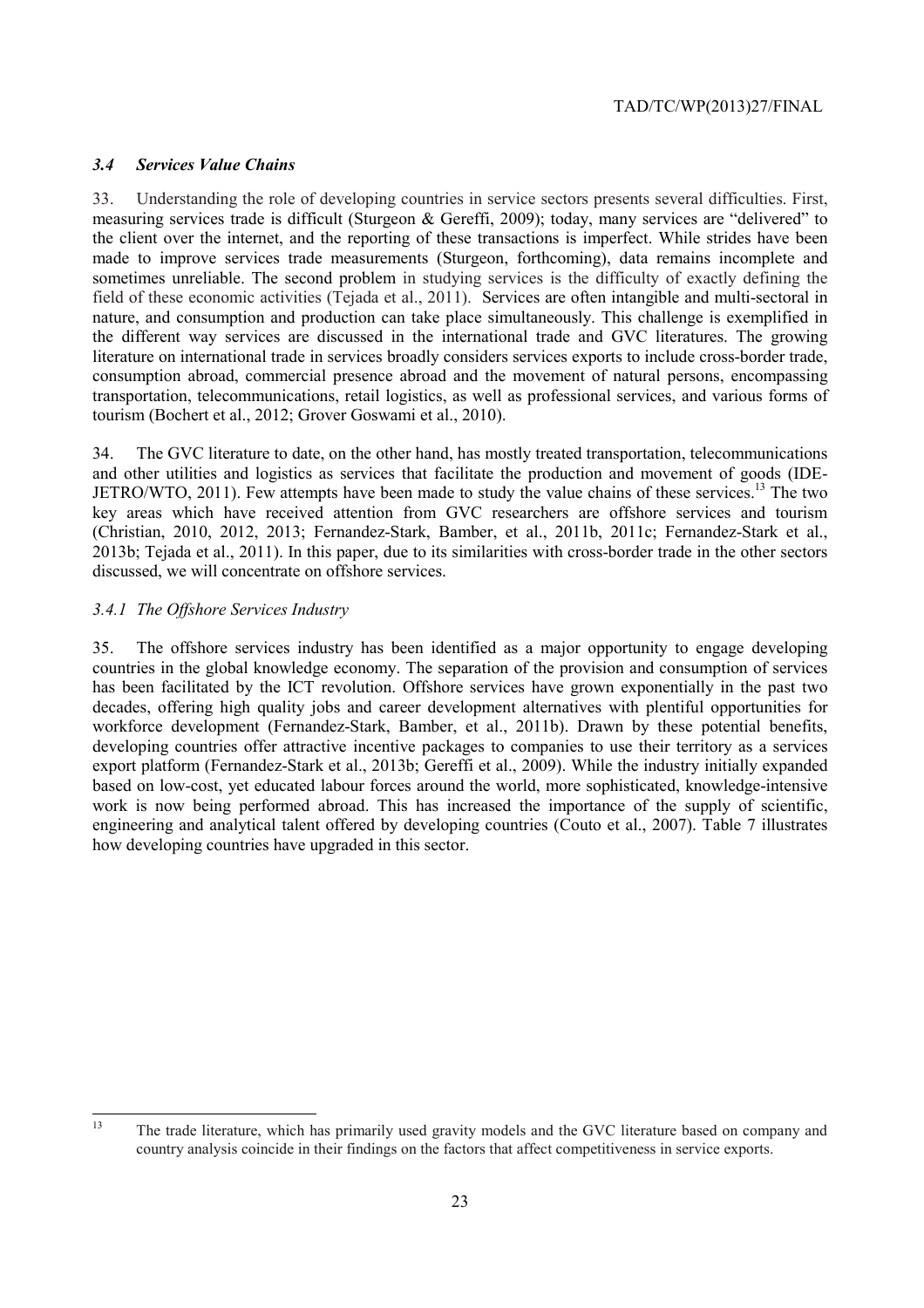

#### **Table 7. Examples of Select Upgrading Trajectories in the Offshore Services GVC**

*Source*: (Fernandez-Stark, Bamber, et al., 2011b).

36. This rapid spread of the industry to a wide range of low- and middle-income countries highlights the low nature of the barriers to entry in this industry, although lack of harmonization on professional certifications and requirements for local presence can create potential hurdles in the short-term (Bochert et al., 2012). Competitiveness in this chain is affected by a number of factors. Drawing on both the academic research as well as several consulting firm indices that have been broadly adopted for understanding location attractiveness in offshore services (AT Kearney, Garner and McKinsey Location Readiness Index), five key factors driving participation in the sector can be identified: the cost, availability and quality of human capital; standards and certification; the national system of innovation; telecommunications infrastructure; and geographic location (e.g. time zones). These five factors are discussed in further detail in Table 8. Other factors cited in the literature include industry maturity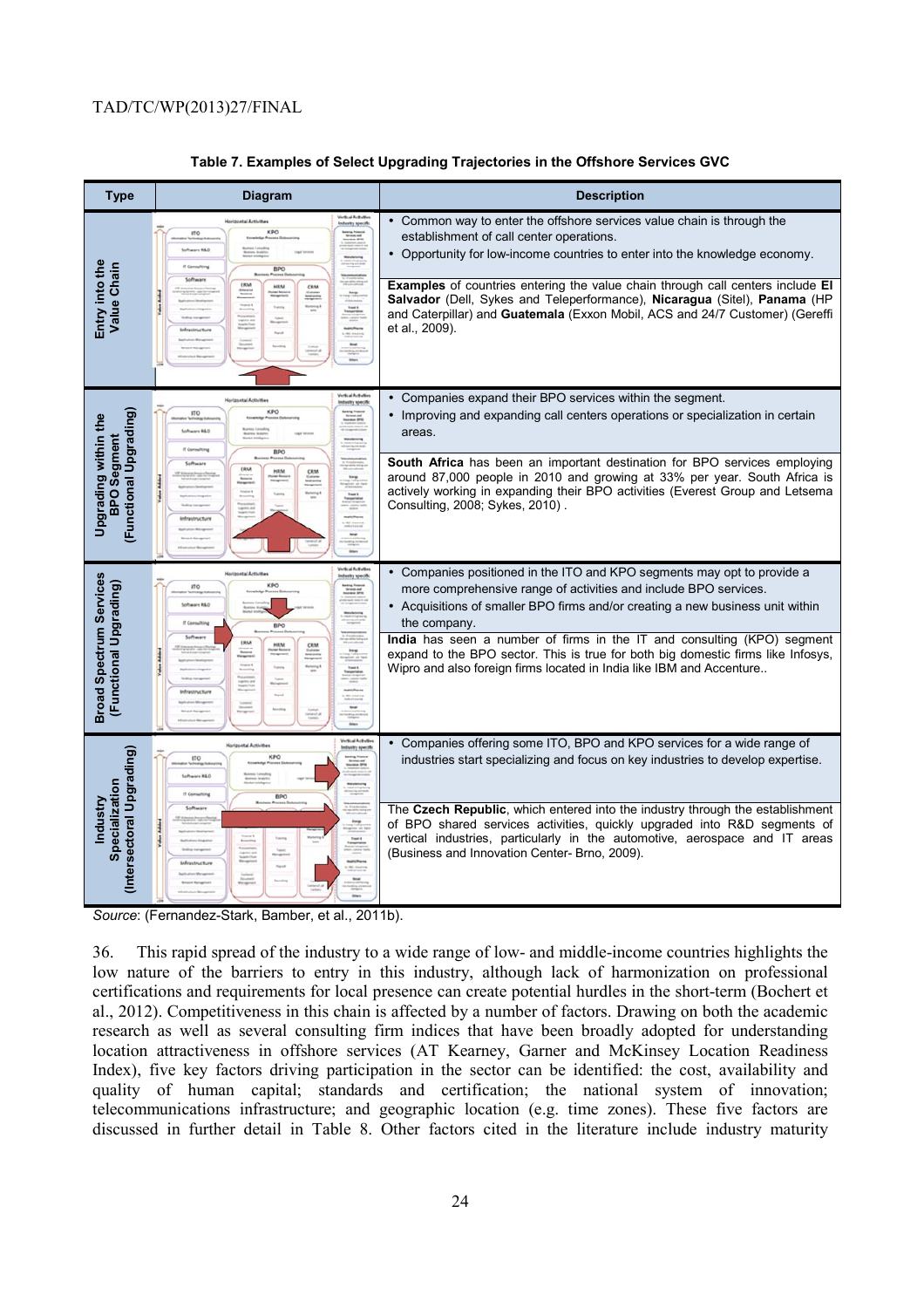(Dossani & Kenney, 2007), trade agreements (Athreye, 2005), and the presence of a diaspora in the target market (Sudan et al., 2010).

| <b>Factor</b>                                                                | <b>Description</b>                                                                                                                                                                                                                                                                                                                                                                                                                                                                                                                                                                                                                                                                                                                                                                                                                                                                                |
|------------------------------------------------------------------------------|---------------------------------------------------------------------------------------------------------------------------------------------------------------------------------------------------------------------------------------------------------------------------------------------------------------------------------------------------------------------------------------------------------------------------------------------------------------------------------------------------------------------------------------------------------------------------------------------------------------------------------------------------------------------------------------------------------------------------------------------------------------------------------------------------------------------------------------------------------------------------------------------------|
| <b>Productive</b><br>capacity: Human<br>capital                              | • Human capital is by far the most important factor for linking to this GVC (Fernandez-Stark et al.,<br>2010b; Fernandez-Stark, Bamber, et al., 2011b; Grover Goswami et al., 2010; Sudan et al., 2010;<br>Wadhwa et al., 2008).<br>• Labor quality encompasses several workforce characteristics: education level, language skills,<br>cultural affinity and internationally recognized qualifications.<br>• The cost and availability of labor are also important drivers of competitiveness. Low value services<br>such as call centers require abundant, low-cost labor, while higher value services depend more on<br>quality than quantity – relying on smaller pools of highly skilled individuals.<br>• Rapid growth in the offshore services sector, especially within small countries like Costa Rica can<br>lead to upward pressure on wages (Fernandez-Stark, Bamber, et al., 2011c). |
| <b>Productive</b><br>capacity:<br><b>Standards &amp;</b><br>certifications   | • Due to the sensitive nature of the information contained within offshore services transactions, such<br>as human resources and financial records, data protection is fundamental to participation in the<br>industry.<br>• Participation in financial and accounting services chains requires compliance with especially<br>demanding standards. National regulation of data protection must be in place, and third party<br>providers must comply with private information security standards, such as ISO 27001 Information<br>Security Management System.                                                                                                                                                                                                                                                                                                                                    |
| <b>Productive</b><br>capacity: National<br>systems of<br>innovation          | • National systems of innovation play a very important role in driving the knowledge and technology<br>advances associated with upgrading in this sector.<br>• Relevant players include the private sector, the government and educational institutions. In<br>countries that have successfully upgraded, it is common to observe third party services providers<br>working in partnership with local universities and with the support of the government. This type of<br>coordination is mandatory for developing nations seeking to move beyond call centers operations.                                                                                                                                                                                                                                                                                                                       |
| Infrastructure:<br><b>Telecommunications</b><br>infrastructure &<br>services | • A country's telecommunications infrastructure plays a key role in facilitating entry into the global<br>offshore services industry. Telecommunications readiness is premised upon broadband internet<br>availability rather than internet penetration, though other characteristics of the telecommunications<br>infrastructure, including quality, cost and reliability, are also critical (Grover Goswami et al., 2010).<br>Many companies require redundancy, and thus prefer countries with multiple telecom providers<br>and multiple international gateways (Sudan et al., 2010).<br>• Relevant infrastructure may be improved through liberalization of the telecommunications sector,<br>which allows for competitive pricing and technological upgrading.                                                                                                                              |
| Other:<br>Geographic<br><b>location</b>                                      | • Geographic location affects potential participation in the chain. Similar time zones to key markets<br>have been found to offer important advantages (ECLAC, 2008).<br>• Latin America as a region has benefitted from its proximity to the US market, as its relative costs<br>versus the US and Canada favors its inclusion (Fernandez-Stark et al., 2013b). Similarly, Egypt<br>and South Africa have benefited from their locations with respect to the EU market (Ahmed, 2013;<br>Grover Goswami et al., 2010).                                                                                                                                                                                                                                                                                                                                                                            |

| Table 8. Key Factors Affecting Developing Country Participation in the Offshore Services GVC |
|----------------------------------------------------------------------------------------------|
|----------------------------------------------------------------------------------------------|

*Source*: Authors.

#### *3.5 Comparison of Competitiveness Factors Across Sectors*

37. The varying importance of these different factors across sectors is highlighted in Table 9 below. Four key points deserve special mention. First, human capital, national innovations systems and standards and certifications systems – all related to developing capabilities – are emphasized in all of the industry studies. This indicates the multiple ways in which these factors especially shape prospects for GVC participation and upgrading. Second, infrastructure needs differ substantially across different sectors and thus should clearly not be seen in aggregate.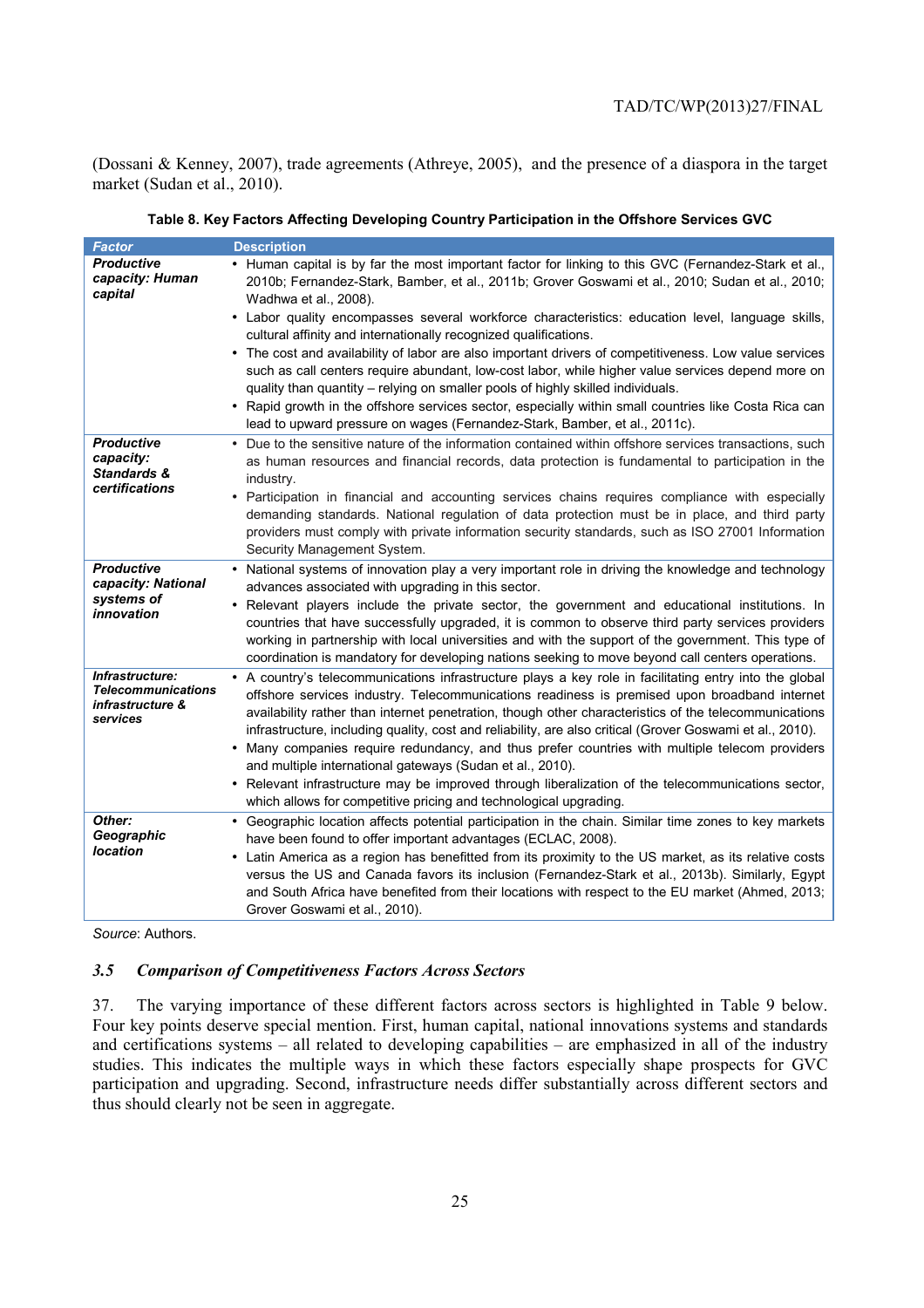## **Table 9. Differences in Factors Affecting Developing Country Competitiveness by Industry**

|                                     | <b>Agriculture</b>                                                      | <b>Extractive Industries</b>                              | <b>Manufacturing</b>                                      | <b>Offshore Services</b>                                     |  |  |  |
|-------------------------------------|-------------------------------------------------------------------------|-----------------------------------------------------------|-----------------------------------------------------------|--------------------------------------------------------------|--|--|--|
|                                     |                                                                         |                                                           | <b>Human capital</b>                                      |                                                              |  |  |  |
|                                     | New technical & business                                                | Knowledge and capital                                     | Lead firms need more skill in                             | Human capital is the main                                    |  |  |  |
|                                     | administration skills required                                          | intensity means that fewer                                | technical positions.                                      | input for business; upgrading                                |  |  |  |
|                                     | to meet quality and on-time                                             | but more highly trained                                   | Upgrading beyond assembly                                 | depends completely on skill                                  |  |  |  |
|                                     | delivery needs of buyers.                                               | technical and professional                                | requires sourcing                                         | and qualification levels.                                    |  |  |  |
|                                     | Specific skills for upgrading.<br>staff are required.<br>professionals. |                                                           |                                                           |                                                              |  |  |  |
|                                     | <b>National innovation systems</b>                                      |                                                           |                                                           |                                                              |  |  |  |
|                                     | Innovation needed in various<br>stages: seedling production,            | Technology-intensive sector;<br>domestic firms must be on | Particularly important for<br>high-tech product segments; | Important for software<br>development & human capital        |  |  |  |
|                                     | advances in irrigation and                                              | cutting edge.                                             | also for upgrading into                                   | development in general.                                      |  |  |  |
| <b>Productive</b>                   | greenhouse productivity,                                                |                                                           | product development,                                      |                                                              |  |  |  |
| capacity                            | processing, marketing, etc.                                             |                                                           | design & marketing.                                       |                                                              |  |  |  |
|                                     | <b>Standards &amp; certifications</b>                                   |                                                           |                                                           |                                                              |  |  |  |
|                                     | Requirements for entry to                                               | Less emphasis, but                                        | Quality (ISO) certifications                              | Particularly important to data                               |  |  |  |
|                                     | high-value markets e.g.                                                 | emerging in areas of social                               | key in modular production;                                | protection (ISO 27001)                                       |  |  |  |
|                                     | GlobalGap (production),                                                 | & environmental protection                                | even more important for                                   | standards and legislation.                                   |  |  |  |
|                                     | HAACP (packing &                                                        | (e.g., Kimberley Process                                  | consumer safety, e.g.,                                    | Employee qualifications must                                 |  |  |  |
|                                     | processing), etc. Buyers also                                           | Certification on blood                                    | medical devices (1SO                                      | align with target market (e.g.,                              |  |  |  |
|                                     | have own standards (e.g.,<br>Tesco's Nature's Choice).                  | diamonds).                                                | 13845). Buyers have own<br>standards (e.g., Ralph         | Accounting CPA<br>qualifications).                           |  |  |  |
|                                     |                                                                         |                                                           | Lauren).                                                  |                                                              |  |  |  |
|                                     | <b>Transportation &amp; water</b>                                       | Energy                                                    | <b>Transportation, energy</b>                             | ICT                                                          |  |  |  |
|                                     | Quality of perishable goods                                             | Operating costs for                                       | and water                                                 | Main medium for cross-border                                 |  |  |  |
| <b>Infrastructure</b><br>& services | is time-sensitive.                                                      | extraction and processing;                                | Essential for movement of                                 | service exports; all                                         |  |  |  |
|                                     | Commodities require bulk                                                | transportation infrastructure                             | inputs & outputs, and                                     | transactions depend on its                                   |  |  |  |
|                                     | transportation. Water                                                   | usually built by firm.                                    | operating costs                                           | reliability & speed.                                         |  |  |  |
|                                     | essential for irrigation.                                               | <b>Access to finance</b>                                  |                                                           |                                                              |  |  |  |
|                                     | <b>Access to finance</b>                                                | Capital and technology                                    | SEZs largely used to<br>insulate foreign                  | Industry-specific investment<br>policies frequently used to  |  |  |  |
|                                     | Vital for investments to meet                                           | intensity & economies of                                  | manufacturing operations                                  | overcome challenges to                                       |  |  |  |
|                                     | standards; agriculture in                                               | scale require enormous                                    | from poor business &                                      | attract investment. Domestic                                 |  |  |  |
| <b>Business</b>                     | developing countries has                                                | financial commitments.                                    | investment environment.                                   | firms would benefit from                                     |  |  |  |
|                                     | large proportion of small and                                           | Public governance:                                        | Domestic firms face greater                               | revision of "collateral"                                     |  |  |  |
| environment                         | medium-sized producers;                                                 | Corruption affects permit                                 | challenges.                                               | requirements to access credit                                |  |  |  |
|                                     | heightened difficulty                                                   | processes and can result in                               |                                                           | due to emphasis on human                                     |  |  |  |
|                                     | accessing credit due to<br>information asymmetry.                       | significant operational<br>delays. Rent-seeking           |                                                           | capital inputs rather than                                   |  |  |  |
|                                     |                                                                         | prominent in resource-rich                                |                                                           | equipment.                                                   |  |  |  |
|                                     |                                                                         | countries.                                                |                                                           |                                                              |  |  |  |
|                                     |                                                                         |                                                           | Trade Policy (TP) & Trade Facilitation (TF)               |                                                              |  |  |  |
|                                     | TF: Important for exports of                                            | Domestic firms often do not                               | For sectors with highly                                   | TP related to services still                                 |  |  |  |
|                                     | perishables; products cannot                                            | have access to tariff free                                | fragmented production, cost                               | limited, unless services are                                 |  |  |  |
| Trade &                             | be delayed in customs.                                                  | imports secured by foreign                                | & time associated with                                    | embedded with                                                |  |  |  |
| investment<br>policy                | TP: Mostly problematic on                                               | firms. Equal treatment in                                 | intermediate goods trade                                  | manufacturing (e.g. software).                               |  |  |  |
|                                     | upgrading with tariff                                                   | trade policy is required to                               | (TF) greatly impact location                              | TF often irrelevant - services                               |  |  |  |
|                                     | escalation.                                                             | support development of                                    | attractiveness for specific                               | are emailed/ performed online                                |  |  |  |
|                                     |                                                                         | local firms.                                              | GVC activities.                                           | & not always reported.                                       |  |  |  |
|                                     | <b>Investment Policy</b>                                                |                                                           |                                                           |                                                              |  |  |  |
|                                     | Sector generally defined by                                             | Sector dominated by FDI,                                  | In Asia, more balance                                     | Sector led by FDI from                                       |  |  |  |
|                                     | domestic firms due to land                                              | but growing presence of                                   | between FDI and domestic                                  | industrialized economies and                                 |  |  |  |
|                                     | policy. FDI growing in                                                  | national producers,                                       | firms than other regions. FDI                             | India, although potential for<br>local firms in niche areas. |  |  |  |
|                                     | importance -- e.g., Starbucks<br>recently purchased a coffee            | processors and suppliers in<br>developing world. More     | often faces attractive<br>conditions through SEZs.        |                                                              |  |  |  |
|                                     | farm in Costa Rica for R&D.                                             | emphasis needed on                                        |                                                           |                                                              |  |  |  |
|                                     |                                                                         | domestic linkages.                                        |                                                           |                                                              |  |  |  |
| <b>Institutionaliz</b><br>-ation    | Presence of input suppliers &                                           | Weak local institutions &                                 | The diversity of industries                               | Not required but useful to                                   |  |  |  |
|                                     | certified testing laboratories                                          | industry replaced easily by                               | and workforce requirements                                | engage educational                                           |  |  |  |
|                                     | depend on scale economies;                                              | vertical integration or foreign                           | in this sector place a                                    | institutions in supporting skills                            |  |  |  |
|                                     | often beyond developing                                                 | companies. This limits                                    | premium on                                                | development for upgrading.                                   |  |  |  |
|                                     | country producer size.;                                                 | developing countries from                                 | multistakeholder                                          |                                                              |  |  |  |
|                                     | Associations/cooperatives<br>can help meet supply needs.                | capturing higher value from<br>their natural resources.   | partnerships, especially for<br>social and environmental  |                                                              |  |  |  |
|                                     |                                                                         |                                                           | upgrading.                                                |                                                              |  |  |  |

*Source*: Authors based on literature review.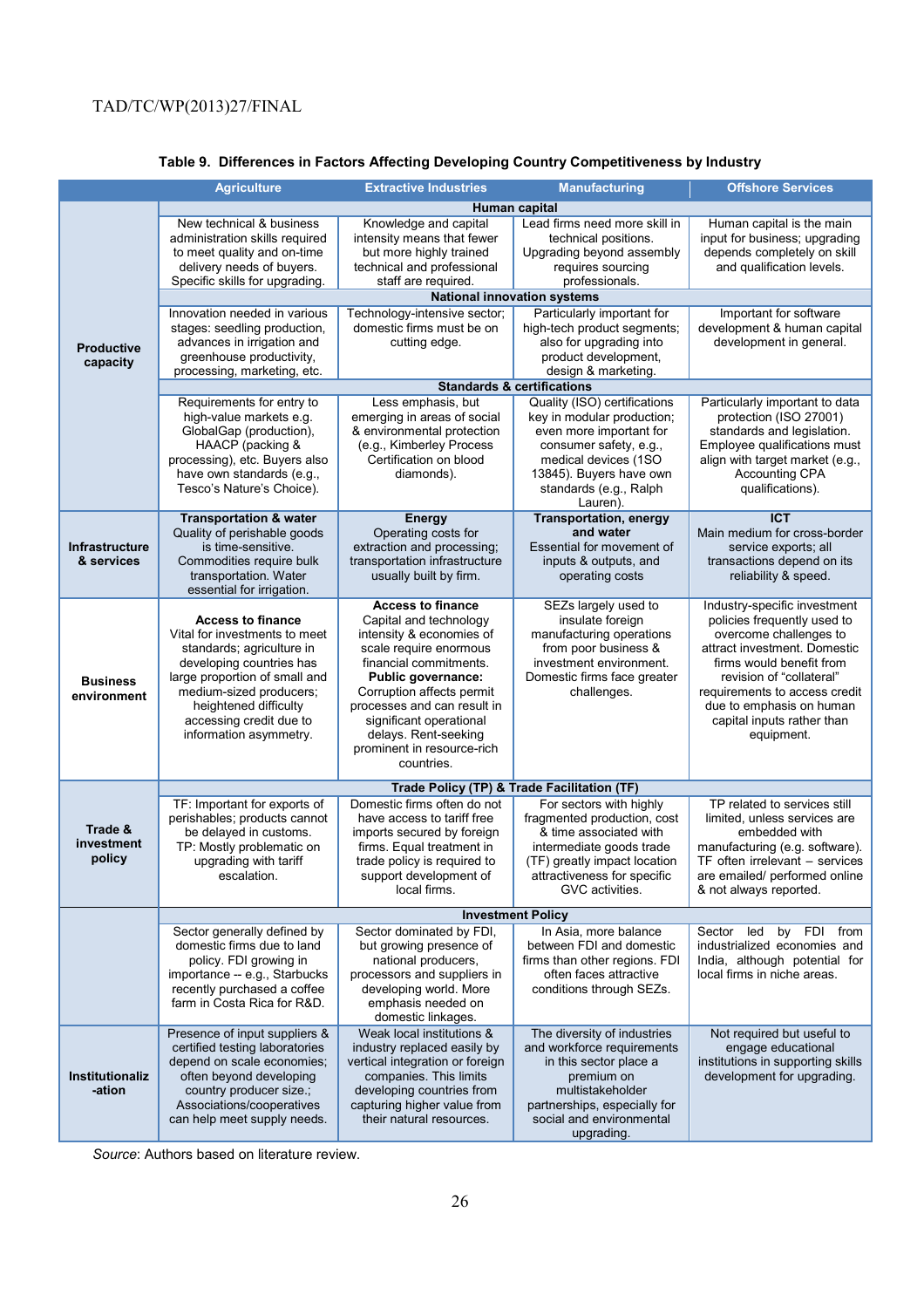38. Third, trade facilitation efforts of reducing border crossing complexity are a 'win-win' in productbased value chain segments, $14$  as they reduce wasted resources. Improving border administration and infrastructure quality, availability and cost, for example, eliminates resource waste and could increase global exports by 9.4% and global GDP by 3% (WEF et al., 2013). The impact of other trade policies is less clear. Fourth, investment policies and policies to foster the development of local suppliers play central roles in determining how developing countries can access and upgrade in GVCs as well as the net benefits that are accrued domestically. Across the sectors, perhaps with the exception of agriculture, emphasis has traditionally been placed on attracting MNCs alone, and insufficient attention has been paid to fostering the growth of local firms.

## *Productive Capacity: Human Capital, National Systems of Innovation and Standards Compliance*

39. Tailoring skills training and other human capital development initiatives is essential for developing countries to enter and upgrade within industries. Developing countries often face bottlenecks in filling key technical positions to meet the process upgrading requirements of GVCs. Human capital is especially a constraint for developing countries in which limited educational resources have been targeted towards professional and university education rather than technical and vocational education (Fernandez-Stark et al., 2012b). Technical workers are often central to ensuring standards compliance, be it ensuring traceability of foodstuffs, operating large drilling equipment or ensuring each product run in the factory meets quality requirements. Skills-training in developing countries is often undertaken by the government alone – particularly in the agricultural and mining sector. However, these programs tend to be understaffed and are based on outdated methodologies. Leveraging buyers to train local staff can be a more efficient means of knowledge transfer in the context of GVCs because information is up-to-date and corresponds to the needs of the lead firms.

40. By fostering linkages between people, companies (domestic and foreign) and institutions, national systems of innovation (NSI) support the kinds of human capital formation, related to engineering and product development, that promote knowledge dissemination, innovation, and upgrading (Pietrobelli & Rabellotti, 2011). These are particularly important for both improving the position of local firms and attracting FDI in the manufacturing, offshore services and mining value chains, given the rapid pace at which technology requirements evolve in these sectors. However, NSI are often absent or weak in developing countries, and there is a tendency to relegate their importance to only high-value product development stages of the chain. The limited R&D that is performed is typically underutilized as a result of poor coordination and collaboration between different actors (Farfan, 2005; Gereffi et al., 2011).

41. Standards compliance is also related to capabilities development. While seemingly straightforward, the requirement of compliance with standards constrains developing countries for two key reasons. First, when developing country actors are seeking to enter or upgrade into a new segment of the value chain, demand for certifications is limited; due to these poor economies of scale, the private sector firms that offer training and certification services are generally absent from the market. Firms must perform market research in-house to determine the certification requirements and import auditors. Second, and perhaps more importantly, developing country firms often lack the available personnel and financial resources to undergo the certification process, and maintain the certification in time due to their relative size. The varying role of standards in different end-markets though offers developing country firms alternatives. Global markets, typically dominated by the EU and the US, tend to have strong standards at the public, private and civil society levels, so standards compliance has become a pre-requisite for entry in GVCs serving these markets. Yet in emerging markets, standards are often lower for a number of reasons: public institutions have not sufficiently developed to put in place rigorous health and safety standards; consumers

 $14$ See WEF (2013) and Moise & Sorescu (2013) for a recent estimates of the cost savings and trade impacts of the implementation of trade facilitation measures.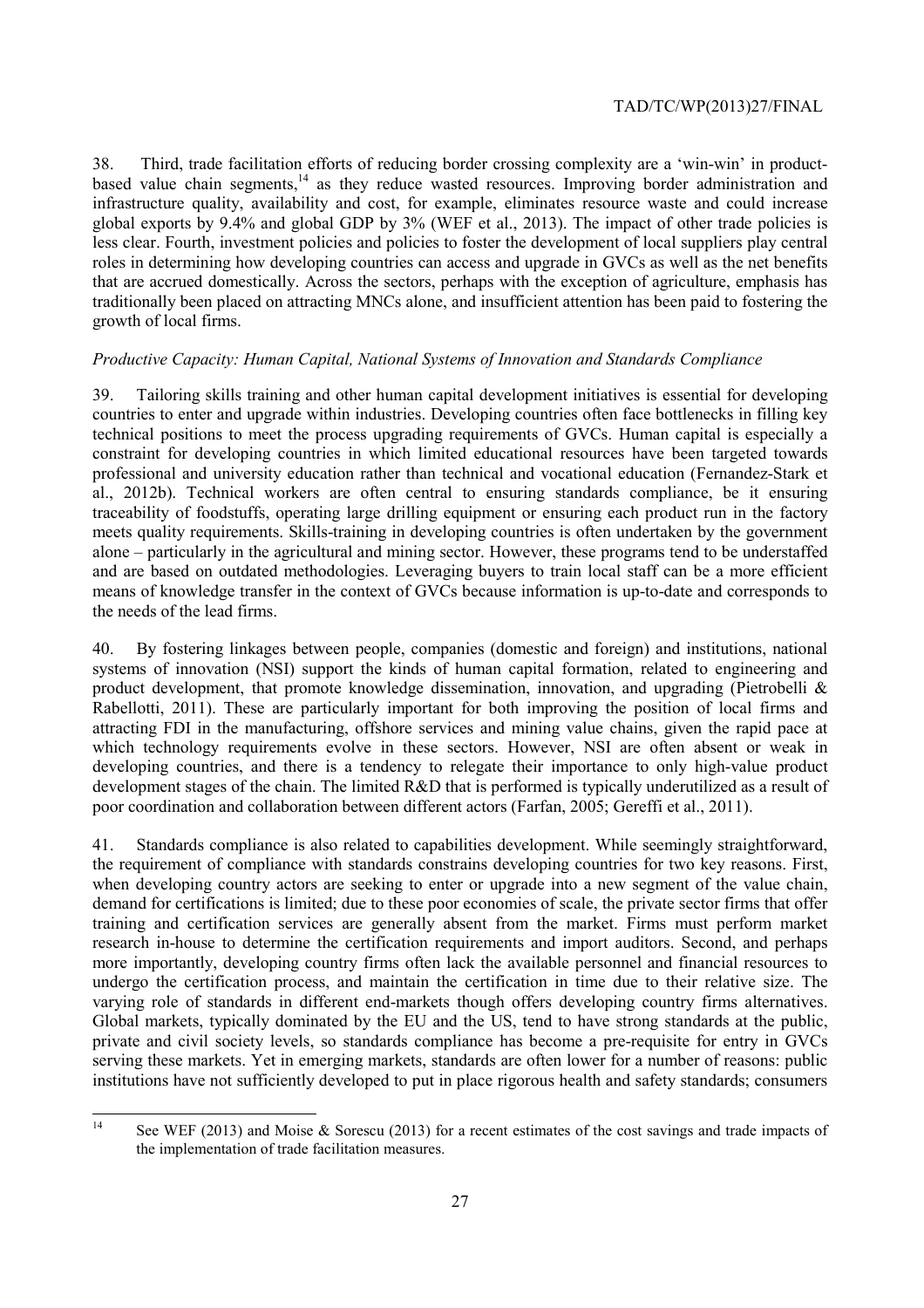are less educated, demanding less differentiated products (easing private standards); and civil society is often less active, reducing the role of environmental and social requirements.

#### *Infrastructure*

42. The cost and quality of infrastructure are important binding constraints on trade and economic growth (IDE-JETRO/WTO, 2011; OECD/WTO, 2011, p. 13).<sup>15</sup> The specific infrastructure characteristics required for GVC participation vary substantially by industry. Land transportation, port infrastructure and energy are most important to manufacturing and extractive industries; transportation and water infrastructure are vital for agricultural chains; telecommunications infrastructure is essential to generating offshore service exports, while transportation services are not particularly relevant in this sector. Furthermore, the type of transportation infrastructure required for participation in particular GVC segments also depends on the value to weight ratio and/or perishability of the products. It is not uncommon for certain products with a high value-to-weight ratio, such as notebook computers and perishable agricultural products, to be air freighted, whereas heavier items such as automobiles are shipped by sea or overland by truck. Developing countries should strategically target infrastructure development that is specific to the GVC sectors which they seek to engage. Furthermore, infrastructure investments should be planned and implemented with a view to building backward and/or forward linkages in order to drive upgrading in upstream and downstream GVC segments.

#### *Trade Policy and Facilitation*

43. A number of generalizations can be drawn concerning the role of traditional trade policy and facilitation in promoting GVC upgrading. First, trade policy is a key factor for competitiveness in manufacturing GVCs because these chains feature a relatively large amount of processing trade (i.e. the supply of these chains is the most highly fragmented) (Miroudot & De Backer, 2012, p. 15). This trade frequently occurs between developing countries. High import tariffs add costs to the processing assembly of imported intermediate goods. Second, the countries with which bilateral or regional trade agreements are signed matter critically for upgrading opportunities. In the case of agricultural value chains, trade liberalization among developing countries can do little to remove constraints to upgrading if developed countries retain high tariff barriers. Finally, the substantive characteristics of trade agreements matter as well. Short-term trade agreements, such as the CAFTA-DR Trade Preference Levels (TPL) and the African Growth and Opportunities Act (AGOA) between Central America and Africa, respectively, and the US are crucial to the ability of small countries such as Nicaragua and Lesotho to continue to compete in the global apparel industry. However, these agreements are set to phase out before 2015 unless they are renewed. The temporary nature of these agreements provides short-term advantages for beneficiaries but also highlights the uncertain prospects for the future of the apparel industry in countries that still lack the infrastructure, scale and industrial maturity to compete internationally in the absence of preferential market access.

44. Along similar lines, the implementation of special economic zones (SEZs) can have ambiguous implications for GVC participation (Farole, 2011). Creating SEZs can help to attract GVC activities that are highly responsive to tariffs and thus may feature as a strategy for insertion. However, if participating firms engage in little more than processing activities, SEZs do not necessarily help to create the sorts of spillovers and linkages that facilitate upgrading among domestic firms (Cattaneo et al., 2013). Oftentimes, MNCs that locate facilities within SEZs do so as part of a cost-reduction strategy and may therefore be less likely than domestic firms to prioritize functional upgrading or R&D investments.

<sup>15</sup> 15 Hallaert & Kang (2011) find the reliability of electricity supply to be the most important constraint to trade for all developing countries.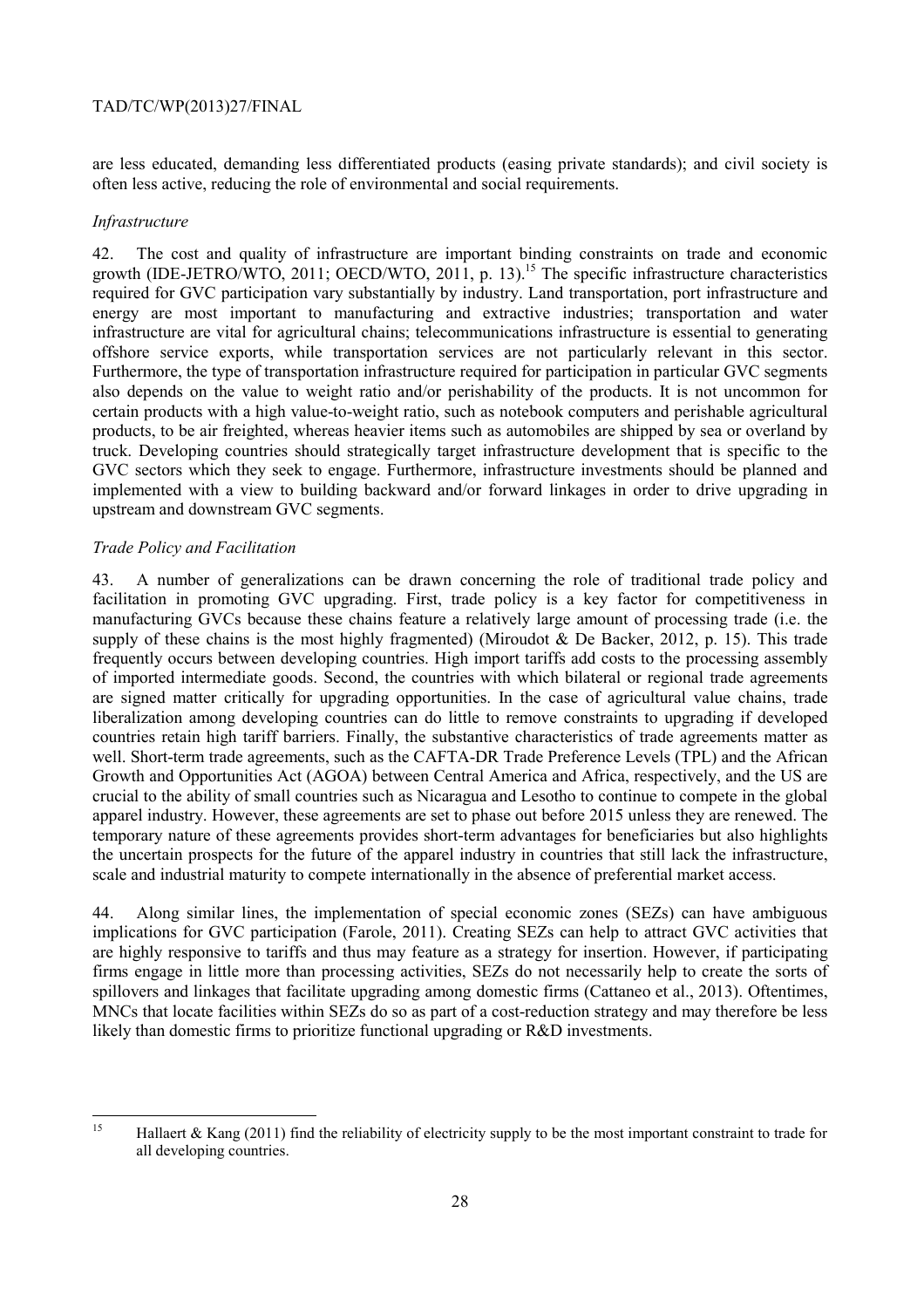#### *Investment Policy*

45. Prospects for upgrading among developing countries also depend on the linkages between firms that have engaged in GVCs, whether foreign or domestic, and the local economy. Patterns of value added in GVCs are shaped to a significant extent by the investment decisions of MNCs, which are estimated to account for 80% of global trade (UNCTAD, 2013, OECD/WTO/UNCTAD, 2013). The value added contribution of GVCs can be relatively small when imported contents of exports are high, GVC participation is limited to low-skilled and low-value parts of the chain or large parts of the value are generated by MNC affiliates and repatriated, leading to low "value capture" in domestic hands. However, GVC participation generally tends to lead to job creation and to higher employment growth, while reinvestment of GVC earnings by foreign affiliates is on average almost as significant as repatriation. Greater gains are felt when MNCs contribute to workforce development, forge linkages with local firms, and engage with local institutions, such as industry associations and universities, in the development of local industry (Gereffi et al., 2011).<sup>16</sup>

46. Indeed, the extent to which GVC participation impacts economic development hinges upon the depth of domestic integration into the international economy. The presence of domestic firms helps to ensure more sustainable participation in GVCs in the long term, even when increasing costs threaten sustained engagement in the chain. Domestic firms typically confront important challenges that limit their participation in GVCs, such as compliance with the multitude of regulatory standards and lead firm requirements (such as cost, lead-time and batch size) that characterize GVCs (OECD, 2008). Shortcomings in the local institutional context, such as poorly functioning financial markets, poor infrastructure, limited human capital and weak local industry networks, limit the ability of domestic firms to take advantage of opportunities for GVC participation (Fernandez-Stark et al., 2012a, 2013a; WEF et al., 2013). In this context, developing capabilities within niche activities characterized by low capital-intensity offers important opportunities for firms in developing countries. However, the opportunities for local firms to increase productivity and upgrade to higher value added activities depend not only on the type of GVCs in which they operate but also on the business and institutional environment in the economy and on their capacity to move towards increased technological sophistication and domestic value added creation (OECD/WTO/UNCTAD, 2013).

47. Table 9 and the discussion above illustrate that a more nuanced treatment of these competitiveness factors is required across sectors; the analysis also suggests that closer analysis of country differences is important. Factors such as size, level of development and geographic location all affect GVC competitiveness and developing countries thus vary in their approach and capacity to implement industry-specific upgrading strategies. Less developed countries are more resource-constrained to improve infrastructure and training, and small countries tend to have more difficulty then large countries in securing access to reliable supplies of strategic inputs, due to lack of economies of scale and access to finance.

 $\frac{1}{16}$ 16 The apparel industry in Lesotho, where firms from Chinese Taipei and South Africa are the two predominant sources of FDI, provides an interesting example of how FDI can affect upgrading (Staritz & Morris, 2013). Subsidiaries from Chinese Taipei have set up operations in Lesotho to leverage competitive labor costs and the country's preferential trade agreement with the United States. Workforce development in factories in Chinese Taipei has been limited, and managers are mostly foreign nationals with no knowledge of the local language, which limits human capital spillovers (Gereffi et al., 2011; Morris, Staritz et al., 2011). This model has done little to contribute to Lesotho's medium to long term upgrading prospects. Indeed, observers suspect that increases in labor costs and the phasing out of the TPL will likely result in the exodus of Chinese Taipei manufacturers. South African operations, on the other hand, typically followed a different business model, focused on short production runs for the regional (rather than global) market. South African operations require multitasking and higher worker productivity. Thus, active engagement with and development of local skills is an important element of their approach (Morris, Staritz et al., 2011). South African firms are likely to remain, as Lesotho is the cheapest production location in the regional value chain.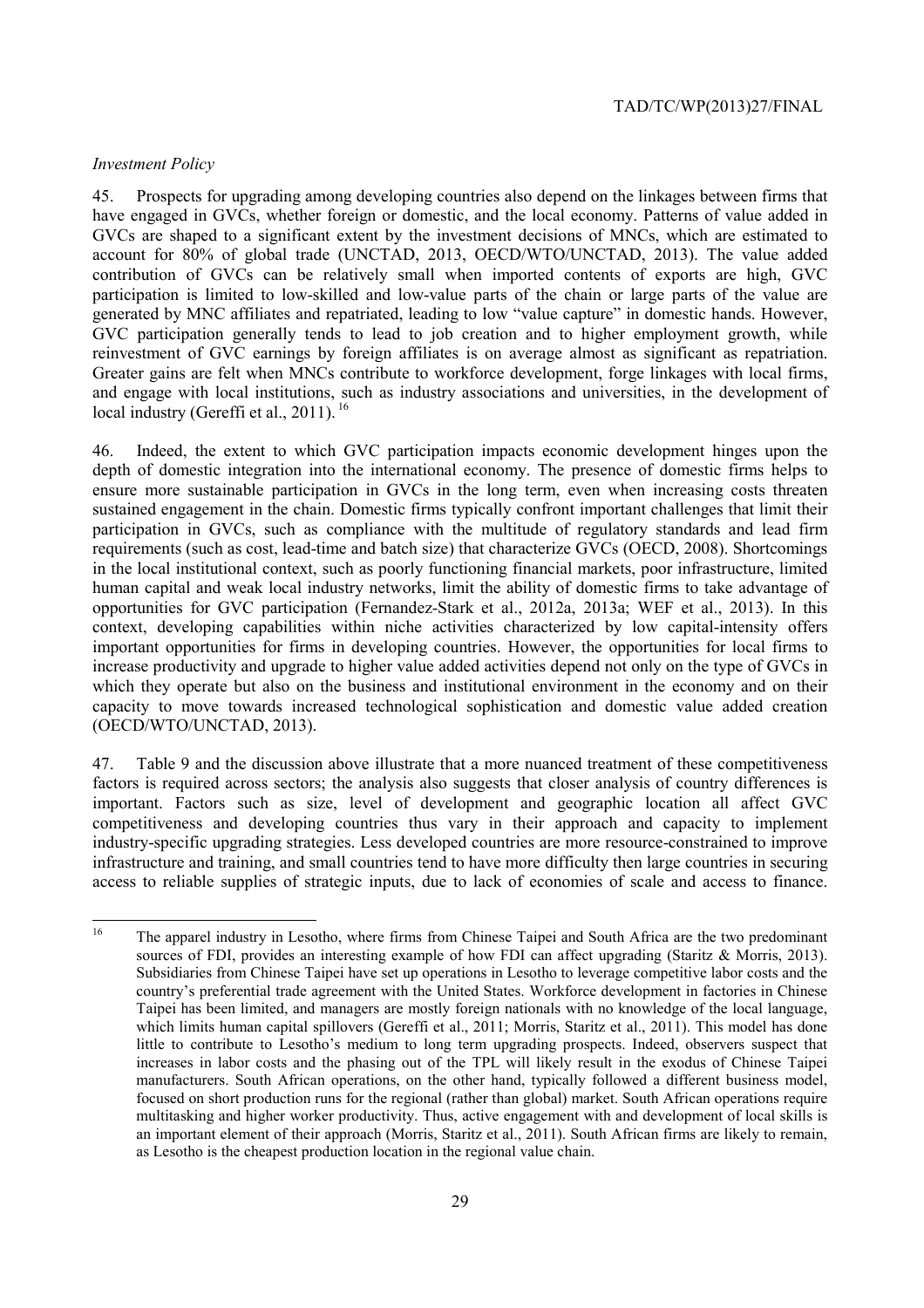Countries with small labour markets soon experience upward pressure on wages when demand for manpower in GVC sectors grows (Fernandez-Stark et al., 2013a). In the case of small island states, geographic isolation and vulnerability to natural disasters present a further obstacle to GVC participation (Angelucci & Conforti, 2010).

#### **4. Competitiveness Policies for Developing Countries in Regional and Global Value Chains**

48. There is scope for policy interventions in several areas to foster growth in GVCs. Horizontal policies with economy-wide effects, such as a stable economic and political environment, human capital development, and a national infrastructure of roads, ports and telecommunications systems, have been widely embraced. Sector-specific policies, on the other hand, are viewed as "picking winners", and have thus been discouraged in the past (Gereffi  $\&$  Sturgeon, 2013). Today, there is an emerging shift towards the idea that in order to engage in specific GVCs countries require policies that go beyond broad initiatives focused on fostering competitiveness and investments (Gereffi & Sturgeon, 2013; Milberg et al., Forthcoming; OECD, 2013; OECD/WTO, 2011). Policy approaches that facilitate the entry and upgrading of developing countries into regional and global value chains can be divided into two groups: economywide, horizontal policies which are important to providing the basic necessary conditions participate in international trade, and policies which are designed to support entry into specific segments of a GVC (Gereffi & Sturgeon, 2013). Today, in countries that have successfully engaged in linking to and upgrading in GVCs, several institutional actors including governments, businesses, industry associations, NGOs and international organizations have begun to address these constraints more actively (Gereffi et al., 2011).

## *A GVC-Oriented Policy Framework*

49. GVC-oriented policies differ from industrial policies such as import substitution industrialization since they are focused on driving growth in particular segments of the value chain and not on developing fully vertically integrated industries. Furthermore, under GVC-oriented policies, local industries continue to engage with demand in the global economy, and they depend on, rather than avoid, imported content as a means of enhancing core competencies (Gereffi & Sturgeon, 2013).

50. The first stage of building a GVC oriented framework is for developing countries to determine where their trade profile and industrial capabilities stand and evaluate realistic GVC development paths Once this is understood, a strategy should be developed encompassing the following six areas of GVC-oriented policy: investment, trade, domestic firm development, workforce development, infrastructure, and industry institutionalization; that is, the interaction between the different stakeholders in the industry. In order to create effective and sustainable policies to engage countries in GVCs, it is imperative to adopt a holistic approach to these six areas.

51. **Investment Policy:** In order to actively promote GVC participation, policymakers should seek to create a conducive investment environment and encourage entrepreneurship. Such an environment is shaped by a broad range of policy areas, starting with the improvement of public governance, increased predictability of the regulatory framework and the enhancement of the tax and corporate governance frameworks. The overall policy environment for businesses, including labor market regulation, intellectual property, access to land and trade facilitation, as well as policies addressing financial constraints by SMEs and start-ups, cutting red tape and ensuring there is no abuse of market power are also crucial. Specific measures to promote and facilitate investment in GVCs can be successful if they take place within the context of, not as a substitute for, broader policies for improving the investment environment.

52. **Trade Policy:** Broadly, trade policy affects the timeliness and cost with which firms can access inputs from abroad and export their products. Hence, reducing import tariffs and export procedures is often a critical step for competitively engaging in GVCs. More specifically, in the absence of global reduction in tariffs, developing countries should seek trade agreements on tariffs, tariff escalation and standards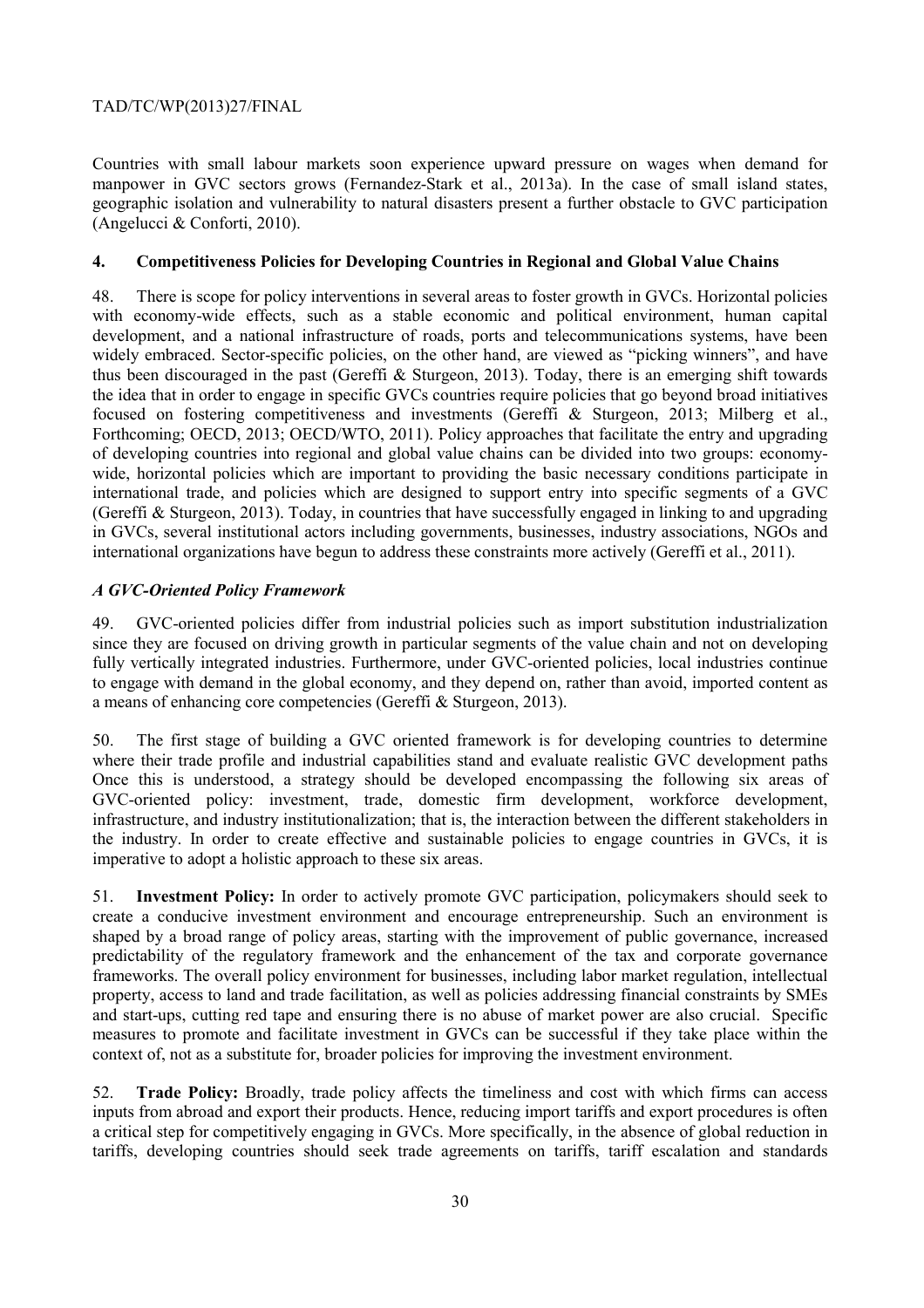harmonization with other developing countries. Previously, developing countries focused on consolidating trade agreements with developed country markets. Today, trade of intermediate goods in regional and global chains is often between different developing countries, and emerging economies are becoming important end-markets. Import and export tariffs between these countries continue to be high.

53. Country trade policies should also be tightly aligned with their investment strategies and policies for the development of domestic firms (Morris et al., 2012). To foster the development of linkages of domestic firms to GVCs, trade policy must ensure equal access to duty-free status or reduced tariff for both foreign and domestic firms. MNCs setting up operations in developing countries frequently qualify for SEZ status due to the size of their investments and the quantity of jobs that they generate. Domestic firms, however, typically do not meet these requirements, placing them at a disadvantage.

#### **Box 2. Good Practice: Costa Rica South-to-South Trade Policy and the Medical Devices GVC**

Costa Rica illustrates a potential approach to leveraging south-to-south trade policy for GVC upgrading. In addition to regional trade agreements, in recent years the country has established free trade agreements with the US (CAFTA-DR, 2009), China (2011), Singapore (2010) and the EU (signed 2012). The agreements with China and Singapore provide the country with preferential access to most of the regional production networks in Asia, while that with the US provides it access to a key end-market. These agreements could prove vital for the country to upgrade certain GVCs, such as the medical devices sector, a strong and growing industry employing over 12,000 people. Costa Rica is already home to numerous medical device manufacturers as well as the Food and Drug Administration (FDA) Headquarters for Latin America, US standards regulator for these products. Product exports have mostly been lower value disposable devices, and upgrading into high value capital equipment production, most of which is based on electronics, has been in part limited by the country's distance from the electronics value chain, based in Asia. The growing capabilities of the sector in Costa Rica to comply with extremely complex US regulatory standards, combined with increased trade flows with China and Singapore stemming from these agreements and its proximity and access to the US – the world's largest medical device market - positions the country well to access electronic inputs and pursue product upgrading to net significantly higher returns.

Source: (Bamber & Gereffi, 2013).

54. **Firm Development Policy**: 17 GVCs provide important opportunities for firms from developing countries to engage in international trade. However, these opportunities are not always easy to grasp, as concerned firms often face extensive market failures and typically lack the technology, scale and experience of their counterparts in developed countries. This brings local firm development and entrepreneurship policies to the fore in GVC-oriented development strategy. These policies cannot be divorced from investment and trade policies. Building productive capacities in local firms and supporting their engagement in GVCs could take several forms, such as: facilitating compliance with international standards, contributing to the development of marketing platforms in key end-markets<sup>18</sup>, or promoting access to finance by removing barriers to risk capital (See Box 1 for an example of good practices in this area).

 $17$ This policy group would largely replace the export-promotion policies of the past.

<sup>&</sup>lt;sup>18</sup> See e.g. Maker's Row, www.makersrow.com, a website fostering the use of US manufacturing potential by providing a standardized, high quality marketing platform.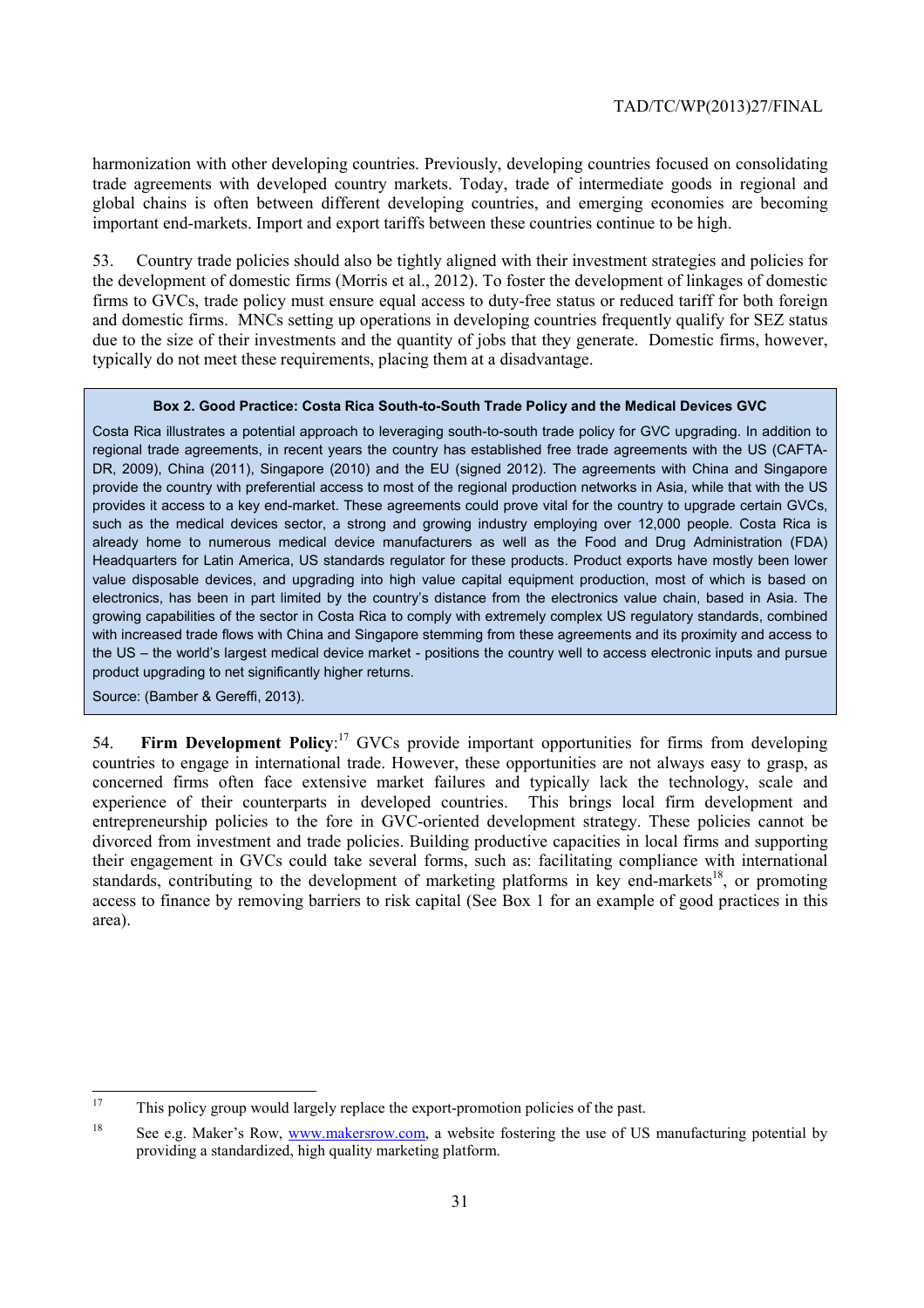#### **Box 3. Good Practices: Local Firm Development in Ireland**

**Access to finance:** Enterprise Ireland (EI), the Irish organization supporting the growth of local firms and their exports, implements a multifaceted strategy to achieve export sales growth from Irish-owned companies, targeting High Potential Start-Up companies (HPSUs), SMEs and large companies of over 250 employees. EI offers a strategic combination of services, from providing various types of funding, to assisting with R&D collaboration, to facilitating introductions between Irish companies and experts, buyers and potential customers. EI has become the largest seed capital fund in Ireland, and works with four seed capital and seven venture capital funds, with combined resources of just under US\$1 billion, to invest in the commercialization of cutting edge research from early- through late-stage development.

- In 2011, EI contributed USD 2.6m toward the launch of a USD 29m AIB Startup Accelerator Fund. That same year, EI approved USD 30 m in funding to support 93 new and 19 existing HPSUs, and over 160 support packages of more than UD S131k to established firms.
- EI attracted USD 13.1m in informal angel investments in 33 firms, and 30 international venture investments in client companies.
- The organization offers USD 6 550 Innovation Vouchers that can be used to assist companies in developing their business, either by exploring a market opportunity or addressing a unique problem or challenge.
- EI created a pilot leadership program for Chief Financial Officers to help strengthen their bargaining position visà-vis financial institutions.

*Sources*: (Enterprise Ireland, 2011, 2012a, 2012b; Giarratana et al., 2003).

55. **Workforce Development:** The comparative analysis above highlights the importance of human capital formation to GVC engagement across the four sectors analyzed. Given the speed with which production technologies evolve as well as the exacting requirements of quality and process standards that characterize GVCs, effective and responsive education and workforce development policies are critical to enabling gainful participation in GVCs. Fernandez-Stark et al., (2012) provide potential policy recommendations for workforce development focused on supporting developing country upgrading in the short-, medium- and long-term. In particular, they highlight that workforce development should focus on bottleneck positions, whose scarcity impedes upgrading into targeted GVC activities. For example, developing countries hoping to move into mid-value segments must typically focus on technical education, while upgrading into higher-value pre- and post-production services requires the development of managerial and design talent (Gereffi et al., 2011). Improving labor mobility, skills certifications and regulations governing the employment of foreign nationals can help to fill bottlenecks in the short term, keeping in mind that the long-term goal should be to upgrade the general skill level of the workforce. Developing countries should especially consider complementarities between national systems of innovation and workforce development institutions in devising strategies for industrial upgrading.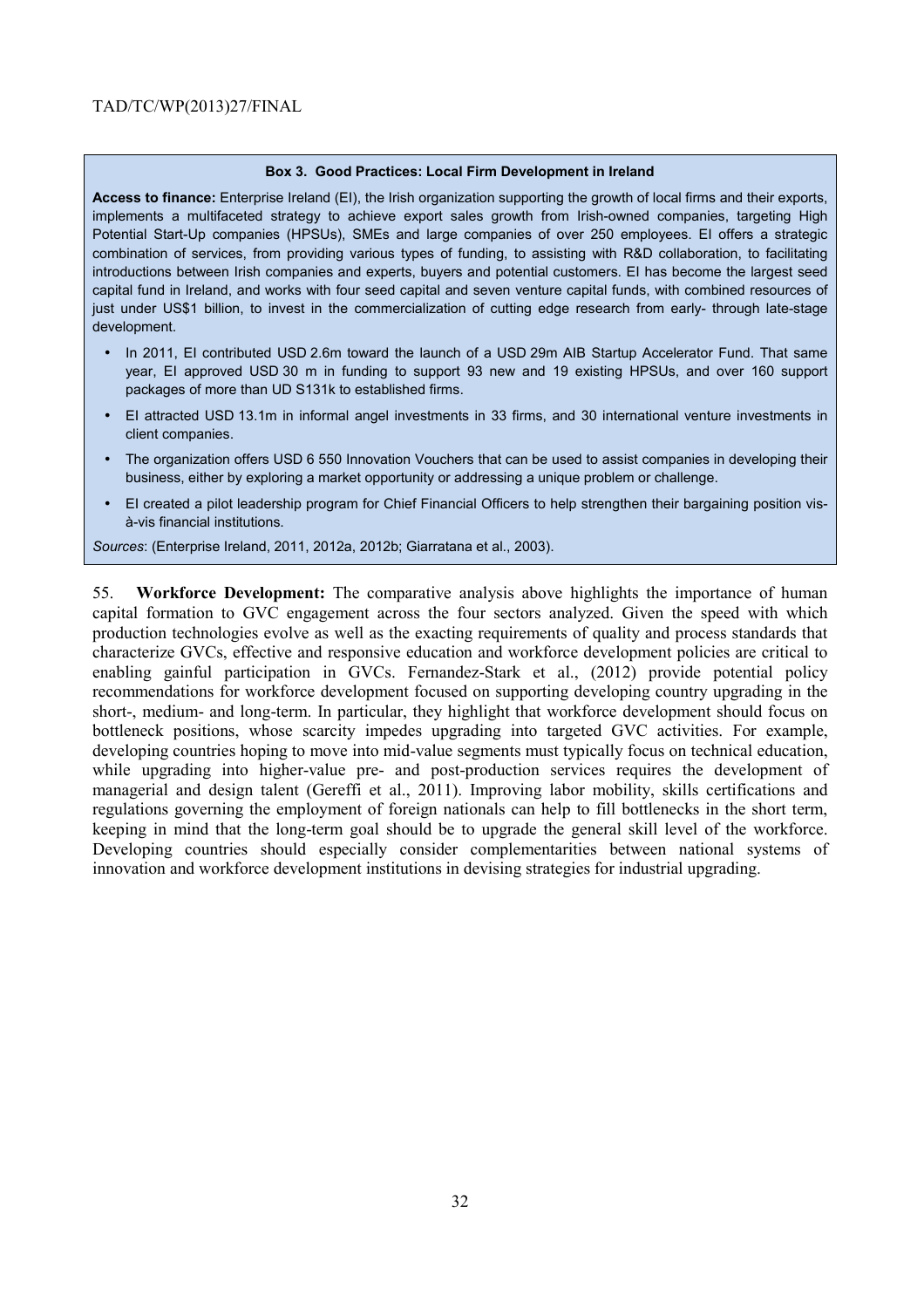#### **Box 4. Good Practices: Workforce Development in India**

Wadhwa (2008) demonstrates how India has created effective workforce development initiatives targeted at the skillintensive services industry, in spite of an underperforming national education system. The National Skill Development Corporation (NSDC) is a not-for-profit organization managed through a public and private partnership between the private sector (51%) and the Government of India (49%). NSDC was created in 2009 as part of a national skill development mission to fulfill the growing need in India for skilled labor across multiple sectors and to narrow the existing gap between the demand and supply of skills. The NSDC focuses on 21 key industries that show current and future skills gaps, including: textiles and clothing, select informal employment sectors, building and construction, auto and auto components, transportation, logistics, and packaging.

The organization aims to "skill" and "up-skill" 500 million people in India by 2022, mainly by fostering private sector initiatives and providing funding in skill development. The key strategies of the NSDC are:

- Upgrade skills to international standards through significant industry involvement and develop necessary frameworks for curricula, qualification standards and quality assurance
- Enhance, support and coordinate private sector initiatives for skill development through appropriate Public-Private Partnership (PPP) models; strive for significant operational and financial involvement from the private sector
- Focus on underprivileged segments of society and backward regions of the country, thereby enabling a move out of poverty; similarly, focus on the informal sector workforce
- Play the role of a "market-maker" by providing financing, particularly in sectors where market mechanisms are ineffective or missing
- Prioritize initiatives that can have a multiplier or catalytic effect as opposed to one-off impact.

*Source*: National Skill Development Corporation, 2012.

56. **Infrastructure**: Infrastructure development emerged as an important element in enabling developing countries to participate in GVCs. Reliable and cost-competitive infrastructure promotes both trade linkages and FDI attraction. However, developing countries face resource and capacity constraints to providing high quality and comprehensive infrastructure throughout the entire economy. Whereas telecommunications infrastructure is crucial for participation in offshore services GVCs, transportation and energy infrastructure play a more important role in manufacturing and extractive GVCs. Even when infrastructure projects are driven by the private sector, governments in developing countries should seek to direct investments in such a way that domestic firms are not excluded from the benefits associated with GVC participation.

57. **Industry institutionalization:** Gainful participation in GVCs requires a high level of coordination and collaboration across industry stakeholders in the public, private and non-profit sectors in order to ensure that interests are aligned, skill gaps are closed and structural constraints are addressed. Sustained interaction among industry stakeholders can be promoted through a number of mechanisms. Strategic public and private councils for selected industries can help identify the most pressing constraints facing developing countries, as the case of Chile demonstrates (see Box 3). Likewise, industry associations that include both MNCs and local firms can promote multiple forms of collaboration, such as certification initiatives and joint ventures. Intra-governmental coordination is extremely important to gainful GVC participation as well. Cooperation at the inter-ministerial level helps to ensure that infrastructure, education, investment and trade policies jointly contribute to development goals. More modestly, developing countries can do a lot to facilitate upgrading simply by coordinating the activities of export promotion and investment attraction agencies.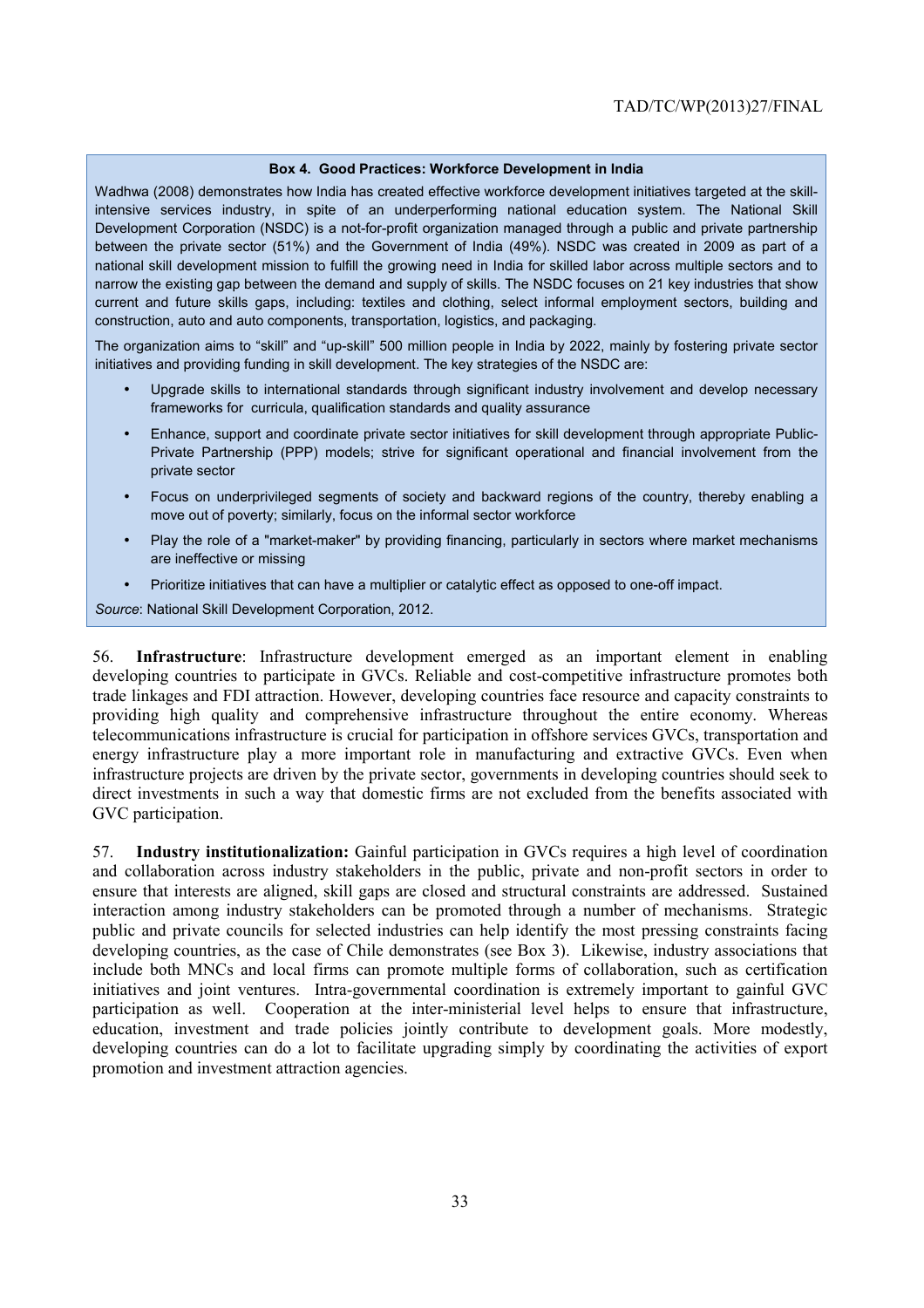#### **Box 5. Good Practices: Industry Institutionalization in Chile**

In 2007, the Chilean Committee of Ministries for Innovation created a public-private coalition for the offshore services industry with the goal to quintuple the industry size in four years. This group is composed of 13 public and private institutions including: MNCs, domestic companies, industry associations, educational institutions, ministries and the Chilean Economic Development Agency (CORFO). The head of CORFO is the President of this publicprivate strategic council.

This group validates the action plan of the strategic agenda around four main activities: closing the human capital gap; developing an international promotion strategy; improving both infrastructure and the regulatory framework; and developing domestic firms. Working groups were formed based on these four key themes, with representation from industry stakeholders. Each group has elected their own leader organization. For example, Universidad Católica de Chile is the leader in the human capital working group, the Ministry of Economy is the head of the regulatory framework group, and the IT industry association is the leader of the domestic firms' development working group. Each working group has clear goals and objectives, with an implementing agenda to meet in a determined period of time.

This coalition is directed by CORFO and financed by the Chilean Innovation and Competitiveness Fund. The annual investment for this strategic plan is estimated at US\$27 million per year during 2008, 2009 and 2010 and during which 83% of the funds are allocated to the human capital development goals; 3.4% to international promotion; 1.2% to improving the regulatory framework; and 12% to the local firms' development.

*Source*: (Gobierno de Chile, 2008).

## **5. Conclusions and possible areas for future research**

58. It is clear from this review that many developing countries have already identified the potential opportunities arising from the ability to participate in regional and global value chains and, at least to some extent, have put in place a number of trade and related domestic policies to facilitate this process. At the same time, the rise of several strong emerging markets and increased South-South trade has attracted attention to the emergence of new economic actors, bearing different characteristics from the traditional lead firms that have dominated GVCs in the past. This may offer new opportunities for countries that have not thus far been integrated in GVCs.

59. The success of developing countries seeking to participate and upgrade in GVCs depends on a series of factors. In this report, we have identified the following factors: productive capacity, infrastructure and services, business environment, trade and investment policy, and industry institutionalization. The relative importance of these factors, however, differs drastically by product and industry. For example, compliance with standards is key to participation in the agriculture and manufacturing sectors. In manufacturing industries, trade policy is a central factor for participation, especially in the apparel sector. Human capital is a factor that is relevant for all sectors analysed in this report. Ensuring global competitiveness within particular value chain segments requires that developing countries identify and implement specific policy configurations by industry, which address each of these elements.

60. GVCs are dynamic, and they offer new opportunities for developing countries to engage in the global economy. However, GVC participation will not automatically translate into development benefits without open, transparent and predictable trade and investment policies creating a conducive economic environment, as well as the appropriate complementary policies required for building productive capacities and ensuring inclusive and widespread growth.

61. Further detailed research is required to understand and measure the key factors which influence the ability of developing countries to participate in given GVC activities and under what conditions they retain significant returns or benefits. Furthermore, metrics are required to understand why certain developing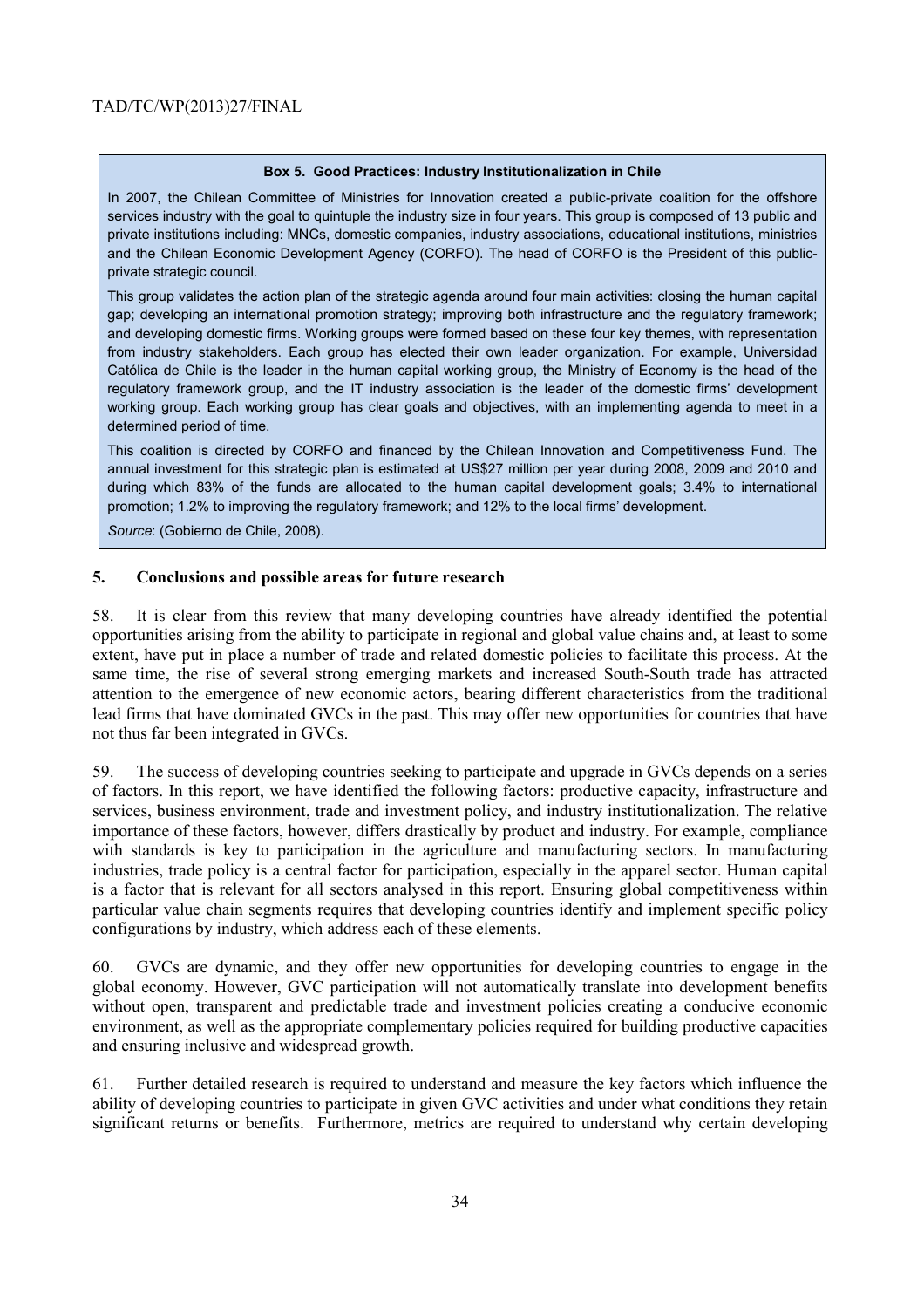countries are able to participate more effectively in GVCs than others in order to inform policy and aid for trade interventions meant to promote effective integration into markets via GVCs.

62. However, understanding and measuring the quality of developing country competitiveness in GVCs is challenging. The new OECD-WTO TiVA database is an important step forward, encompassing 57 countries and over 90% of global trade. However, available data remain aggregated at the level of 18 industries. More can be done to fully exploit the TiVA database, in particular as additional indicators are developed over the coming months. This quantitative analysis can also be supplemented and reinforced by selective use of other data sources and case studies at the regional and country level as well as at a more disaggregated industry and even product group level to explore the extent to which there are successful models that can be replicated elsewhere. Other existing data sources can be also be used to establish initial hypotheses regarding the most important factors that appear to impede successful participation in GVCs by various countries/categories of countries.

63. GVC-oriented policies should be designed to maximize benefits for developing countries by focusing on those segments of the value chain in which they command competitive advantage. Policies to enhance GVC competitiveness should typically be policies that are applied generally across the whole economy as GVCs integrate trade, services and investment and stretch across sectors. Furthermore, these policy responses must allow for the necessary participation of multiple stakeholders, including the private and the public sector, educational institutions and research centers, and non-governmental organizations. Aid for Trade has an important role to play helping these stakeholders to design, develop, finance and implement these policies and initiatives to achieve sustainable, gainful GVC participation in developing countries.

64. In investigating the ability of developing country firms to be competitive in regional and global value chains, a number of important questions could also be answered regarding the most effective policy environment to support that outcome. These are outlined below. Some issues are directly of interest to the OECD Trade Committee, others may be of interest more broadly, including to those committees with an interest in investment, competitiveness, development assistance, SME and governance issues. An action plan for future research could include one or several of the proposed research areas described below depending on the availability of voluntary contributions.

#### *A. Binding constraints to domestic firm participation in GVCs, including SMEs*

65. Policy-makers in developing countries could better understand the constraints to competitive participation in GVCs that are currently facing domestic firms, by analyzing the strategies pursued by firms that have successfully entered GVCs and understanding the policies that have supported their growth. The findings of the analysis would assist policy-makers as they shape trade, investment and complementary policies with the goal of reducing the barriers facing domestic firms that might expand their business through engagement with regional and global value chains.

66. Domestic firms can participate in GVCs as suppliers to locally based FDI, or they may export and/or import directly via regional or global chains. Gaining the expertise to engage with global (or regional) chains, however, is no easy task for domestic firms – particularly SMEs – that have previously only catered to a local market.

67. Case-based evidence from the footwear and apparel chains, for example, indicates that serving the local and regional markets first is a viable strategy to learn how to compete better in the global market (Bazan & Navas-Aleman, 2004; Gereffi, 2013; Gibbon et al., 2008). These markets often have less demanding standards, and understanding consumer preferences may be easier due to geographic, cultural and regulatory proximity (Kaplinsky & Farooki, 2011). However no systematic research has addressed the question of how firms learn to compete in GVCs to date.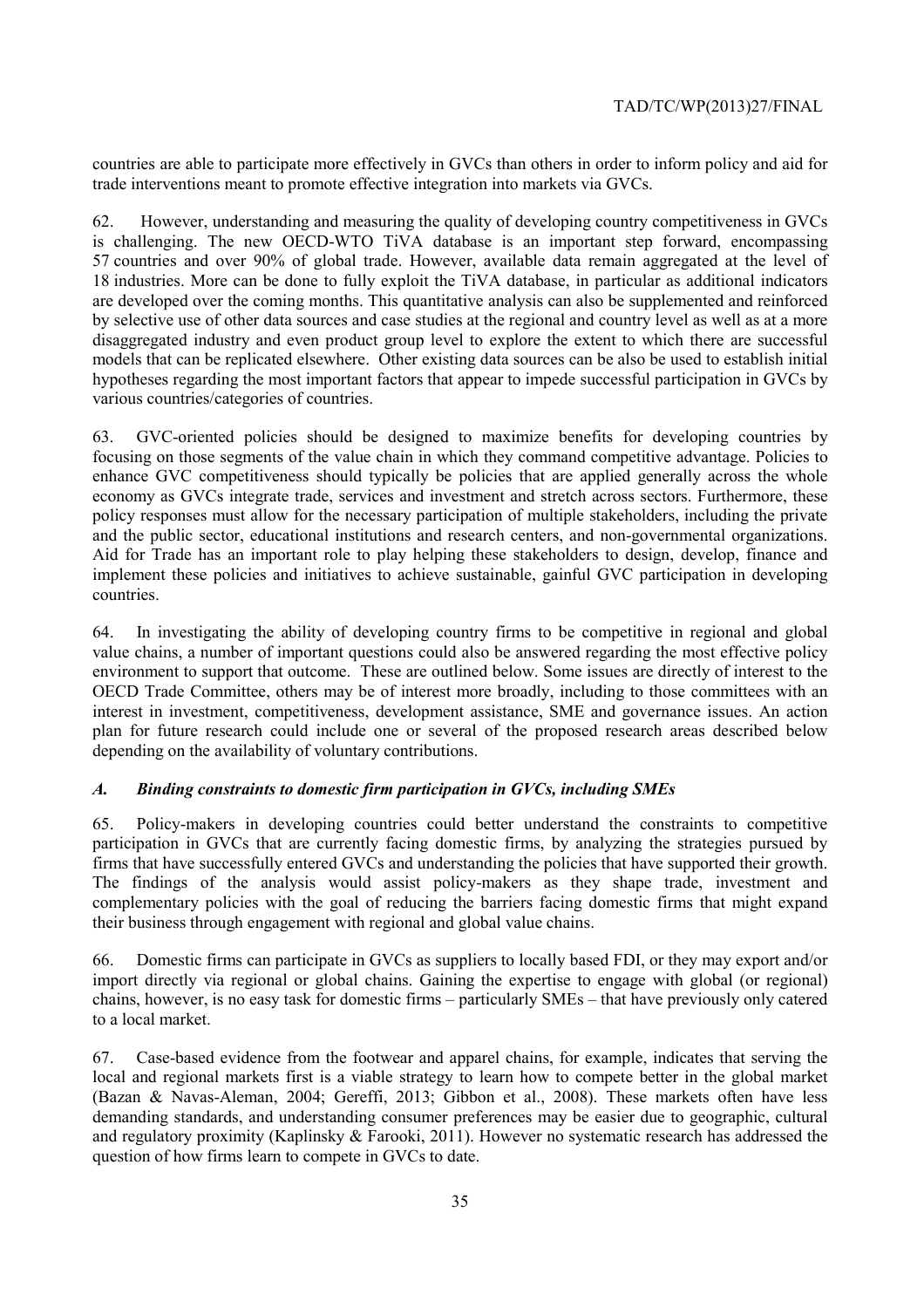68. Empirical evidence about how individual firms and firm networks have successfully or unsuccessfully entered and become competitive in regional and global chains can usefully inform trade and development policies in developing countries and their donor partners. What are the most successful strategies and mechanisms through which domestic firms have developed capabilities to successfully participate in GVCs? And, what policies have successfully fostered the upgrading of domestic firms through participation in value chains in the past?

69. Further analysis could be undertaken on specific issues facing SMEs, which in much of the developing world, represent approximately 80-90% of total employment. However, the expansion of SME participation in GVCs typically necessitates overcoming multiple challenges in developing countries, such as limited economies of scale; poor access to finance due to underdeveloped capital markets; limited access to product and labour markets arising from information asymmetries; the poor marketing skills of local firms; and deficiencies in the certification profiles and managerial capabilities necessary to meet the supply chain requirements of demanding MNCs. Case analysis of high-value agro chains in Latin America finds that limited access to training, finance, market information and networks and economies of scale are the most important factors that constrain small producers from joining local and global chains (Fernandez-Stark et al., 2012). In the manufacturing and services sectors, case evidence from the software, automobile and creative industries in developing countries finds that SMEs face important barriers to entry and upgrading, rooted in both the local institutional context as well as the characteristics of vertical GVC relationships, that larger firms can often avoid (UNCTAD, 2010).

70. While these case study analyses are indeed suggestive to policy-makers, it is necessary to further analyze the factors that promote SME competitiveness in GVCs and how such factors vary systematically across sectors. For example, what are the main constraints that SMEs in particular face to enter and upgrade in different chains? Which sectors and segments of chains are better suited for SME participation? Answering these questions would require an analysis of local competitiveness factors, institutional networks, and characteristics of SMEs in terms of capability and market access. Quantitative analysis in many cases will be limited by the lack of available data in developing countries (including a lack of firm-level export data and, in some cases, large informal sectors). For similar reasons, case selection must be purposeful, rather than random. Many SMEs are already participating in GVCs as subcontractors of larger firms co-located in the same countries, but their participation is not reflected in trade data. These constraints suggest a comparative country-level case study approach focusing on selected industry sectors.

#### *B. Regional Value Chains*

71. Regional trade agreements and regionally oriented bilateral trade agreements have proliferated in recent years. Learning about the dynamics of chain regionalization, from regionally based standards and certifications to the characteristics of regional lead firms and understanding which types of industries have benefited from these chains can aid the formation of future trade policies and guide the coordination of regional economic development strategies by national policy-makers.

72. Recent GVC research has identified the growing importance of value chains organized at the regional, rather than global, level in driving GVC participation and upgrading in a handful of industries (Staritz et al., 2011). While there are still comparatively fewer regional chains than global chains in operation, two trends in regionalization can be distinguished: those chains emerging focused on regional production for regional markets and functionally interconnected regional operations that supply global markets. Automobile manufacturing, for example, has emerged as an example of the former, due to the bulk of component goods and other institutional considerations. Now organized largely through regional value chains, this sector has relatively coherent production systems in North America, East Asia, Southern Africa, and Europe (Sturgeon & Biesebroeck, 2011). Thus, as demand for automobiles grows in emerging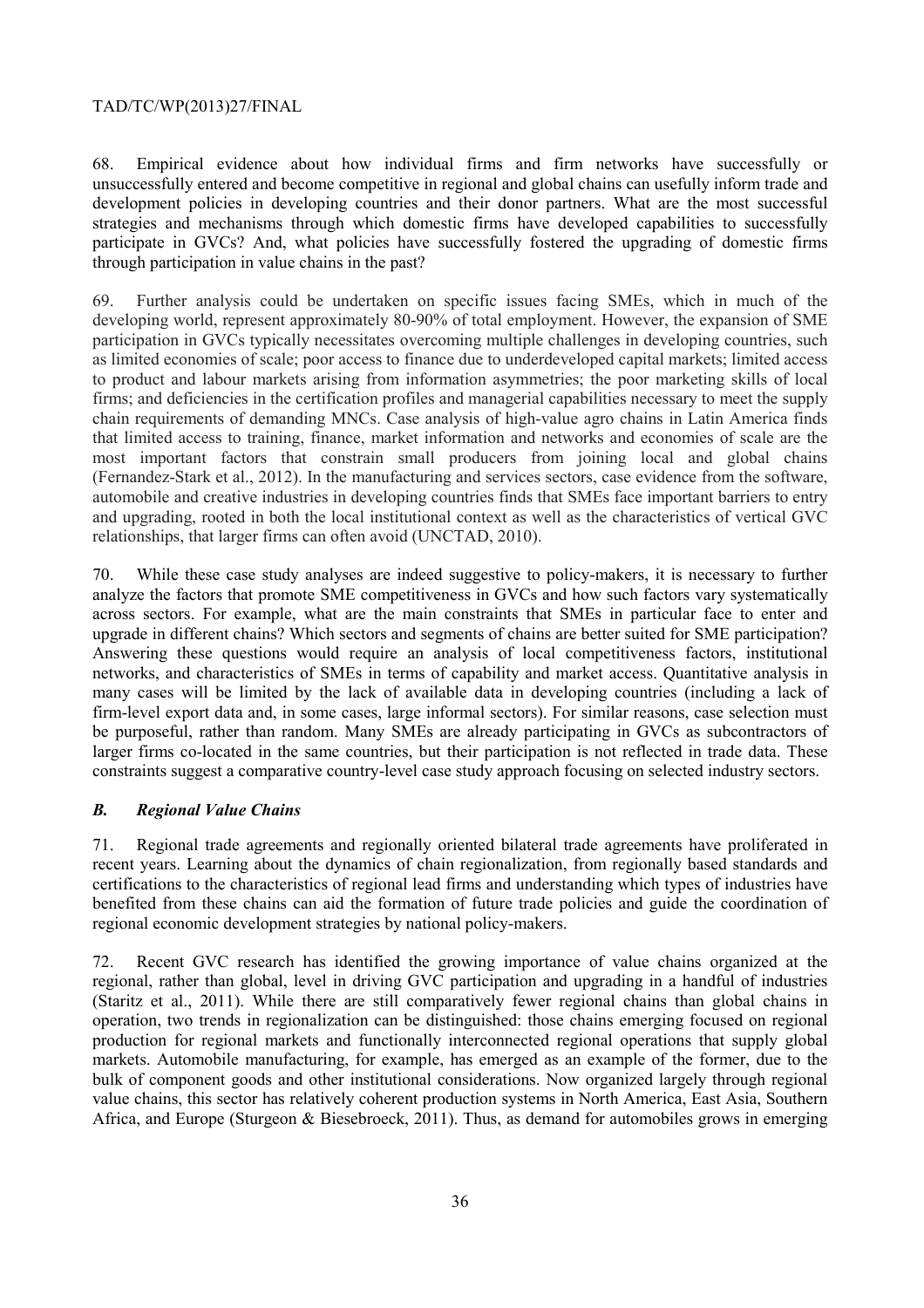end-markets, suppliers throughout the surrounding region face new opportunities to participate in the provision of intermediate goods and services.

73. The Asian electronic value chains, on the other hand, offer an example of regionalization of supply for a global market (IDE-JETRO/WTO, 2011). These operations leverage labour costs, skills, trade agreements, shipping routes and economic incentives among other factors to distribute the manufacture and assembly of components and final goods across the region even though final goods may be destined for markets in Europe and the US. This builds on complementary competitive advantages across the region and helps manufacturers to minimize costs and mitigate risk. The success of the Asian electronic model has led to some policy-makers suggesting that developing countries outside of Asia need to integrate regional supply chains to leverage economies of scale in trade with other regions. Such a regional strategy could facilitate upgrading into higher value segments of the chain which require large capital investments and inputs that are beyond the supply capabilities of any one developing country (Davies, 2012).

74. While regional chains have captured significant interest by policy-makers in recent years, the empirical literature on the phenomenon remains scant; indeed, with few documented examples of regional chains, the precise definition of what constitutes regional chains remains ambiguous. Important questions include: How much, where, and why is regionalization of trade occurring? What are the key drivers and actors of the regionalization of value chains (e.g. skills availability, regional free trade agreements, intrastate cooperation, transportation costs, etc)? What types of industries are developing regional rather than global or south-south chains? What opportunities exist for developing countries to pursue trade opportunities rough coordinated engagement with regional value chains, and how do these differ from opportunities surrounding global value chains?

75. As the emergence of regional chains is a relatively new trend, this project would require an exploratory research approach based primarily on an analysis of qualitative data and descriptive statistics. This would include an analysis of trade and investment flows, levels of regional trade policy integration, and engagement with key regional institutional actors such as regional economic organizations, government officials, and surveys of firms in the selected sectors.

# *C. The Role of Institutions*

76. Governance and institutions have important implications for countries' capacity to reap the benefits of open markets and economic globalization. At the same time, governance and institutions are one of the critical aspects of the GVC framework over which policy-makers and other non-chain actors in developing countries have substantial influence (Gereffi, 1995; Gereffi & Fernandez-Stark, 2011). However, little work has been done to systematically specify the role of institutions in promoting participation in GVCs in a way that secures development. Therefore, a better understanding of the interplay between local institutions on the one hand and GVC entry and upgrading on the other would be of tremendous value to government actors and other stakeholders wishing to identify and promote high-potential industries.

77. Case study analysis highlights that successful GVC engagement requires the involvement of a broad array of stakeholders involved at the institutional level in areas including workforce development, national innovation systems and domestic industry coordination. Different chain stakeholders promote upgrading processes in a multitude of ways across developing countries. In their "Skills for Upgrading" study, Gereffi et al. (2011) examined the role of workforce development institutions in promoting upgrading across four value chains (apparel, fruits and vegetables, offshore services and tourism) in multiple countries. Pietrobelli and Rabellotti (2011) demonstrate the importance of national innovation systems to upgrading. Even as individual institutional elements have been highlighted as relevant to GVC-oriented development strategies, institutions are typically treated in an ad hoc fashion in the GVC literature; there has been little systematic research into the roles played by institutional stakeholders which are exogenous to the chain but nevertheless influence the conditions which enable or constrain upgrading. The task of specifying the role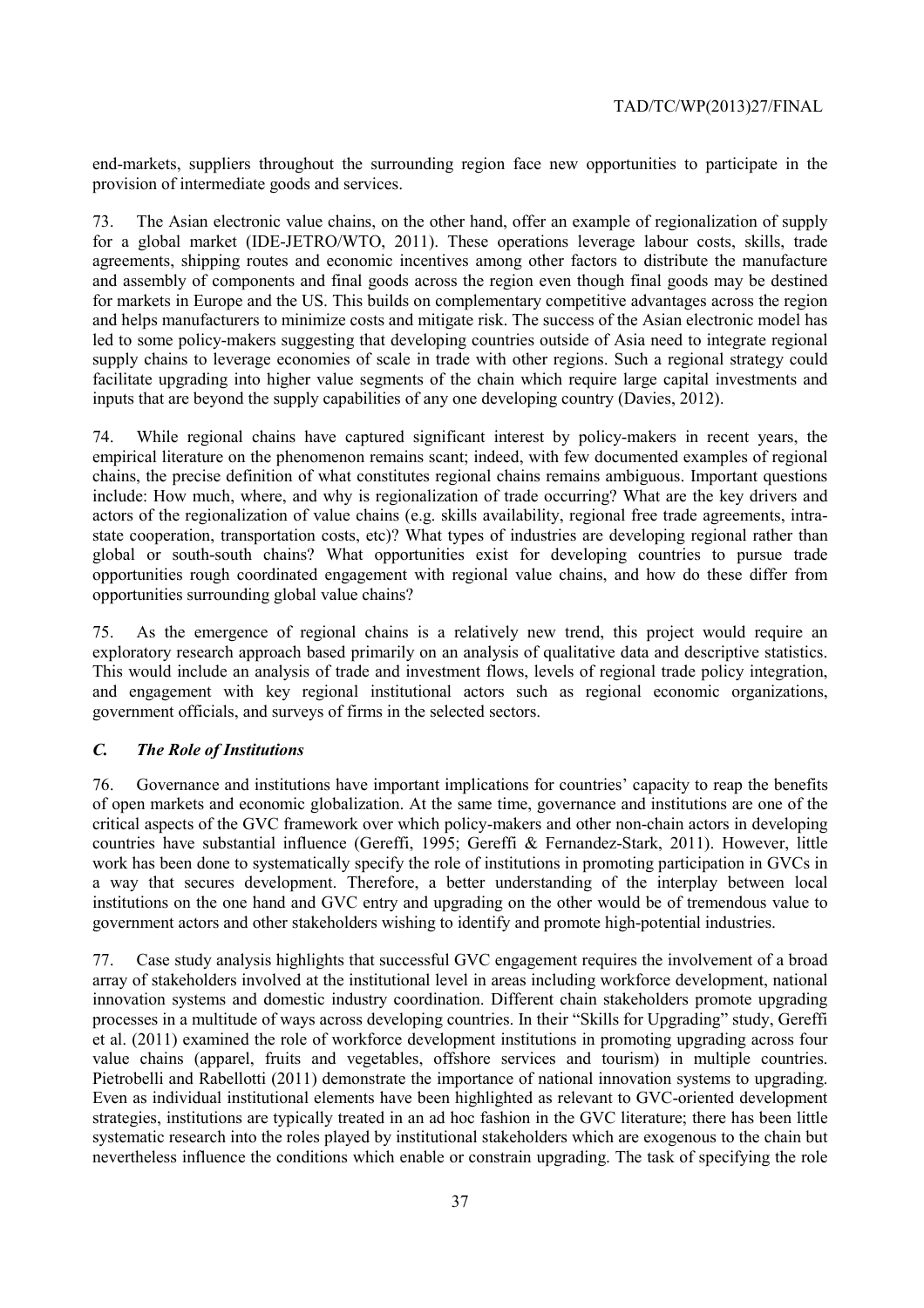of institutions with respect to firms participating in GVCs is especially crucial in developing country contexts, where growth-promoting institutions are weak relative to those in developed countries.

78. Future research should cover important question such as: Which actors and institutions were behind upgrading success and what were the actions they took? To what extent and under what conditions are successful institutional models replicable in other countries? The sort of stakeholder analysis implied by these research questions would call for a robust, mixed-methods approach to GVC analysis, combining qualitative and case-based research with quantitative measurements of competitiveness indicators and other relevant variables.

## *D. Competitiveness, Investment and Footloose MNCs*

79. Some developing countries are the recipients of large amounts of FDI; however, at the same time, they are vulnerable to the volatility of MNC location decisions. Hard-fought upgrading successes can be quickly reversed when lead firms re-orient their sourcing strategies towards lower-cost or otherwise more competitive locations. For example, the shifting geography of trade preferences and labor costs has been shown to lead to boom-bust investment cycles in the apparel industry (Pickles & Godfrey, 2012). Mexican apparel manufacturers, for example, suffered heavily in the early 2000s as MNCs disinvested from local production activities and shifted their attention to the lower labor costs and tighter supply networks offered by East Asia (Frederick & Gereffi, 2011; Schrank, 2004). In the Latin American services sector, high employment call-centers have also tended to shift rapidly to lower cost countries as wages rise (Fernandez-Stark et al., 2013b). While the threat of job offshoring is a familiar one to both policy-makers and workers in poor countries and rich countries alike, developing countries typically have a relatively undiversified export base, and downgrading in any export sector can be especially damaging economically. Furthermore, developing countries have fewer physical and institutional resources from which to draw in order to counteract rising labor costs with higher productivity or the introduction of value-enhancing innovations.

80. Future GVC research should consider how institutional change at both the local and global levels influences the relative long-run competitiveness of particular countries and what drives the decisions of MNCs to engage with or divest from developing countries. How can developing countries remain attractive destinations for FDI over time in the context of GVCs? Which competitiveness factors are most important to focus on in order to avoid divestment by MNC-led GVCs, and how do the most relevant competitiveness factors show variation across different sectors? Potential research approaches should leverage the existing and emerging literature on export-oriented FDI, regional divestment patterns, and GVC 'disarticulations'. Such perspectives would be combined with buyer survey analysis of chain sourcing re-location considerations and quantitative analysis to identify relationships between, on the one hand, FDI flows and, on the other, sector-wide development trajectories and changes in competitiveness indicators.

81. Understanding the relative importance of competitiveness factors to firm decision-making across industries can be helpful for policy-makers to pre-emptively improve local conditions in the face of pending changes in global industries. It can also help them to prioritize these improvements around key industries that are important for the country economic growth and stability.

## *E. Changing lead firm characteristics and the potential for enhanced GVC participation in developing countries*

82. Lead firms largely determine the location of high-value activities and the conditions under which other firms participate in GVCs. Thus, the characteristics of lead firms, including economic strategies and management style, matter in terms of the upgrading opportunities offered by GVC participation (Lee et al., 2011). In the past, GVCs were dominated by principally US, European and Japanese lead firms; however, the rise of several strong emerging economies and increased South-to-South trade has increased the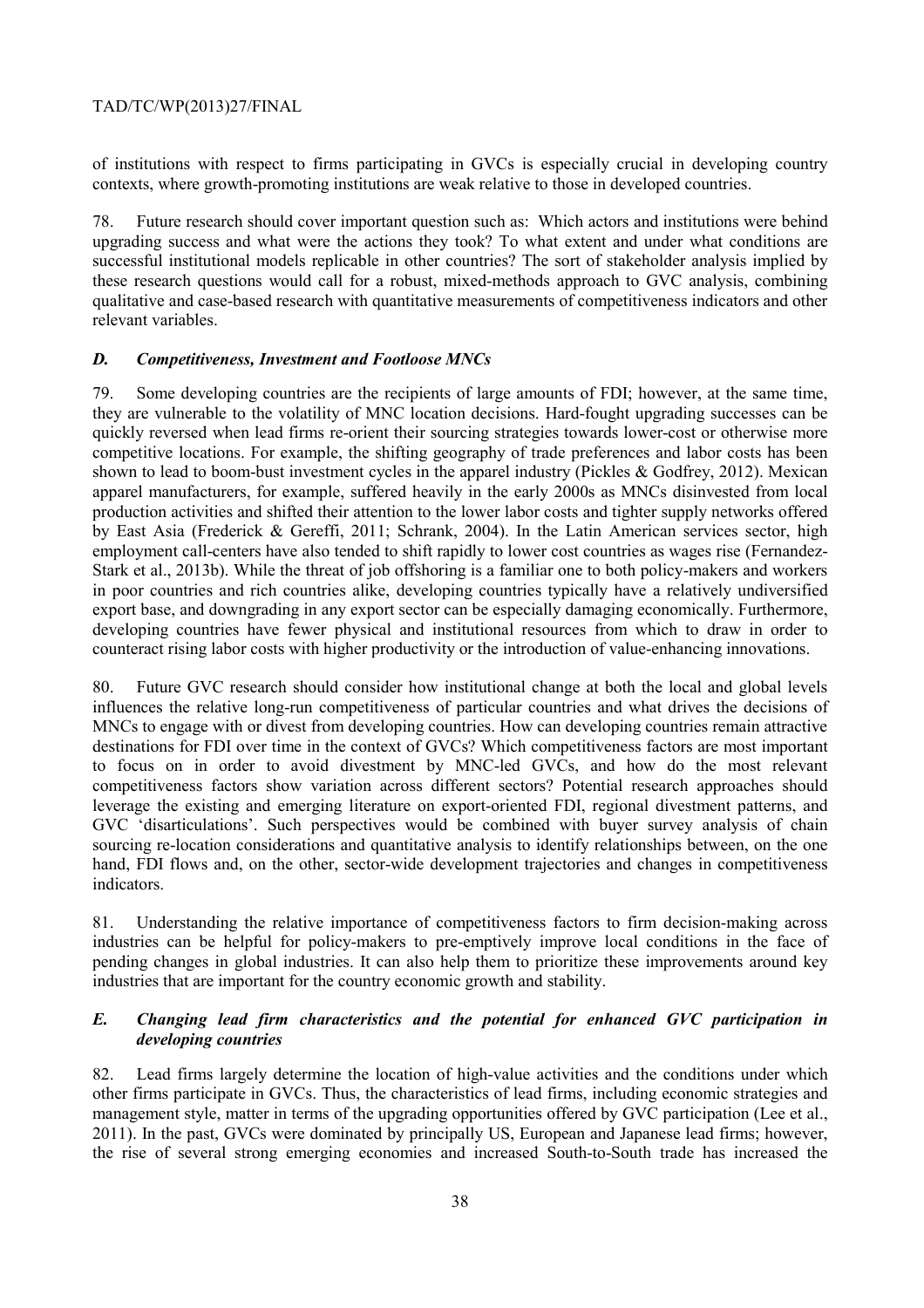importance of understanding the role played by lead firms from Africa, Asia and Latin America (Staritz et al., 2011). In the extractive industries, for example, new lead firms have emerged in resource-rich developing countries as a result of domestically owned firms exploiting their country's resource reserves. In addition, a number of powerful lead firms, intermediaries, and suppliers from developing countries have emerged in the manufacturing, construction and offshore services value chains. These emerging lead firms, intermediaries, and suppliers are themselves pursuing global strategies, establishing operations in different regions around the world to leverage lower-cost labour and to be closer to their clients' end markets. Such strategies have facilitated the entry of suppliers from a host of new low-cost locations and the upgrading of existing developing country-based firms in these value chains. Thus, while traditional lead firms continue to heavily influence the geographic scope of GVCs, rapidly growing lead firms and global suppliers from the developing world are emerging as powerful actors in shaping GVC strategies and requirements for access, integration and upgrading.

83. While considerable research has been undertaken to understand how the governance structures promulgated by traditional lead firms influence the upgrading potential of their suppliers (Gereffi et al., 2005; Gibbon et al., 2008; Humphrey & Schmitz, 2002; Ponte & Gibbon, 2005), little systematic research has been carried out regarding the implications for developing countries as new lead firms emerge alongside growing end-markets in the South (Kaplinsky & Farooki, 2011). Do lead firms from emerging economies foster the same market access and upgrading opportunities through FDI and sourcing strategies as traditional lead firms? Isolated studies in Nicaragua (Bair & Gereffi, 2013) and Lesotho (Morris et al., 2011) in the apparel sector and in Zambia in the mining sector (Fessehaie, 2012) suggest that lead firms from Southern markets exhibit decidedly different strategies from their Northern counterparts, with much less emphasis typically placed on direct skills transfer to either their internal workforce or to local suppliers compared to traditional lead firms. Limited sample sizes, however, make it difficult to draw out any meaningful conclusions for policy development.

84. A more comprehensive approach to this research, entailing a larger sample, would thus be required to better understand the conditions under which engagement with GVCs led by firms from emerging economies leads to upgrading opportunities and how these may differ according to firm economic strategies and management characteristics. This type of analysis calls for a mixed-methods approach combining firm-level interviews at different segments within chains with analysis of investment and trade flows between developing countries and variations in competitiveness indicators and other relevant indicators. Generally, quantitative measures of upgrading are still limited, and understanding upgrading trends requires the collection and analysis of quantitative and qualitative information about the changes in product export values, production processes, firm activities, and employee profiles. However, the research questions posed in this proposal would provide an opportunity to use the range of new data and analytical frameworks that have emerged with the launching of new value-added databases and improved reporting of trade and employment data in some developing countries, to attempt, where possible, to identify proxies and indicators to map product, functional and market upgrading of developing countries through data analyses.

85. The proposed research would provide insights for policy-makers regarding the potential development and governance impacts of the growing engagement of different developing countries with GVCs and would analyze the upgrading – or downgrading – trajectories of locally based FDI and of suppliers engaging in GVCs within key sectors.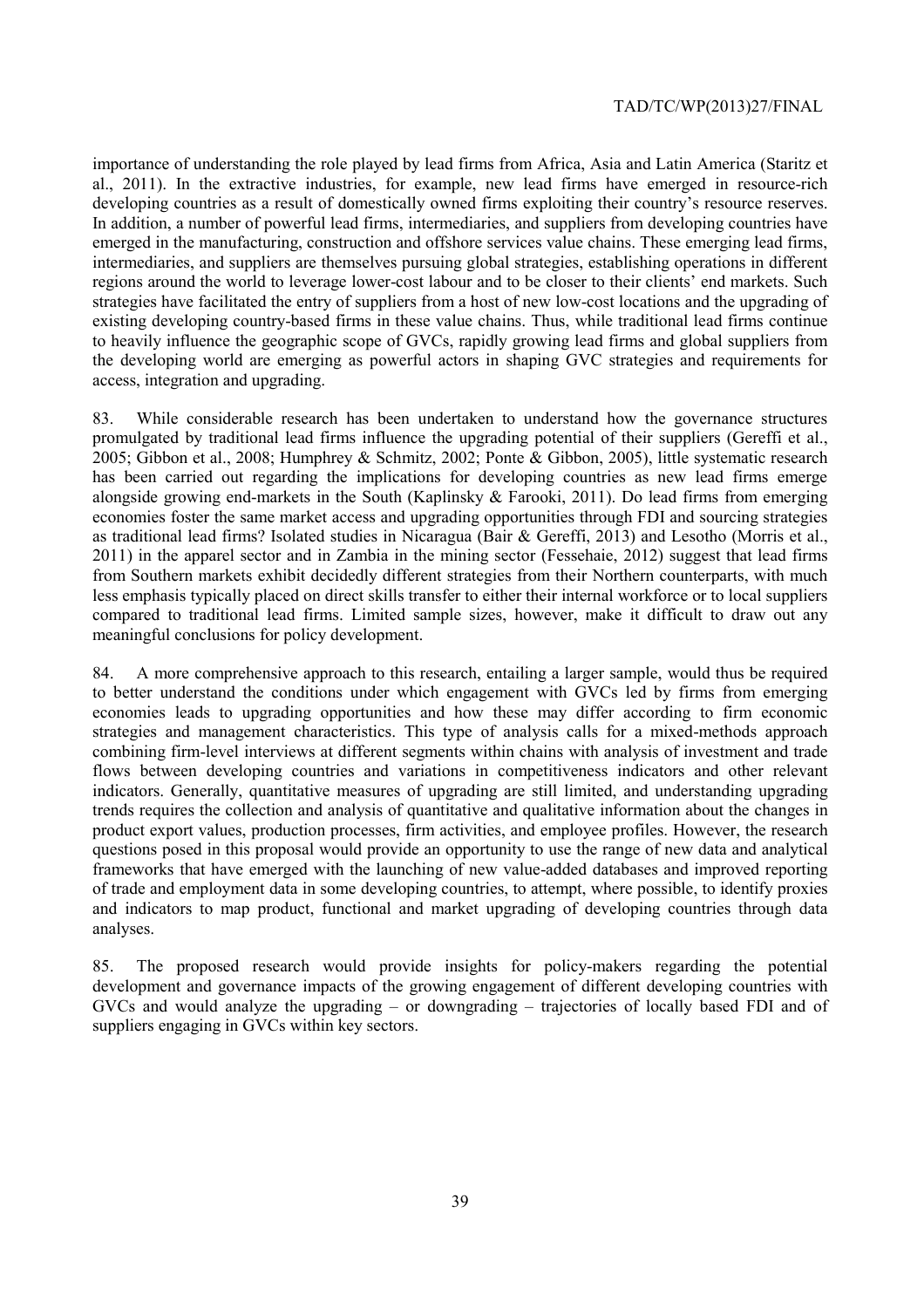#### **BIBLIOGRAPHY**

- Ahmed, G. (2013), Global Value Chains, Economic Upgrading and Gender in the Call Center Industry, in C. Staritz & J. G. Reis (Eds.), *Global Value Chains, Economic Upgrading and Gender: Case Studies of the Horticutlure, Tourism, and Call Center Industries*. Washington, D.C.: The World Bank.
- Aksoy, M. Ataman and J.C. Beghin (2005), *Global Agricultural Trade and Developing Countries*. Washington, D.C.: World Bank.
- Ali-Yrkko, J., P. Rouvinen, T. Seppala and P. Yla-Anttila (2011), "Who Captures Value in Global Supply Chains? Case Nokia N95 Smartphone".
- Angelucci, F. and P. Conforti. (2010), "Risk management and finance along value chains of Small Island Developing States. Evidence from the Caribbean and the Pacific", *Food Policy, 35*(6): 565-575.
- Athreye, S.S. (2005), "The Indian Software Industry and Its Evolving Service Capability", *Industrial and Corporate Change, 14*(3): 393-418.
- Azemar, C. and G. Corcos. (2009), "Multinational firms' heterogeneity in tax responsiveness: the role of transfer pricing", *World Economy, 32*(9): 1291-1318.
- Bair, J. and G. Gereffi (2013), Better Work in Central America: assessing the opportunities for upgrading in Nicaragua's apparel sector, *No. Working Paper 17*.
- Bamber, P. and G. Gereffi (2013), Costa Rica in the Medical Devices Global Value Chain: Opportunities for Upgrading. Durham, N.C.: Duke University Center on Globalization, Governance and Competitiveness. Commissioned by the Costa Rican Ministry of Foreign Trade. .
- Barnes, J. and M. Morris (2008) "Staying alive in the global automotive industry: what can developing economies learn from South Africa about linking into global automotive value chains?", *The European Journal of Development Research, 20*(1): 31-55.
- Barrientos, S., G. Gereffi and A. Rossi (2011), "Economic and social upgrading in global production networks: A new paradigm for a changing world", *International Labour Review, 150*(3-4): 319-340.
- Bazan, L. and L. Navas-Aleman (2004), The underground revolution in the Sinos Valey: a comparison of upgrading in global and national value chains, in H. Schmitz (Ed.), *Local Enterprises in the Global Economy*, London: Edward Elgar Publishing.
- Black, A. (2009). "Location, Automotive Policy, and Multinational Strategy: The Position of South Africa in the Global Industry since 1995." *Growth and Change, 40*(3): 483-512.
- Bloch, R. and G. Owusu. (2012), "Linkages in Ghana's gold mining industry: Challenging the enclave thesis", *Resources Policy*.
- Bochert, I., B. Gootiiz and A. Mattoo (2012), "Policy Barriers to International Trade in Services". Washington D.C.: The World Bank.
- Bridge, G. (2008), "Global Production Networks and the Extractive Sector: Governing Resource-Based Development", *Journal of Economic Geography, 8*(3): 389-419.
- Business and Innovation Center- Brno (2009), Firms in the BIC Family. Retrieved 28 January 2009 from http://www.bicbrno.cz/content/family.htm.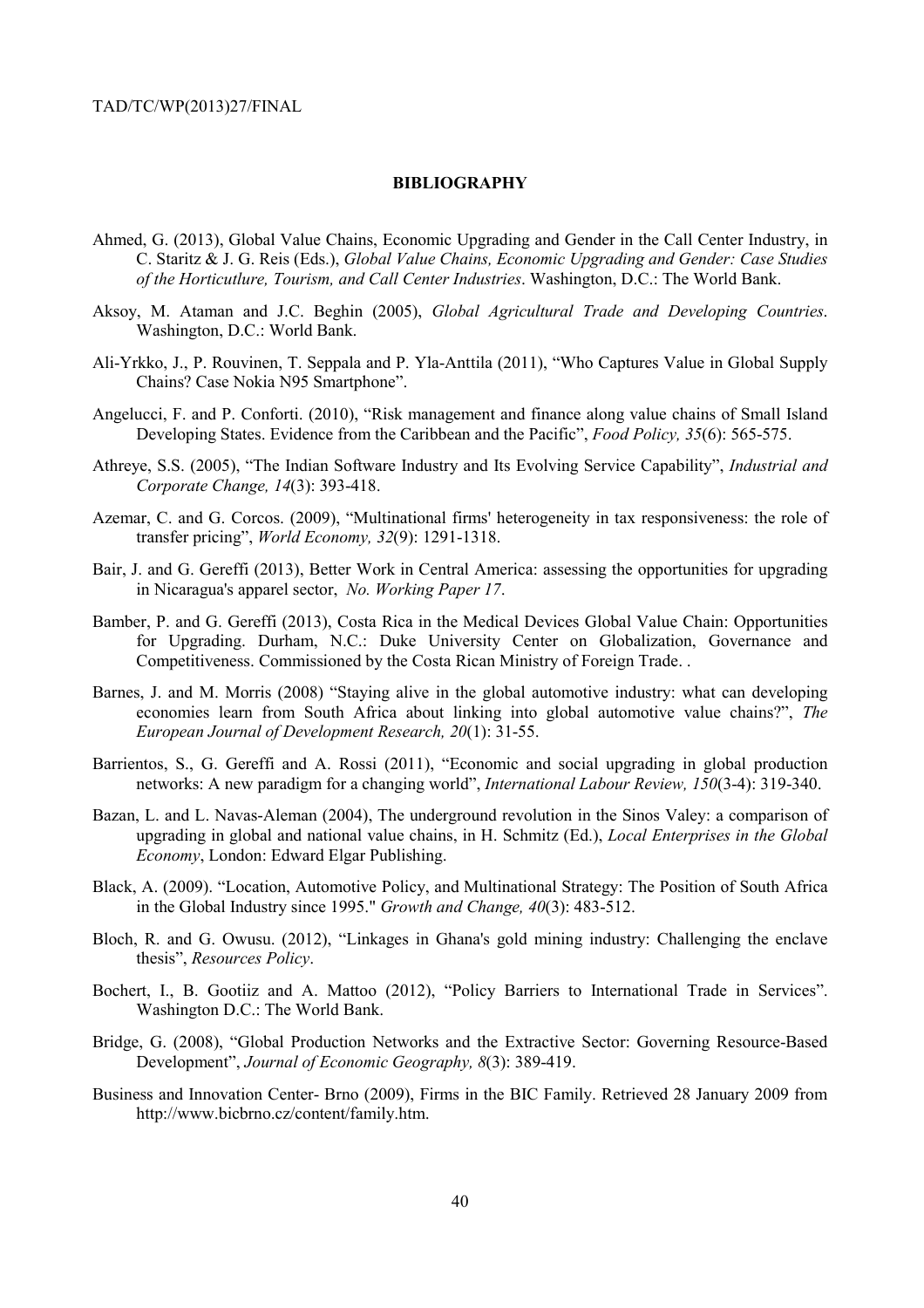- Cali, M. and D. Willem te Velde. (2011). "Does Aid for Trade Really Improve Trade Performance? ", *World Development, 39*(5): 725-740.
- Cattaneo, O., G. Gereffi, S. Miroudot and D. Taglioni (2013), "Joining Upgrading and Being Competitive in Global Value Chains: A Strategic Framework", Washington, D.C.: The World Bank.
- Cattaneo, O., G. Gereffi and C. Staritz (2010), "Global Value Chains in a Postcrisis World: A Development Perspective", Washington, DC: The World Bank.
- Christian, M. (2010), Tourism Scoping Paper. London, England: Paper prepared for the Capturing the Gains research network. United Kingdom Department of International Development (DFID) supported research project. DFID.
- --- (2012), "Economic and Social Up(down)grading in Tourism Production Networks: Findings from Kenya and Uganda", *Capturing the Gains Working Papers 11*.
- --- (2013), "Global Value Chains, Economic Upgrading, and Gender in the Tourism Industry", in C. Staritz & J. G. Reis (Eds.), *Global Value Chains, Economic Upgrading and Gender: Case Studies of the Horticulture, Tourism and Call Center Industries*. Washington, D.C.: The World Bank.
- Contreras, O.F. and J. Carillo (2010), "The Creation of Local Suppliers Within Global Production Networks: The Case of the Ford Motor Copany in Hermosillo, Mexico", *The Prospoects and Limits to the Development of the Automotive Periphery, 42*.
- Couto, V., A.Y. Lewin, M. Mani, S. Manning, V. Sehgal and J.W. Russell. (2007), "Offshoring 2.0: Contracting Knowledge and Innovation to Expand Global Capabilities: Booz & Company and Offshoring Research Network", Duke Fuqua School of Business.
- Davies, R. (2012), Keynote Address, Minister of Trade, South Africa. Conference: Capturing the Gains Global Summit, Cape Town. December 4.
- Dedrick, J., K.L. Kraemer and G. Linden (2010), "Who profits from innovation in global value chains?: a study of the iPod and notebook PCs", *Industrial and Corporate Change, 19*(1): 81-116.
- Diaz Rios, L. and S. Jaffee (2008), "Barrier, Catalys or Distraction? Standards, Competitiveness and African Groundnut Exports to Europe", Washington, D.C.: World Bank.
- Diop, N., J.C. Beghin and M. Sewadeh (2005), Fruits and Vegetables: Global Trade and Competition in Fresh and Processed Market, in M. A. Aksoy & J. C. Beghin (Eds.), *Global Agricultural Trade and Developing Countries*: World Bank.
- Dossani, R. and M. Kenney (2007), The Evolving Indian Offshore Services Environment: Greater Scale, Scope and Sophistication: *Sloan Industry Studies Working Papers.* http://www.industry.sloan.org/industrystudies/workingpapers/.
- ECLAC (2008), "Offshore Corporate Services in Latin America and the Caribbean", paper presented at the Offshore Corporate Services in Latin America and the Caribbean, Santiago, Chile. November 18, 2008.
- Enterprise Ireland (2011), Annual Report and Accounts 2011. Retrieved 5 December 2012, from http://www.enterprise-ireland.com/ereader/Corporate/AnnualReport2011/index.html - /1/zoomed
- --- (2012a), Innovation Voucher. Retrieved 5 December 2012 from http://www.enterpriseireland.com/en/Research-Innovation/Companies/Collaborate-with-companies-researchinstitutes/Innovation-Voucher.shortcut.html.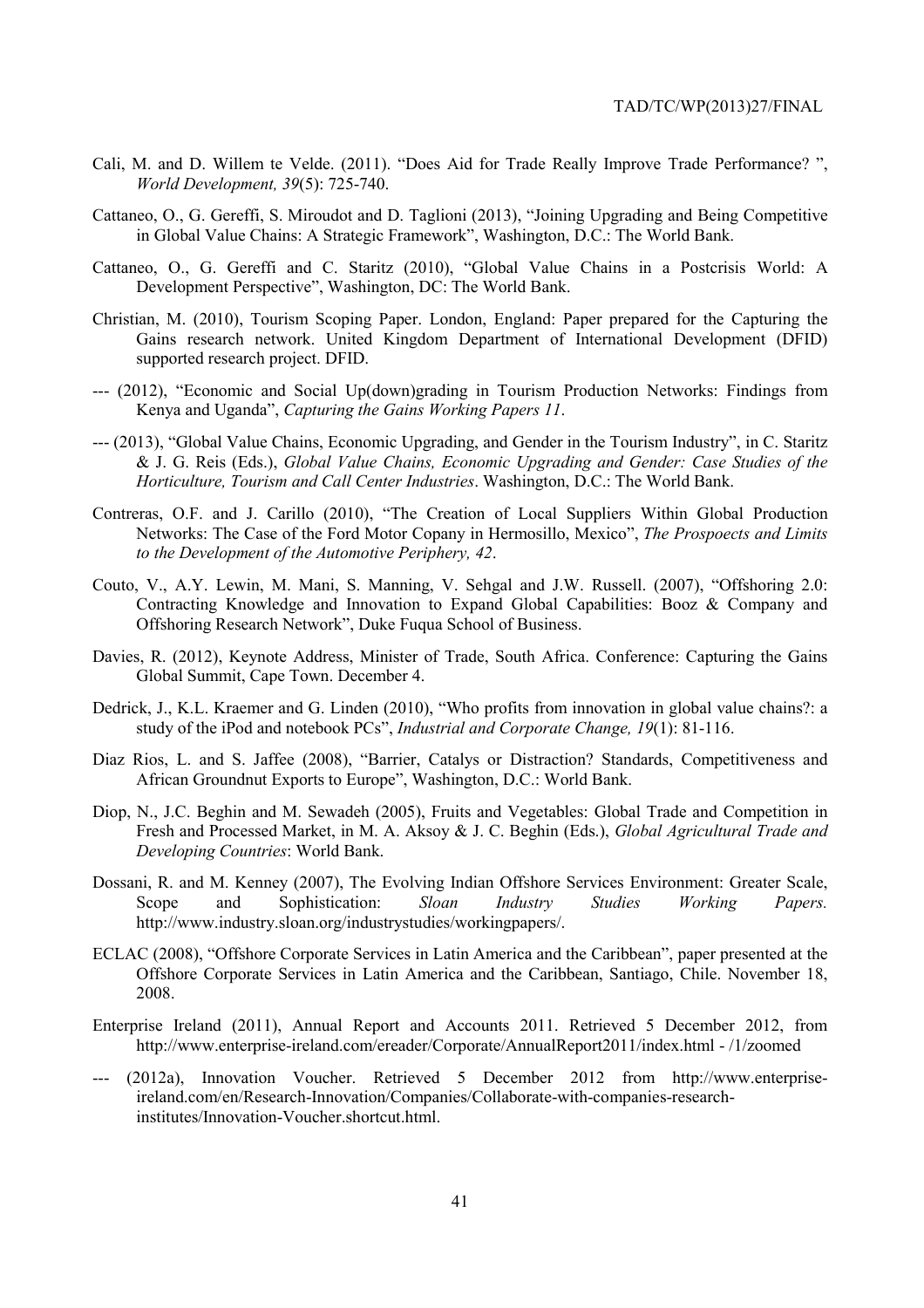- --- (2012b), Our Services. Retrieved 5 December 2012 from http://www.enterprise-ireland.com/en/About-Us/Services/.
- Escaith, H. and M. Timmer (2012), "Global Value Chains, Trade, Jobs and Environment: The new WIOD database", *VoxEU*.
- Everest Group and Letsema Consulting (2008), "Ready to Compete: South Africa's BPO Capabilities", in the Financial Services Sector: Everest Group and Letsema Consulting.
- Farfan, O. (2005), "Understanding and Escaping Commodity-Dependency: A Global Value Chain Perspective", Washington, DC: The World Bank Group.
- Farole, T. (2011), *Special Economic Zones in Africa: Comparing Performance and Learning from Global Experience*. Washington, D.C.: The World Bank.
- Fernandez-Stark, K. and P. Bamber (2013), The Competitiveness of Small Organic Cocoa Producers of the National Confederation of Dominican Cocoa Producers (CONACADO) Durham, N.C.: Duke CGGC, comissioned by the Inter-American Development Bank. http://www.cggc.duke.edu/pdfs/Duke\_CGGC\_DR\_CACAO\_English.pdf.
- Fernandez-Stark, Karina, Penny Bamber and Gary Gereffi. (2010a). "The Chilean Offshore Services Industry: A Global Value Chain Approach."
- --- (2010b). Workforce Development in Chile's Offshore Services Industry. Durham: Center on Globalization, Governance & Competitiveness. http://www.cggc.duke.edu/pdfs/CGGC-CORFO\_Workforce\_Development\_in\_Chiles\_Offshore\_Services\_Value\_Chain\_March\_15\_2010.p df.
- --- (2011a), The Fruit and Vegetable Global Value Chain: Workforce Development and Economic Upgrading. In G. Gereffi, K. Fernandez-Stark & P. Psilos (Eds.), *Skills for Upgrading: Workforce Development and Global Value Chains in Developing Countries*. Durham: Center for Globalization, Governance and Competitiveness.
- --- (2011b), The Offshore Services Industry: Economic Upgrading and Workforce Development. In G. Gereffi, K. Fernandez-Stark & P. Psilos (Eds.), *Skills for Upgrading: Workforce Development and Global Value Chains in Developing Countries*. Durham: Center on Globalization Governance & Competitiveness and RTI International.
- --- (2011c), "The Offshore Services Value Chain: Upgrading Trajectories in Developing Countries", *International Journal of Technological Learning, Innovation and Development, 4*(1): 206-234.
- --- (2012a), Inclusion of Small- and Medium-Sized Producers in High-Value Agro-Food Value Chains. Durham, N.C.: Duke Center on Globalization, Governance & Competitiveness.
- ---. (2012b), Upgrading in Global Value Chains: Adressing the Skills Challenge in Developing Countries: Background Paper for OECD Perspectives on Global Development 2013.
- ---. (2013a), Costa Rica in the Offshore Services Global Value Chain: Opportunities for Upgrading. Durham, N.C.: Duke CGGC.
- ---. (2013b), Regional Competitiveness in the Latin America Offshore Services Value Chain. In A. Bardhan, D. Jaffee & C. Kroll (Eds.), *The Oxford Handbook of Offshoring and Global Employment*. Oxford Oxford University Press
- ---. (forthcoming), Global Value Chains in Latin America: A Development Perspective for Upgrading. Santiago: UN Economic Comission for Latin America and the Caribbean.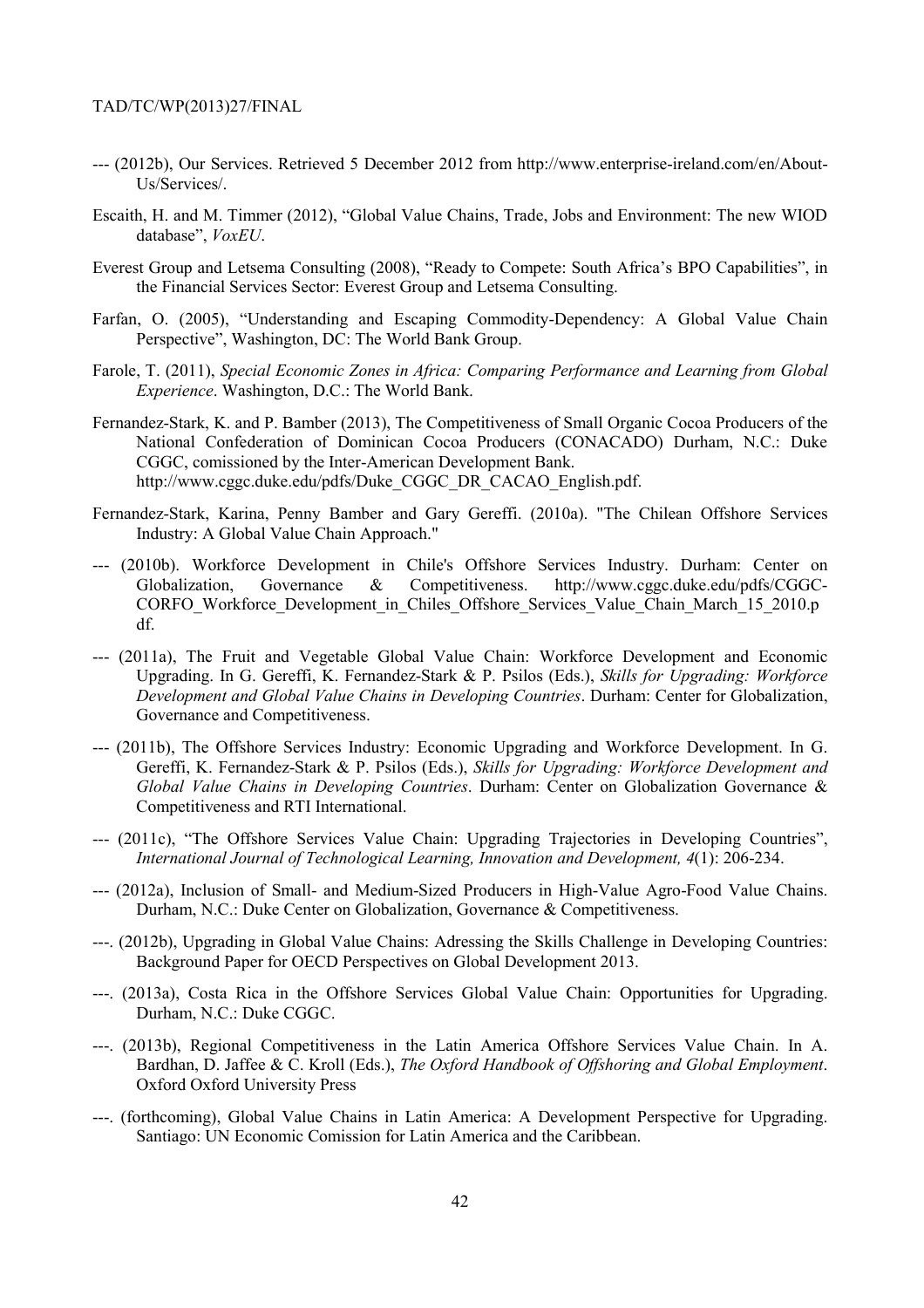- Fernandez-Stark, K., S. Frederick and G. Gereffi (2011), The Apparel Global Value Chain: Economic Upgrading and Workforce Development, in G. Gereffi, K. Fernandez-Stark & P. Psilos (Eds.), *Skills for Upgrading: Workforce Development and Global Value Chains in Developing Countries*. Durham, N.C.: Duke University Center on Globalization, Governance & Competitiveness.
- Fessehaie, J. (2012), "What determines the breadth and depth of Zambia's backward linkages to copper mining? The role of public policy and value chain dynamics", *Resources Policy*.
- Frederick, S. and G. Gereff. (2011), "Upgrading and restructuring in the global apparel value chain: why China and Asia are outperforming Mexico and Central America", *International Journal of Technological Learning, Innovation and Development, 4*(1): 67-95.
- Gereffi, G. (1994), The Organization of Buyer-Driven Global Commodity Chains: How US Retailers Shape Overseas Production Networks in G. Gereffi & M. Korzeniewicz (Eds.), *Commodity Chains and Global Capitalism* (pp. 95-122): Praeger Publishers.
- -- (1995), Global Production Systems and Third World Development, in B. Stallings (Ed.), *Global Change, Regional Response: The New International Context of Development* (pp. 100-142). Cambridge; New York and Melbourne: Cambridge University Press.
- --- (1999), "International Trade and Industrial Upgrading in the Apparel Commodity Chain", *Journal of International Economics, 48*(1): 37–70.
- --- (2009), "Development Models and Industrial Upgradng in China and Mexico", *European Sociological Review, 25*(1): 37-51.
- --- (2013), "Global value chains in a post-Washington Consensus world", *Review of International Political Economy*: 1-29.
- Gereffi, G., M. Castillo and K. Fernandez-Stark (2009), The Offshore Services Industry: A New Opportunity for Latin America. Durham: Center on Globalization, Governance & Competitiveness. Report for the Inter-American Development Bank. Policy Brief #IDB-PB-101. http://idbdocs.iadb.org/wsdocs/getdocument.aspx?docnum=35030707.
- Gereffi, G. and K. Fernandez-Stark (2010), The Offshore Services Industry: A Global Value Chain Approach. Durham: Center on Globalization Governance and Competitiveness - Duke University. Commisioned by CORFO. http://www.cggc.duke.edu/pdfs/CGGC-CORFO\_The\_Offshore\_Services\_Global\_Value\_Chain\_March\_1\_2010.pdf.
- --- (2011), Global Value Chain Analysis: A Primer. Durham, North Carolina, USA: Center on Globalization, Governance & Competitiveness (CGGC) Duke University. http://www.cggc.duke.edu/pdfs/2011-05-31\_GVC\_analysis\_a\_primer.pdf
- Gereffi, G., K. Fernandez-Stark and P. Psilos (2011), Skills for Upgrading: Workforce Development and Global Value Chains in Developing Countries. Durham, N.C.: Duke Center on Globalization, Governance & Competitiveness and the Research Triangle Institute.
- Gereffi, G., J. Humphrey and T. Sturgeon. (2005), "The Governance of Global Value Chains", *Review of International Political Economy*: 78-104.
- Gereffi, Gary and Raphael Kaplinsky. (2001). "The Value of Value Chains: Spreading the Gains from Globalisation", *IDS Bulletin, 32*(3).
- Gereffi, Gary and M Korzeniewicz. (1994). *Commodity Chains and Global Capitalism*: Praeger Publishers.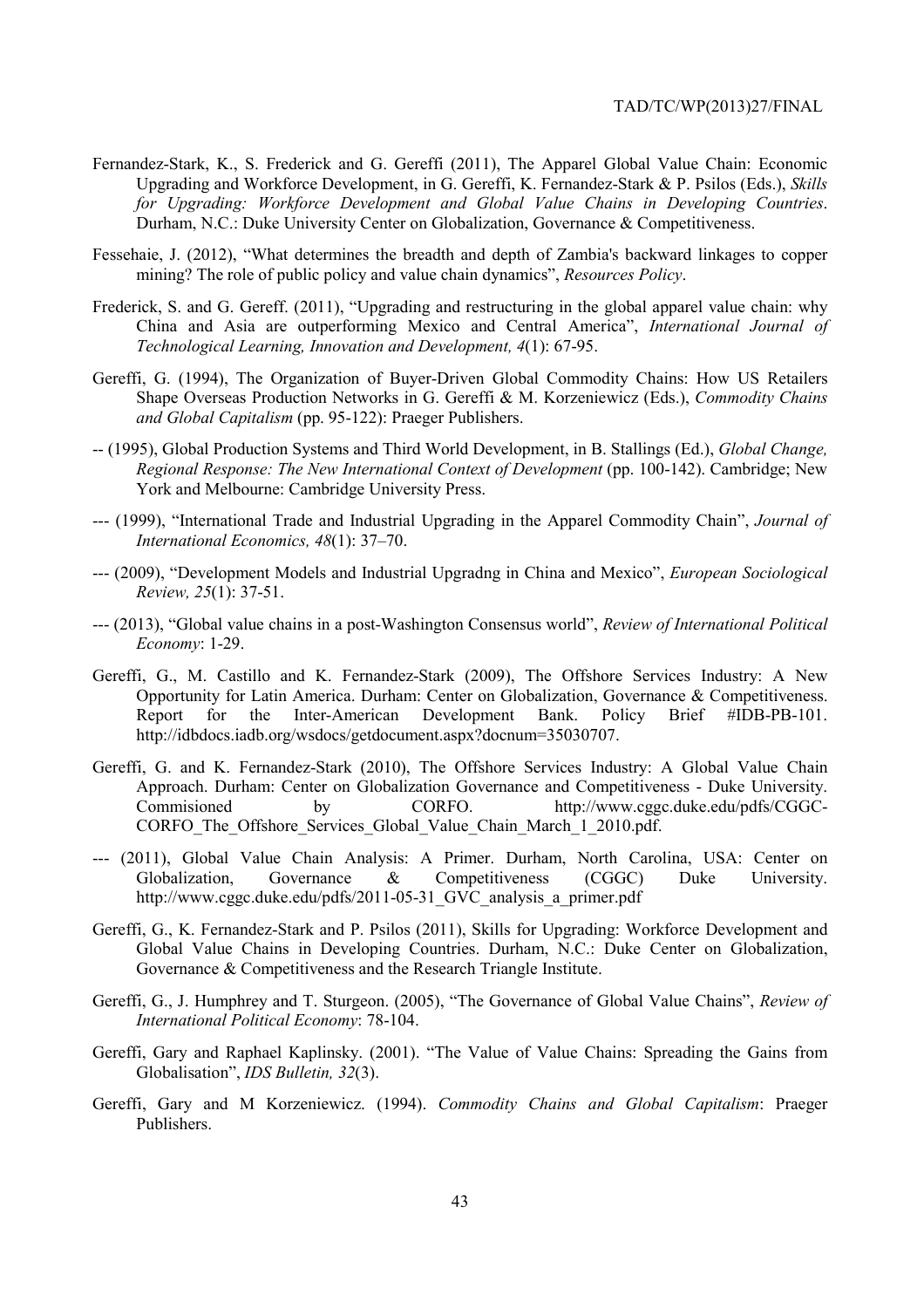- Gereffi, Gary and Joonkoo Lee. (2012). "Why the World Suddenly Cares About Global Supply Chains", *Journal of Supply Chain Management, 48*(3): 24-32.
- Gereffi, Gary and Timothy Sturgeon. (2013). "Global Value Chains and Industrial Policy: The Role of Emerging Economies".
- Giarratana, M., A. Pagano and S. Torrisi (2003), Links between Multinational Firms and Domestic Firms: A Comparison of the Software Industry in India, Ireland and Israel. LEM Working Paper No. 2003- 22. Laboratory of Economics and Management Sant'Anna School of Advanced Studies. Retrieved December 6, 2012, from http://papers.ssrn.com/sol3/papers.cfm?abstract\_id=571363
- Gibbon, P., J. Bair and S. Ponte (2008), "Governing Global Value Chains: An Introduction", *Economy and Society, 37*(3): 315-338.
- Giuliani, E., C. Pietrobelli and R. Rabellotti (2005), "Upgrading in Global Value Chains: Lessons from Latin American Clusters", *World Development, 33*(4): 549-573.
- Gobierno de Chile, Ministerio de Economía (2008), Consultoría para el Diseño de Programas y Agenda Estratégica del Cluster Offshoring y Servicios Financieros, para la División de Innovación de la Subsecretaría de Economía, Fomento y Reconstrucción (No. 1000, R.A. Exenta).
- Goto, K., K. Natsuda and J. Thoburn (2011) "Meeting the challenge of China: the Vietnamese garment industry in the post MFA era", *Global Networks, 11*(3): 355-379.
- Grover Goswami, A., P. Gupta, A. Mattoo and S. Sáez (2010), Service Exports: Are the Drivers Different For Developing Countries in A. Grover Goswami, A. Mattoo & S. Sáez (Eds.), *Exporting Services: A Developing Country Perspective*. Washington, D.C.: The World Bank.
- Hallaert, J., R. Cavazos Cepeda and G. Kang (2011), Estimating the Constraints to Trade of Developing Countries. Paris: OECD, http://dx.doi.org/10.1787/5kg9mq8mx9tc-en.
- Helman, C. (2012), The World's Biggest Oil Companies*. Forbes.com*. 16 July from http://www.forbes.com/sites/christopherhelman/2012/07/16/the-worlds-25-biggest-oil-companies/.
- Henriksen, L, L. Riisgaard, S. Ponte, F. Hartwich and P. Kormawa (2010), Agro-Food Value Chain Interventions in Asia: A Review and Analysis of Case Studies. Vienna, Austria: United Nations Industrial Development Organization (UNIDO).
- Henson, S. and J. Humphrey (2009), "The impacts of private food safety standards on the food chain and on public standard-setting processes", *Joint FAO/WHO Food Standards Programme, Codex Alimentarius Commission, Thirty-second Session,* FAO Headquarters, Rome, 29.
- --- (2010). "Understanding the Complexities of Private Standards in Global Agri-food Chains as They Impact Developing Countries", *Journal of Development Studies, 46*(9): 1628-1646.
- Huchet-Bourdon, M. and J. Korinek (2011), To What Extent Do Exchange Rates and their Volatility Affect Trade. Paris: OECD Publishing. http://dx.doi.org/10.1787/5kg3slm7b8hg-en.
- Humphrey, J. (2006), "Policy Implications of Trends in Agribusiness Value Chains", *European Journal of Development Research, 18*(4): 572-592.
- Humphrey, J. and H. Schmitz (2002), "How Does Insertion in Global Value Chains Affect Upgrading in Industrial Clusters?", *Regional Studies, 36*(9): 1017-1027.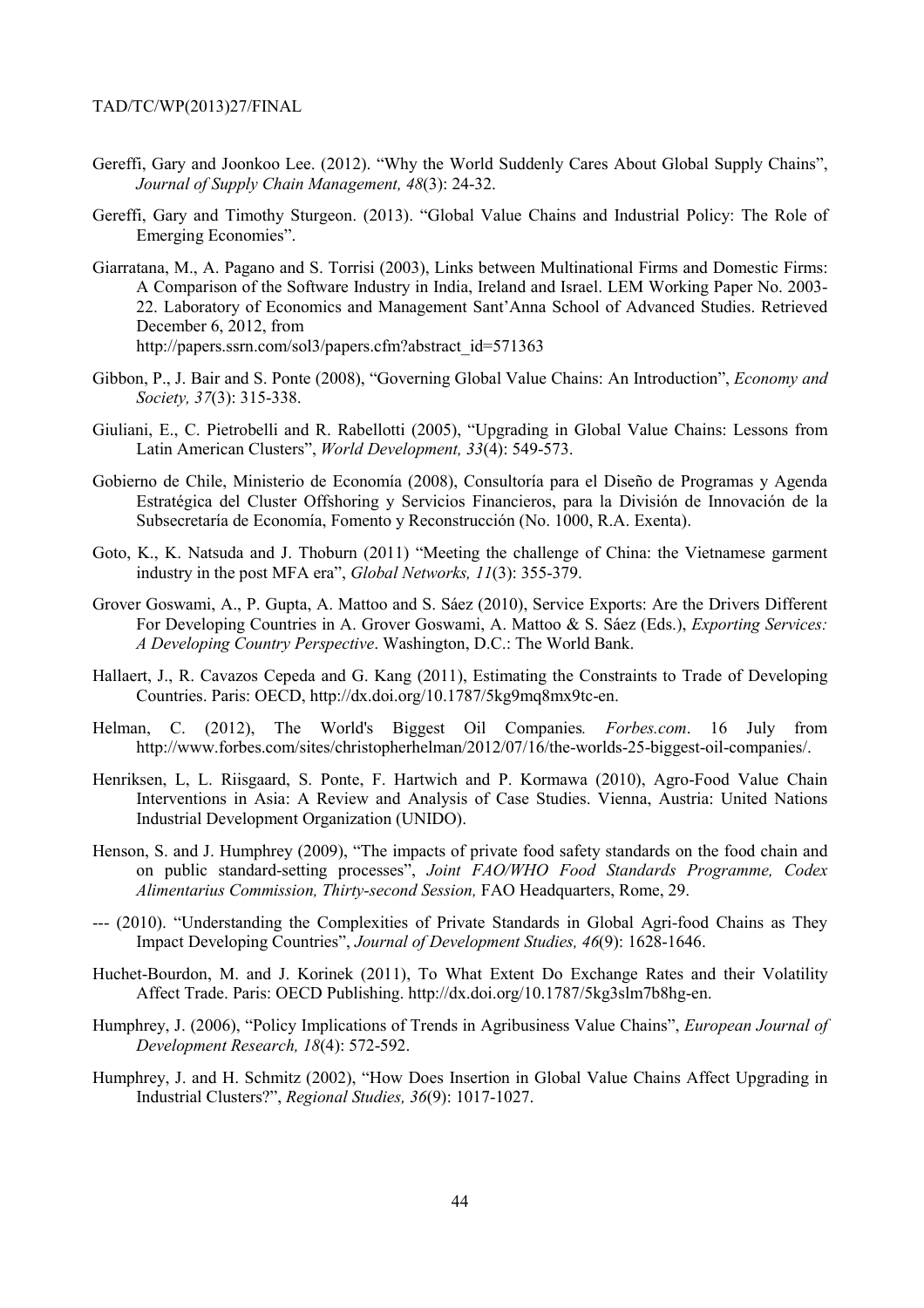- --- (2004), Chain Governance and Upgrading: Taking Stock, in H. Schmitz (Ed.), *Local enterprises in the global economy: Issues of governance and upgrading* (pp. 349-381): Cheltenham, UK and Northampton, Mass.:Elgar.
- IDE-JETRO/WTO (2011), Trade Patterns and Global Value Chains in East Asia. Geneva: IDE-JETRO and WTO
- Jaffee, S., S. Henson and L. Diaz Rios (2011), Making the grade: Smallholder farmers, emerging standards, and development assistance programs in Africa. Washington, D.C.: The World Bank. http://siteresources.worldbank.org/INTARD/Resources/Making\_the\_Grade\_ePDF2.pdf.
- Jeppesen, S. and M.W. Hansen (2004), "Environmental Upgrading of Third World Enterprises Through Linkages to Transnational Corporations. Theoretical Perspectives and Preliminary Evidence", *Business Strategy and the Environment, 13*(4): 261-261.
- Kaplinsky, R. (2005), *Globalization, Poverty and Inequality: Between a Rock and a Hard Place*. Malden, M.A.: Polity Press.
- --- (2010), The Role of Standards in Global Value Chains. Washington D.C.: The World Bank. http://wwwwds.worldbank.org/servlet/WDSContentServer/WDSP/IB/2010/08/04/000158349\_20100804134640 /Rendered/PDF/WPS5396.pdf.
- Kaplinsky, R. and M. Farooki (2010), Global Value Chains, the Crisis and the Shift of Markets from North to South, in O. Cattaneo, G. Gereffi & C. Staritz (Eds.), *Global Value Chains in a Postcrisis World: A Development Perspective* (pp. 125-154). Washington, D.C.
- --- (2011), "What are the Implications for Global Value Chains When the Market Shifts from the North to the South?", *International Journal of Technological Learning, Innovation and Development, 4*(1/2/3).
- Kaplinsky, R., A. Terheggen and J. Tijaja (2011), "China as a Final Market: The Gabon Timber and Thai Cassava Value Chains", *World Development, 39*(7): 1177-1190.
- Lee, J., G. Gereffi and S. Barrientos (2011a), Global Value Chains, Upgrading and Poverty Reduction, from http://www.capturingthegains.org/pdf/ctg\_briefing\_note\_3.pdf.
- --- (2011b), "Global Value Chains, Upgrading and Poverty Reduction", *Capturing the Gains Briefing Note*  (No. 3).
- Lee, J., G. Gereffi and J. Beauvais (2012), "Global Value Chains and Agrifoods Standards: Challenges and Possibilities for Smallholders in Developing Countries", *Proceedings of National Academy of Sciences, 109*(31): 12326-12331.
- Lee, J., G. Gereffi and D. Nathan (2012), Mobile Phones: Who Benefits in Shifting Global Value Chains? Conference: Capturing the Gains in Value Chains, Cape Town.
- Linden, G., K. Kraemer and J. Dedrick (2009), "Who Captures Value in a Global Innovation Systme? The case of Apple's iPod", *Communications of the ACM, 52*(3): 140-144.
- Maertens, M. and J.F M. Swinnen (2009). "Trade, Standards, and Poverty: Evidence from Senegal", *World Development, 37*(1): 161-178.
- Milberg, W., X. Jiang and G. Gereffi. (Forthcoming), Industrial Policy in the Era of Vertically Specialized Industrialization, in J. M. Salazar-Xirinachs & R. Kozul-Wright (Eds.), *Industrial Policy for Economic Development: Lessons from Country Experiences*.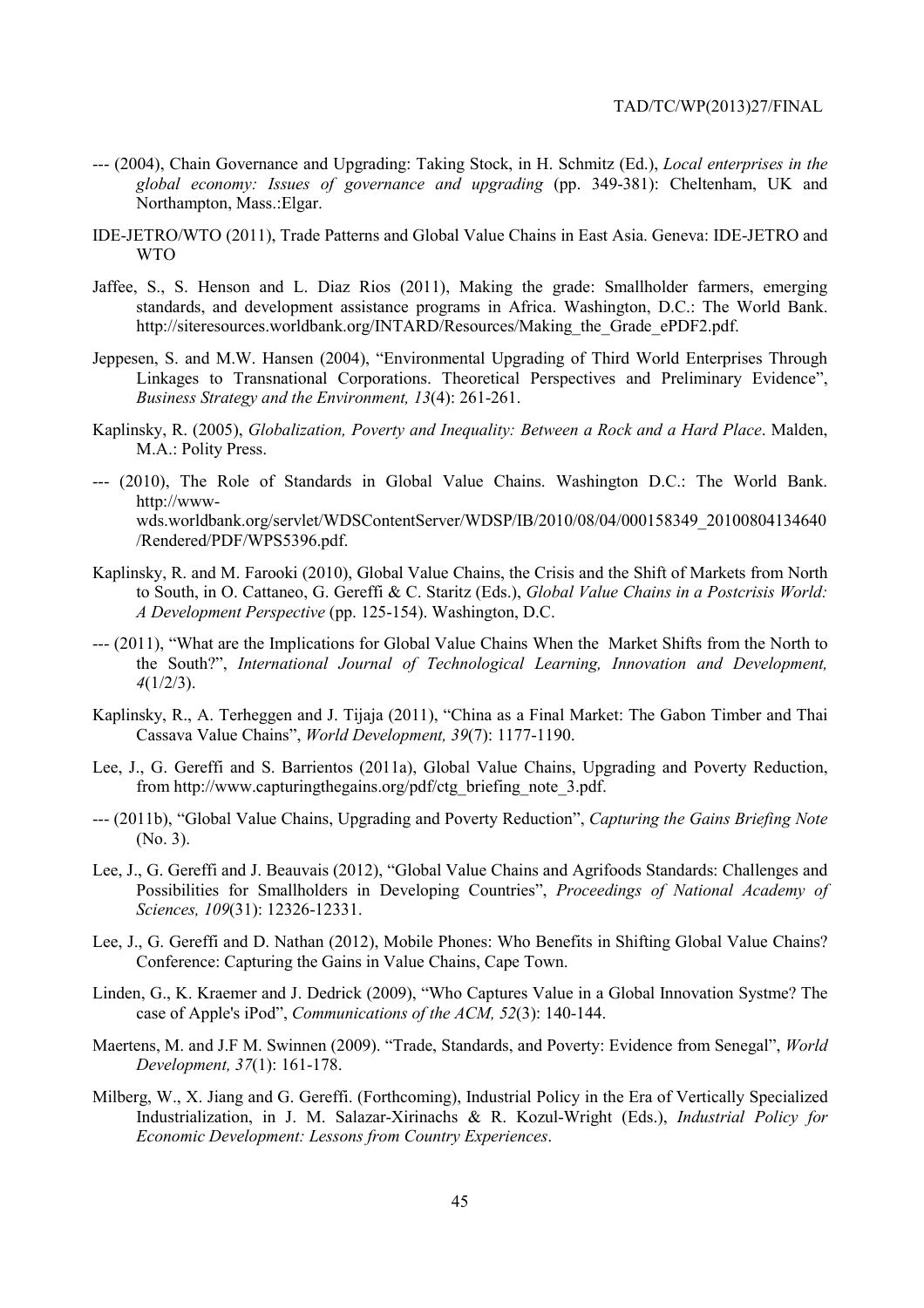- Miroudot, S. and K. De Backer (2012), "Mapping Global Value Chains", Paris, Organisation for Economic Co-operation and Development.
- Moise, E. and S. Sorescu (2013), "Trade Facilitation Indicators: The Potential Impact of Trade Facilitation on Developing Countries' Trade", Paris: Organisation for Economic Co-operation and Development.
- Morris, M., R. Kaplinsky and D. Kaplan (2011), "Commodities and Linkages: Industrialisation in Sub-Saharan Africa", *Cape Town, University of Cape Town and Open University, MMCP discussion paper, 13*.
- ---(2012). "One thing leads to another"—Commodities, linkages and industrial development", *Resources Policy, 37*(4): 408-416.
- Morris, M., C. Staritz and J. Barnes (2011), "Value Chain Dynamics, Local Embeddedness, and Upgrading in the Clothing Sectors of Lesotho and Swaziland", *International Journal of Technological Learning, Innovation and Development*.
- National Skill Development Corporation (2012), About Us. Retrieved 30 July 2012, from http://www.nsdcindia.org/.
- Natsuda, K. and J. Thoburn (2011), Industrial Policy and the Development of the Automotive Industry in Thailand (*No. RCAPS Working Paper No. 11-5*): Ritsumeikan Center for Asia Pacific Studies. 2011.
- Neilsen, J. (forthcoming), "Value Chains, Neoliberalism and Development Practice: The Indonesian Experience", *Review of International Political Economy*.
- OECD (1997), National Innovation Systems. Paris: Organization for Economic Co-operation and Development. http://www.oecd.org/science/inno/2101733.pdf.
- --- (2008), Enhancing the Role of SMEs in Global Value Chains. Paris: Organisation of Economic Cooperation and Development.
- --- (2012a), Global Production Networks and Employment: A Developing Country Perspective. Paris Organisation for Economic Co-operation and Employment.
- --- (2012b), Making Global Value Chains Accessible to All. Paris: Organisation for Economic Cooperation and Development.
- --- (2012c), OECD Week 2012: New Approaches to Economic Challenges A Framework Paper. Paris: Organisation for Economic Co-operation and Development
- --- (2012d), Managing Aid to Achieve Trade and Development Results: An Analysis of Trade-Related Targets, Paris: Organisation for Economic Cooperation and Development
- Organisation for Economic Co-operation and Developme
- --- (2013), Trade Policy Implications of Global Value Chains. Paris: OECD.
- OECD/WTO (2011), Aid for Trade 2011: Results Emerging From the Case Stories. Paris and Geneva: OECD/WTO.
- OECD/WTO/UNCTAD (2013), Implications of Global Value Chains for Trade, Investment, Development and Jobs, Prepared for the G-20 Leaders Summit Saint Petersburg
- Ozatagan, G. (2011), "Dynamics of Value Chain Governance: Increasing Supplier Competence and Changing Power Relations in the Periphery of Automotive Production - Evidence from Bursa, Turkey", *European Planning Studies, 19*(1): 77-95.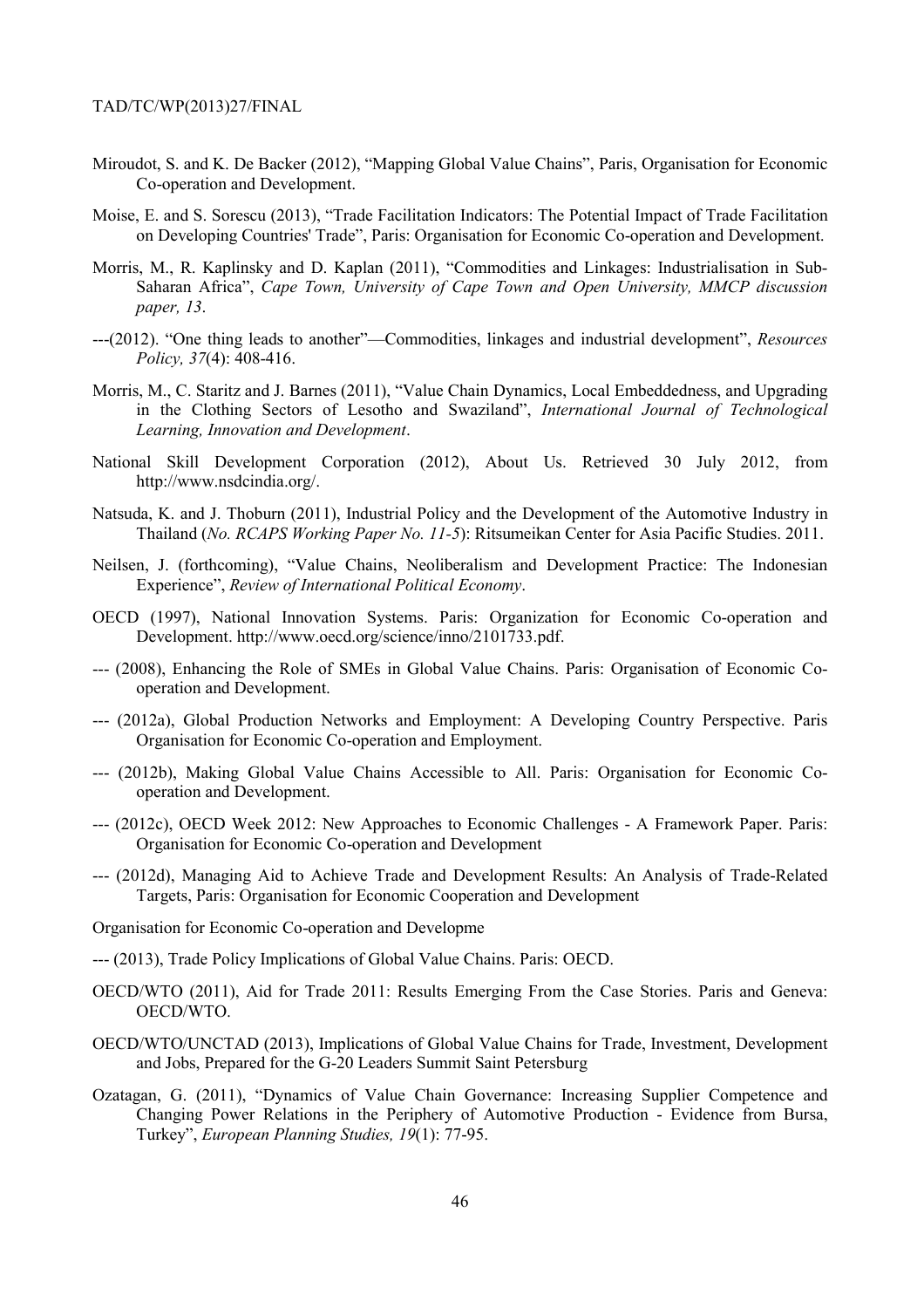- Pickles, J. and S. Godfrey (2012), "Economic and Social Upgrading in Global Apparel Production Networks",*Capturing the Gains Briefing Notes*(No 2).
- Pietrobelli, C. and R. Rabellotti (2011), "Global Value Chains Meet Innovation Systems: Are There Learning Opportunities for Developing Countries?", *World Development, 39*(7): 1261-1269.
- Ponte, S. and P. Gibbon (2005), "Quality Standards, Conventions and the Governance of Global Value Chains", *Economy and Society, 34*(1): 1-31.
- Reardon, T., C.B. Barrett, J.A. Berdegué and J.F.M. Swinnen (2009), "Agrifood Industry Transformation and Small Farmers in Developing Countries", *World Development, 37*(11): 1717-1727.
- Reardon, T., C. Peter Timmer, C.B. Barrett and J. Berdegué (2003), "The Rise of Supermarkets in Africa, Asia, and Latin America", *American Journal of Agricultural Economics, 85*(5): 1140-1146.
- Riisgaard, L., S. Bolwig, S. Ponte, A. du Toit, N. Halberg and F. Matose (2010), "Integrating Poverty and Environmental Concerns into Value-Chain Analysis: A Strategic Framework and Practical Guide", *Development Policy Review, 28*(2): 195-216.
- Schrank, A. (2004), "Ready-to-Wear Development? Foreign Investment, Technology Transfer, and Learning by Watching in the Apparel Trade", *Social Forces, 83*(1): 123-156.
- Sigman, C. and L. Garcia (2012), Extractive Industries: Optimizing Value Retention in Host Countries. Geneva: UNCTAD.
- Staritz, C., G. Gereffi and O. Cattaneo (2011), "Editorial", *International Journal of Technological Learning, Innovation and Development, 4*(1-3): 1-12.
- Staritz, C. and M. Morris (2013), "Local embeddedness, upgrading and skill development: global value chains and foreign direct investment in Lesotho's apparel industry" [Working Paper 20]. *Capturing the Gains*.
- Staritz, C. and J. Guilherme Reis (2013), *Global Value Chains, Economic Upgrading and Gender: Case Studies of the Horticulture, Tourism, and Call Center Industries*. Washington, D.C.: The World Bank.
- Sturgeon, T. (forthcoming), Global Value Chains and Economic Globalization for Eurostat Manual on Globalization and the Need for New Statistics
- Sturgeon, T. and J. Van Biesebroeck (2011), "Global value chains in the automotive industry: an enhanced role for developing countries?", *International Journal of Technological Learning, Innovation and Development, 4*(1): 181-205.
- Sturgeon, T. and G. Gereffi (2009), "Measuring Success in the Global Economy: International Trade, Industrial Upgrading, and Business Function Outsourcing in Global Value Chains", *Transnational Corporations, 18*(2): 1-35.
- Sturgeon, T., G. Gereffi, K.B. Rogers and K. Fernandez-Stark (2010), "The Prospects for Mexico in the North American Automotive Industry: A Global Value Chain Perspective", *The Prospects and Limits to the Development of the Automotive Periphery, 42*.
- Sturgeon, T. and M. Kawakami (2010), Global Value Chains in the Electronics Industry: Was the Crisis a Window of Opportunity for Developing Countries?, in *Global Value chains in a Postcrisis World: a Development Perspective*. Washington, D.C.: The World Bank.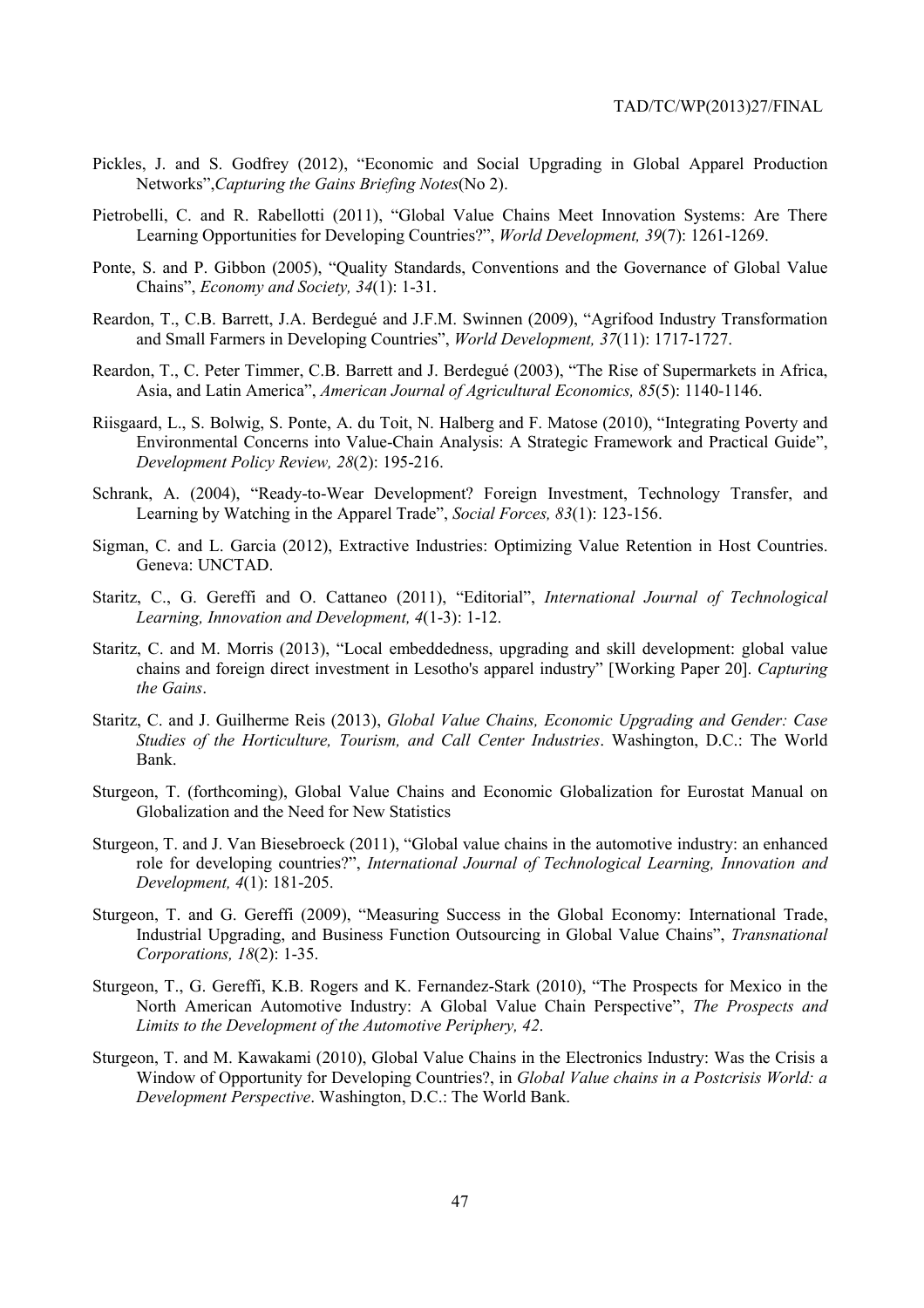- Sturgeon, T. and R. Lester (2004), The new global supply-base: New challenges for local suppliers in East Asia, in *Global Production Networking and Technological Change in East Asia*. Washington, D.C.: The World Bank and Oxford University Press.
- Sturgeon, T. and O. Memedovic (2010), Measuring global value chains: intermediate goods trade, structural change and compressed development. Vienna: *UNIDO working paper*.
- Sturgeon, T., O. Memedovic, J. Van Biesebroeck and G. Gereffi (2009), "Globalisation of the automotive industry: main features and trends", *International Journal of Technological Learning, Innovation and Development, 2*(1): 7-24.
- Sudan, R., S. Ayers, P. Dongier, A. Muente-Kunigami and C. Zhen-Wei Qiang (2010), The Global Opportunity in IT-Based Services: Assessing and Enhancing Country Competitiveness. Washington, D.C.: The World Bank.
- Suzuki, A., L.S. Jarvis and R.J. Sexton (2011), "Partial Vertical Integration, Risk Shifting, and Product Rejection in the High-Value Export Supply Chain: The Ghana Pineapple Sector", *World Development, 39*(9): 1611-1623.
- Sykes, P. (2010), BPO: Keeping South Africa's Foot in the Door. Retrieved August 23, 2010, from http://www.brainstormmag.co.za/index.php?option=com\_content&view=article&id=3934%3Abpokeeping-south-africas-foot-in-the-door&Itemid=88
- Tejada, P., F.J. Santos and J. Guzmán (2011), "Applicability of global value chains analysis to tourism: issues of governance and upgrading", [Article]. *Service Industries Journal, 31*(10): 1627-1643.
- Tokatli, N. and O. Kizilgun (2009), "From manufacturing garments for ready-to-wear to designing collections for fast fashion: evidence from Turkey", *Environment and Planning A, 41*: 146-162.
- UNComtrade (2011), Exports Fruits and Vegetables. Retrieved 7 April 2011, from United Nations Commodity Trade Statistics Database from http://comtrade.un.org/db/default.aspx.
- UNCTAD (2007), World Investment Report 2007: Transnational Corporations, Extractive Industries and Development. Geneva: United Nations Conference on Trade and Development.
- -- (2010), Integrating Developing Countries' SMEs into Global Value Chains. Geneva: United Nations Conference on Trade and Development and the Organisation for Economic Cooperation and Development. 2010
- -- (2013), Global Value Chains and Development: Investment and Value Added Trade in the Global Economy. Geneva: UNCTAD.
- United Nations Statistical Division. (2011). Vision of the Future of International Trade Statistics Conference: Global Forum on Trade Statistics, Measuring Global Trade - Do We Have the Right Numbers?, Geneva. 2-4 February 2011.
- Urzúa, O. (2012), "Emergence and Development of Knowledge-Intensive Mining Services", *Working Papers in Technology, Governance and Economic Dynamics*(41).
- van der Meer, C. (2006), Exclusion of small scale farmers from coordinated supply chains: Market failure, policy failure or just economies of scale, in R. Ruben, M. Slingerland & H. Nijhoff (eds.), *Agrofood chains and networks for development*. Wageningen, The Netherlands: Springer.
- Wad, P. (2009), "The automobile industry of Southeast Asia: Malaysia and Thailand", *Journal of the Asia Pacific Economy, 14*(2): 172-193.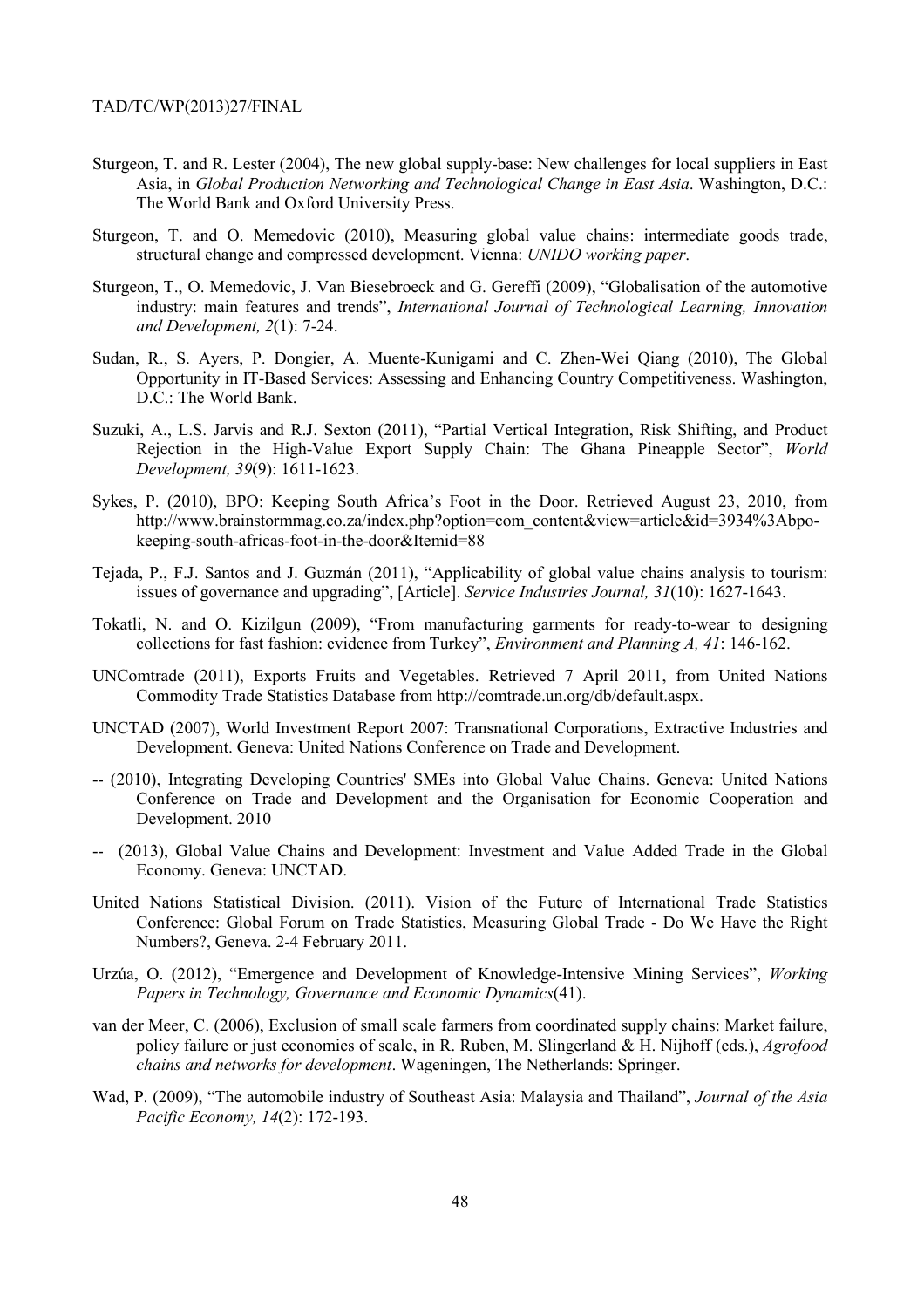- Wadhwa, V., U. Kim De Vitton and G. Gereffi (2008), "How the Disciple Became the Guru: Is it Time for the U.S. to Learn Workforce Development from Former Discipline India?".
- WEF, Bain & Company and World Bank (2013), Enabling Trade: Valuing Growth Opportunities. Geneva: World Economic Forum.
- Weinberger, K. and T.A. Lumpkin (2007), "Diversification into Horticulture and Poverty Reduction: A Research Agenda", *World Development, 35*(8): 1464-1480.
- Wilkinson, J. and R. Rochanson (2008), "Agri-processing and developing countries".
- World Bank (2008). Agriculture for Development Washington D.C. : World Bank.
- --- (2011), The Role of International Business in Aid for Trade: Building Capacity for Trade in Developing Countries. Washington, D.C.: The World Bank.
- --- (2013), World Governance Indicators. Retrieved February 2013, http://info.worldbank.org/governance/wgi/index.asp.
- Xing, Y and N. Detert (2010), How the iPhone Widens the United States Trade Deficit with the People's Republic of China.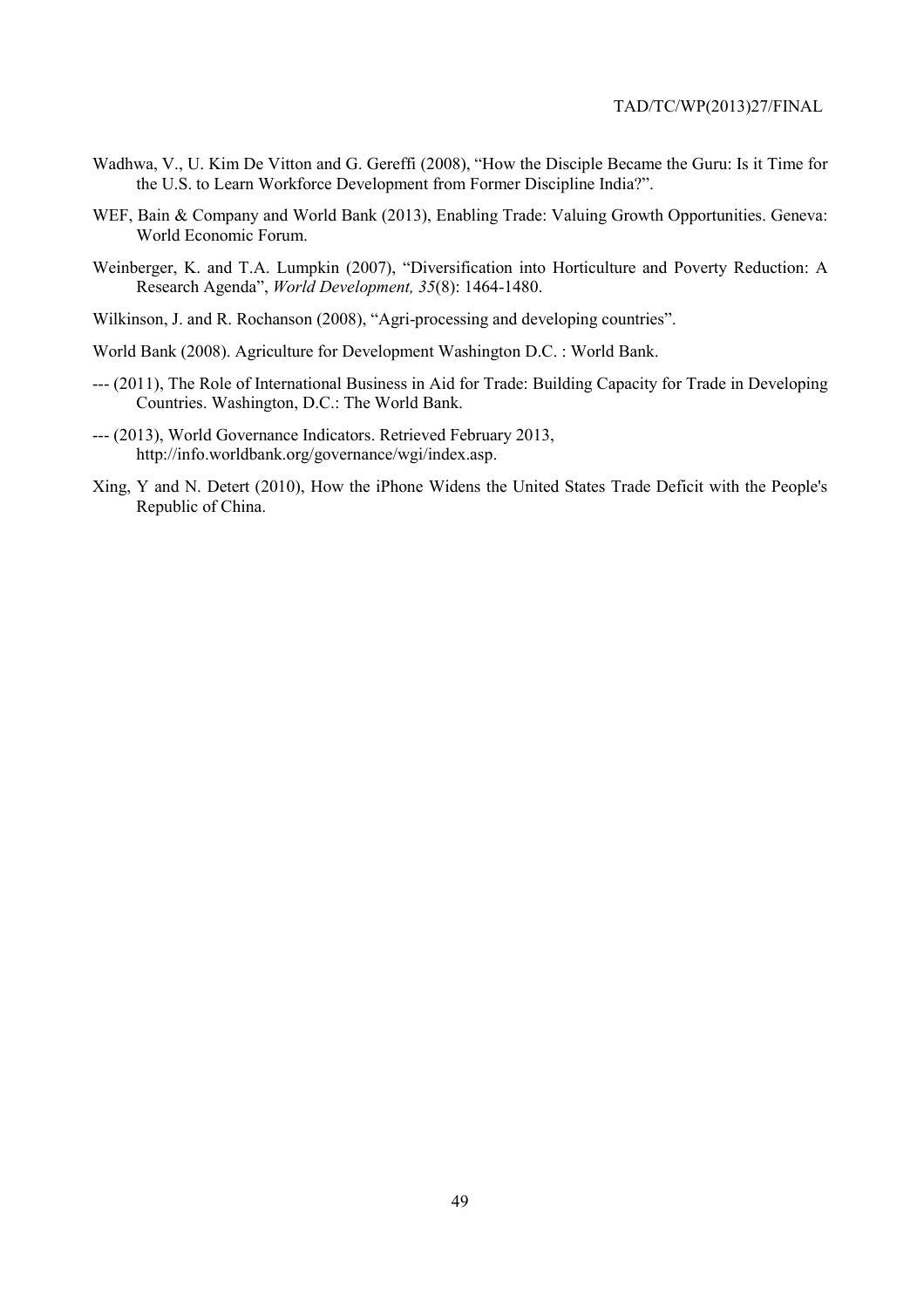## **APPENDIX**

# **Table 10. Data Sources for Measuring Developing Country Potential to Participate in GVCs**

| <b>Factor</b>                                                                                                             | <b>Database</b>                                                                                                                                                                            | Organization                                        | <b>Description</b>                                                                                                                                                                                                                                                             | No. of<br><b>Countries</b>      |
|---------------------------------------------------------------------------------------------------------------------------|--------------------------------------------------------------------------------------------------------------------------------------------------------------------------------------------|-----------------------------------------------------|--------------------------------------------------------------------------------------------------------------------------------------------------------------------------------------------------------------------------------------------------------------------------------|---------------------------------|
| Multiple                                                                                                                  | World Development Indicators<br>(http://data.worldbank.org/data-<br>catalog/world-development-indicators)                                                                                  | The World Bank                                      | The primary World Bank collection of development<br>indicators.                                                                                                                                                                                                                | 214                             |
| Multiple<br>(Business Environment,<br>Infrastructure, Human<br>Capital, Public Governance.<br>National Innovation System) | WEF Executive Opinion Survey<br>(Primary)<br>(https://wefsurvey.org/index.php?sid=<br>28226&intro=0)                                                                                       | World Economic<br>Forum                             | The Survey gathers information on a broad range<br>of variables for which hard data sources are scarce<br>or non-existent.                                                                                                                                                     | 142<br>(+13,000 firms)<br>*2011 |
| Multiple<br>(Business Environment,<br>Trade Policy, Infrastructure,<br>Human Capital)                                     | <b>Enterprise Surveys</b><br>(Primary)<br>(http://www.enterprisesurveys.org/)                                                                                                              | The World Bank                                      | Enterprise Surveys provide company-level data in<br>emerging markets and developing economies.                                                                                                                                                                                 | 135 (130,000<br>firms)          |
| Multiple<br>(Trade Policy, Business<br>Environment, Industry<br>Specific Policies,<br>Standards)                          | Market Analysis Tools &<br>Trade<br>Performance Index<br>(Primary & Secondary)<br>(http://legacy.intracen.org/marketanaly<br>sis/tradecompetitivenessmap.aspx)                             | International<br><b>Trade Center</b><br>(ITC)       | ITC provides developing country actors with free<br>access to trade, market access and other related<br>data to help improve trade transparency and<br>enable companies and trade support institutions to<br>identify opportunities and compare market access<br>requirements. | 180                             |
| Multiple<br>(Business Environment,<br>Infrastructure, Human<br>Capital, Public Governance,<br>National Innovation System) | Global Competitiveness Index<br>(Secondary: Incl. WEF Enterprise<br>Survey, the IMF World Economic<br>Outlook Database, ITC)<br>(http://www.weforum.org/issues/global<br>-competitiveness) | <b>World Economic</b><br>Forum                      | The index provides a structured, systematic and<br>comprehensive approach to identifying and<br>measuring the drivers of economic performance.                                                                                                                                 | 144 (2012)                      |
| Multiple<br>(Trade Policy, Infrastructure,<br>Business environment.<br>Public Governance)                                 | Global Enabling Trade Index<br>(Secondary: ITC, UNCTAD, ITU, UN<br>E-Government Survey)<br>(http://www.weforum.org/s?s=global+<br>enabling+trade+report)                                   | World Economic<br>Forum                             | This index focuses on measuring whether<br>economies have in place the necessary attributes<br>for enabling trade and where improvements are<br>most needed.                                                                                                                   | 132                             |
| Multiple<br>(Public Governance,<br>Business environment.<br>Human capital, Trade<br>Policy)                               | <b>Economic Openness</b><br>(Secondary: Multiple secondary<br>sources at regional and country level.)<br>(http://www.heritage.org/index/ranking                                            | Heritage<br>Foundation                              | This index uses 10 benchmarks to gauge the<br>economic success of countries around the world<br>based on the concepts of liberty, prosperity and<br>economic freedom to life.                                                                                                  | 185                             |
| Infrastructure<br>(Telecommunications)                                                                                    | <b>ICT Indicators</b><br>(Primary)<br>(http://www.itu.int/en/ITU-<br>D/Statistics/Pages/stat/default.aspx)                                                                                 | International<br>Telecommunicatio<br>ns Union (ITU) | This database covers fixed telephone network,<br>mobile-cellular telephone subscriptions, quality of<br>service, Internet, traffic, staff, prices, revenue,<br>investment and statistics on ICT access and use by<br>households and individuals.                               | 200                             |
| <b>Business Environment</b>                                                                                               | <b>Worldwide Tax Summaries</b><br>(Primary)<br>(http://www.pwc.com/gx/en/tax/corpor<br>ate-tax/worldwide-tax-<br>summaries/taxsummaries.jhtml)                                             | Pricewaterhouse<br>Coopers                          | These tax summaries provide access to<br>information about the corporate and individual tax<br>systems around the world.                                                                                                                                                       | 152                             |
| <b>Public Governance</b>                                                                                                  | World Governance Indicators (WGI)<br>(Secondary)<br>(http://info.worldbank.org/governance/<br>wgi/index.asp)                                                                               | The World Bank                                      | The WGI cover the set of traditions and institutions<br>by which authority in a country is exercised.                                                                                                                                                                          | 215                             |
| <b>Public Governance</b><br>(Corruption)                                                                                  | Corruption Perception Index (CPI)<br>(Secondary: Economic Intelligence<br>Unit, IMD World Competitiveness)<br>(http://www.transparency.org/research<br>/cpi/overview)                      | Transparency<br>International                       | CPI 2012 is a single aggregate indicator that brings<br>together data from a number of different sources<br>on corruption.                                                                                                                                                     | 174                             |
| <b>Trade Policy</b><br>(Market Access,<br><b>Competitive Services)</b>                                                    | Services Trade Restrictions Database<br>(STRD)<br>(Primary)<br>(http://iresearch.worldbank.org/service<br>trade/)                                                                          | The World Bank                                      | The STRD Database aims to facilitate dialogue<br>about, and analysis of, services trade policies,<br>providing comparable information on services trade<br>policy measures and key modes of delivery.                                                                          | 103                             |
| <b>Trade Policy</b><br>(Tariffs, Standards,<br>Transportation infrastructure<br>and services, Distance from<br>market)    | <b>Trade Costs</b><br>(http://econ.worldbank.org/projects/tra<br>de costs)                                                                                                                 | The World Bank<br>and UNESCAP                       | The Trade Costs Dataset provides estimates of<br>bilateral<br>trade<br>costs<br>agriculture<br>in<br>and<br>manufactured goods for the 1995-2010 period.                                                                                                                       | 178                             |

*Source*: Authors.